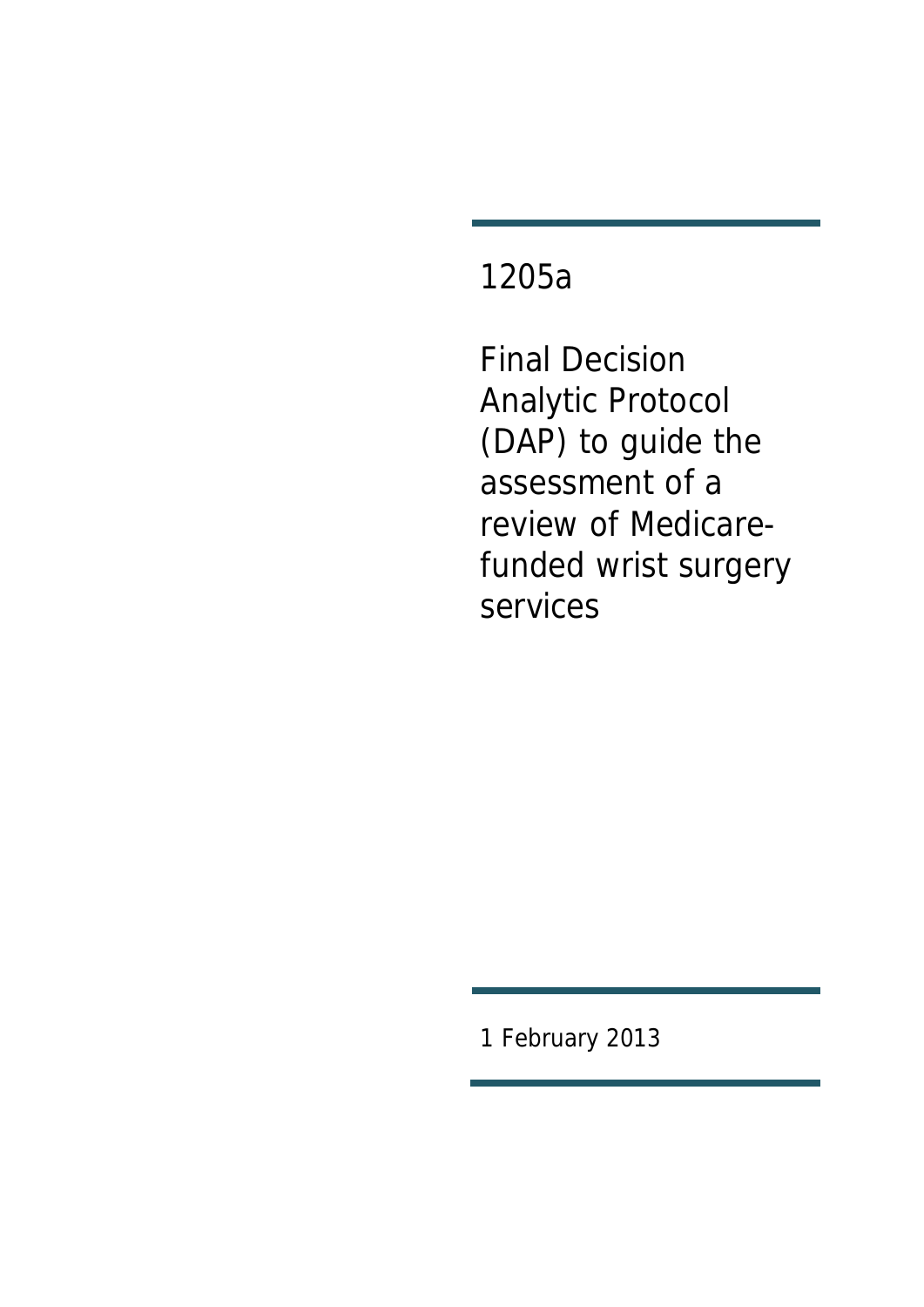# **Table of Contents**

| Outcomes and health care resources affected by introduction of proposed |  |
|-------------------------------------------------------------------------|--|
|                                                                         |  |
|                                                                         |  |
|                                                                         |  |
|                                                                         |  |
|                                                                         |  |
|                                                                         |  |
| Clinical research questions for wrist fractures, closed reduction26     |  |
| Clinical research questions for wrist fractures, open reduction26       |  |
|                                                                         |  |
|                                                                         |  |
|                                                                         |  |
|                                                                         |  |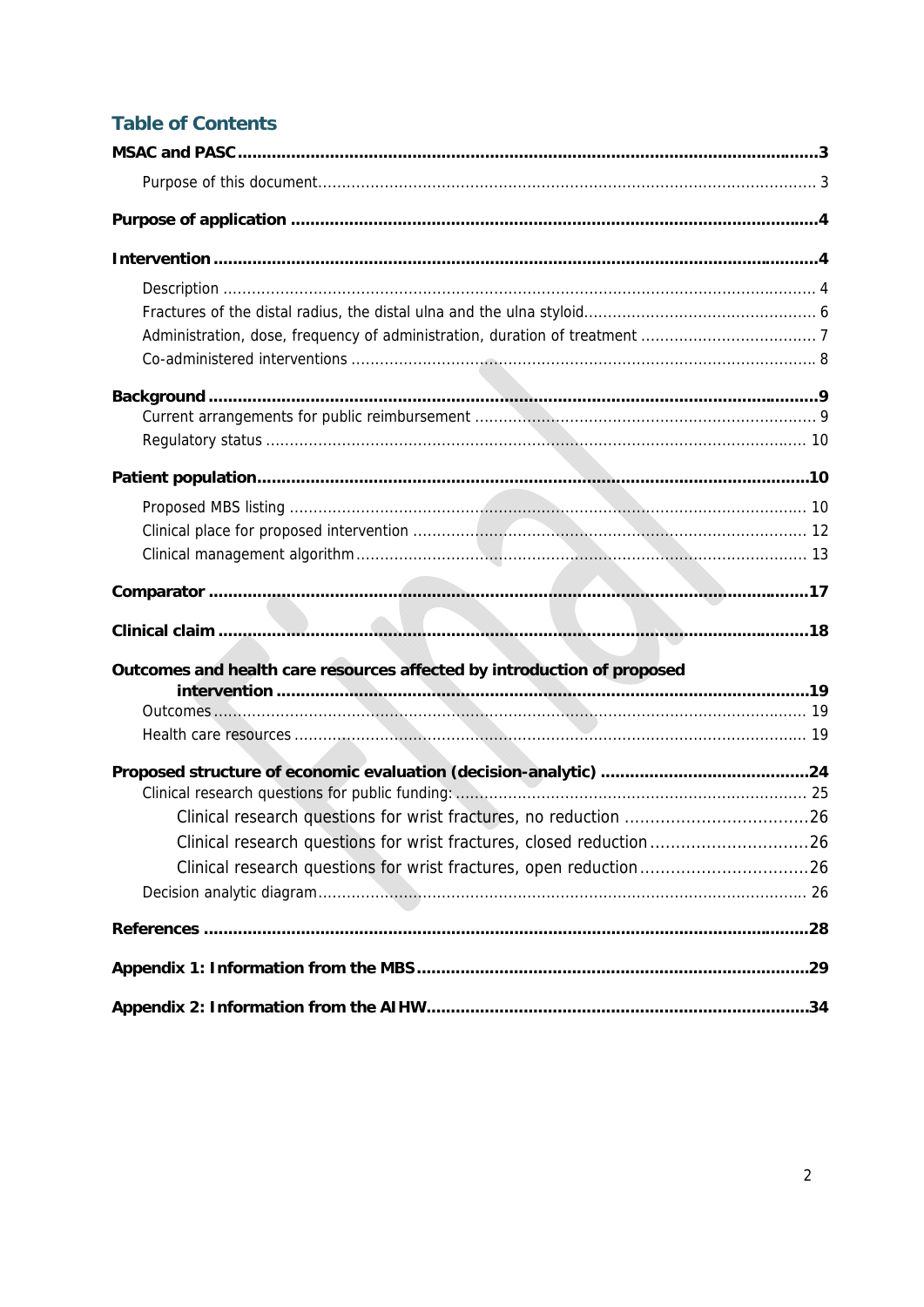### **MSAC and PASC**

The Medical Services Advisory Committee (MSAC) is an independent expert committee appointed by the Australian Government Health Minister to strengthen the role of evidence in health financing decisions in Australia. MSAC advises the Commonwealth Minister for Health and Ageing on the evidence relating to the safety, effectiveness, and cost-effectiveness of new and existing medical technologies and procedures and under what circumstances public funding should be supported.

The Protocol Advisory Sub-Committee (PASC) is a standing sub-committee of MSAC. Its primary objective is the determination of protocols to guide clinical and economic assessments of medical interventions proposed for public funding.

### **Purpose of this document**

This document is intended to provide a draft decision analytic protocol that will be used to guide the assessment of an intervention for a particular population of patients. The draft protocol will be finalised after inviting relevant stakeholders to provide input to the protocol. The final protocol will provide the basis for the assessment of the intervention.

The protocol guiding the assessment of the health intervention has been developed using the widely accepted "PICO" approach. The PICO approach involves a clear articulation of the following aspects of the research question that the assessment is intended to answer:

**P**atients – specification of the characteristics of the patients in whom the intervention is to be considered for use;

**I**ntervention – specification of the proposed intervention

**Comparator** – specification of the therapy most likely to be replaced by the proposed intervention

**O**utcomes – specification of the health outcomes and the healthcare resources likely to be affected by the introduction of the proposed intervention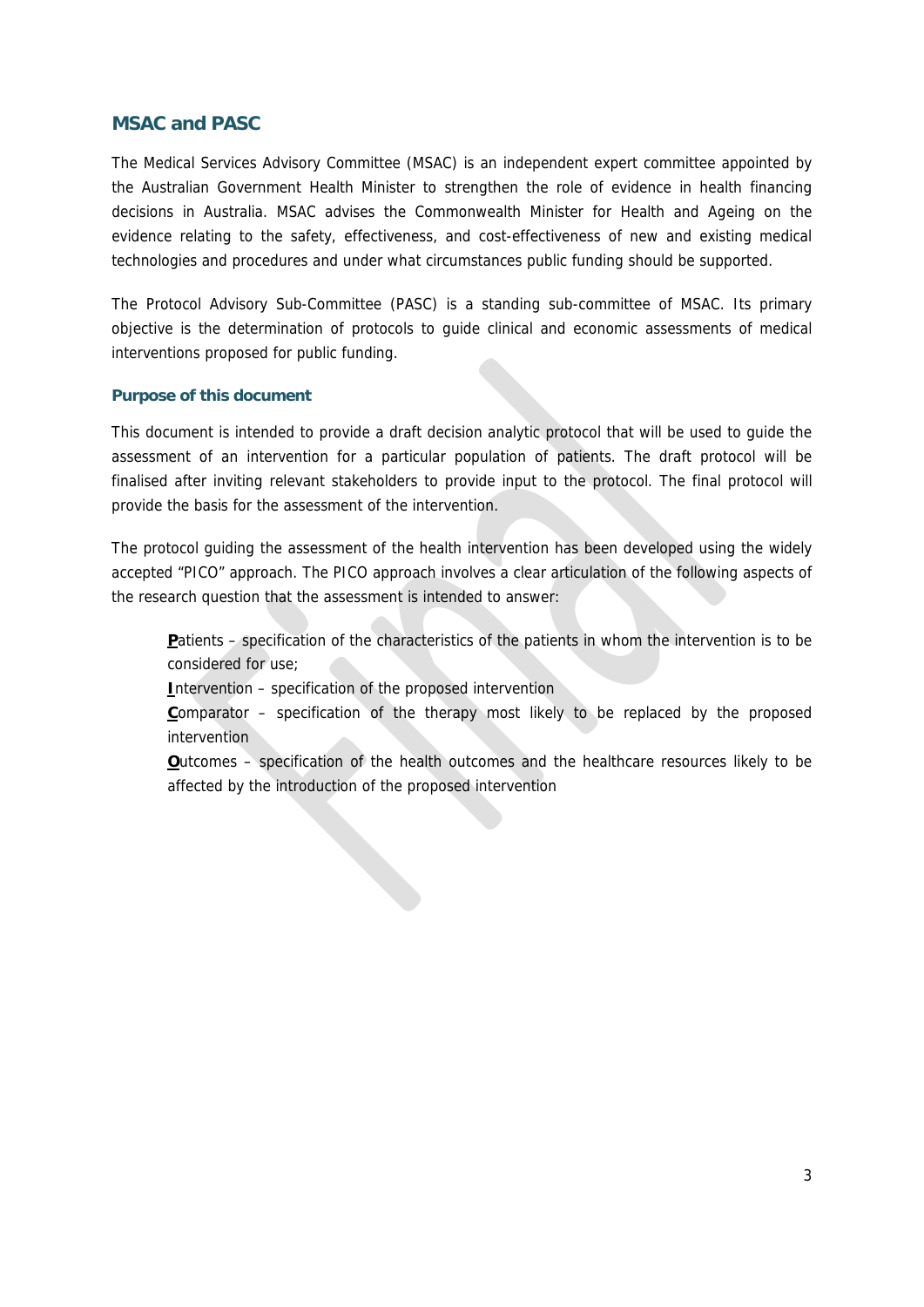### **Purpose of application**

A proposal for an application requesting a review of Medicare-funded wrist services was received from The Australian Hand Surgery Society by the Department of Health and Ageing in January 2012. Services for wrist fractures are currently reimbursed through the MBS via a range of items (MBS items 47360-47375). This proposal relates to a review of current wrist fracture MBS items, and a proposal for five new items, to align Medicare-funded wrist therapeutic surgical procedures more closely with current clinical practice. These items would be used in a broad patient population, although it is suggested that the population to benefit most would be the younger and middle-aged who are subject to high-energy trauma and intra-articular fracture. PBAC agreed that current practice has changed significantly in the past 5-10 years.

This decision analytical protocol has been drafted to guide the assessment of the safety, effectiveness and cost-effectiveness of Medicare-funded wrist services in order to inform MSAC's decision-making regarding public funding of the interventions. This is the first of six reviews from the Australian Hand Society.



Figure 1: The anatomy of the wrist and hand (Diagram © Egton Medical Information Systems Ltd 2012, as distributed at http://www.patient.co.uk/health/Scaphoid-Fracture.htm, used with permission.)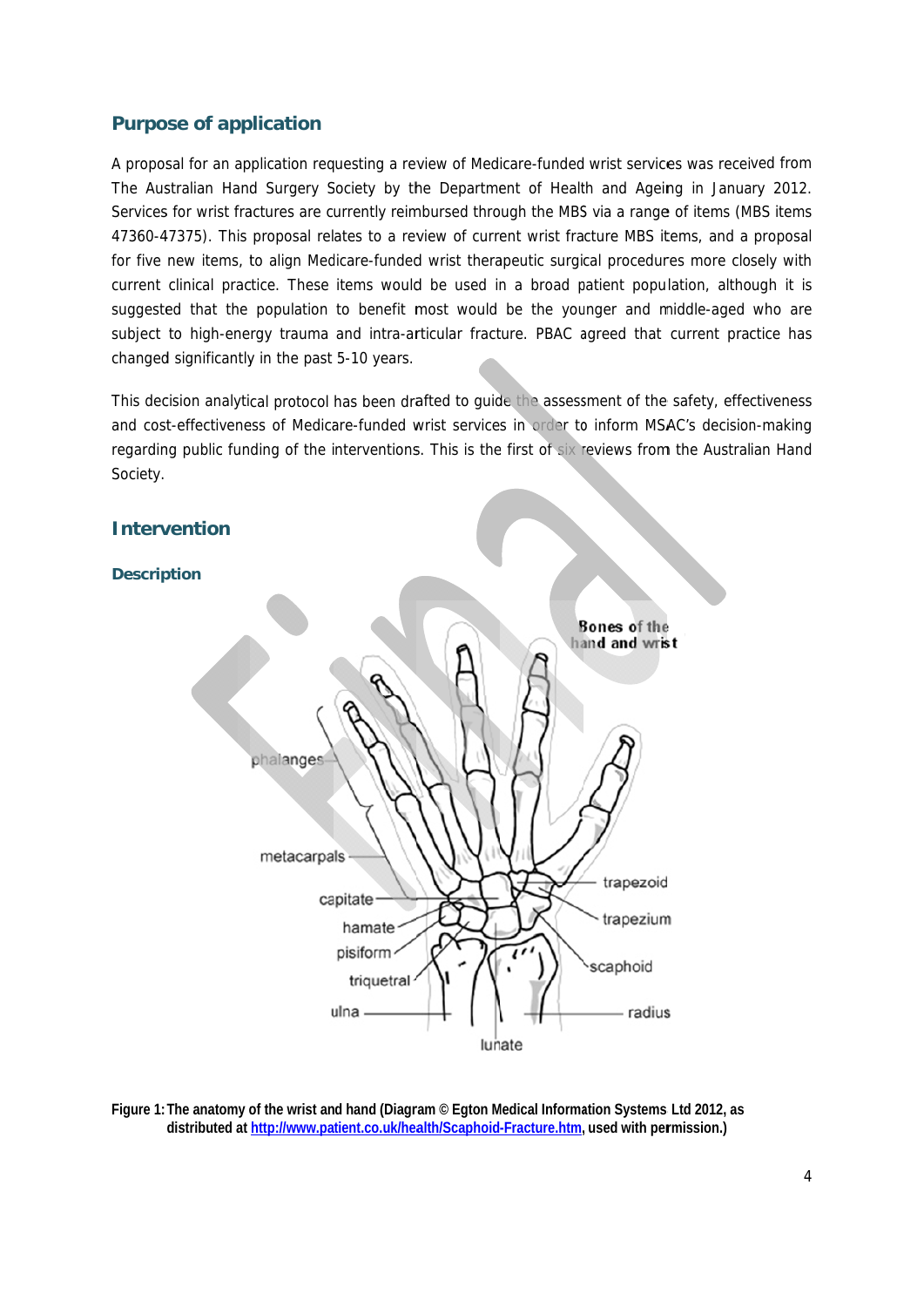The wrist is a complex joint which is required to be both strong and flexible. It is composed of the distal ends of the radius and ulna, eight carpal bones, and the proximal bases of the five metacarpal bones (Kijima and Viegas 2009). As shown in Figure 1, there are eight carpal bones arranged in two rows. The radiocarpal joint is the joint between the scaphoid lunate and the distal radius. The 'wrist' joint is a composite joint requiring complex interactions between all of the component bones. The distal radius and ulna are covered in articular cartilage and meet at the distal radioulnar joint (DRUJ). At the distal end of the ulna is a styloid process which provides attachment to the ulnocarpal ligaments and the radioulnar ligaments. The stability of the wrist is dependent upon a number of ligaments. The extrinsic ligaments connect the distal radius and ulna to the carpal bones, while the intrinsic ligaments have their origins and insertions into the carpal bones (Kijima and Viegas 2009).

Wrist fractures are usually defined as occurring in the distal radius within three centimetres of the radiocarpal joint, where the lower end of the radius articulates with two (the lunate and the scaphoid) of the eight bones forming the carpus (Handoll 2008) and the distal ulna. Fractures of the ulna can also occur. The majority of wrist injuries are closed injuries, the external skin remaining intact (Handoll et al 2008). Wrist fractures may be intra-articular (where the articular surface is disrupted) or extra-articular. Due to the intricate three-dimensional anatomy of the hand, and the multiple bones and surfaces which may be involved, together with potential soft tissue injury, wrist fractures may be complex in nature.

In the past, surgeons have classified fractures based on clinical appearance, and named after those who first described them. Some common eponymous naming conventions include (Abraham and Scott 2010):

- Colles' fracture: may demonstrate a dinner-fork deformity, commonly seen as a result of a fall on an outstretched hand, involving the fracture of the distal radial metaphysis and can be associated with a fracture of the ulnar styloid.
- Smith's (or reverse Colles') fracture: a transverse fracture of the metaphysis of the distal radius following a fall on the upper surface of the hand.
- Barton's fracture: a distal radius fracture with dislocation of the radiocarpal joint, usually as a result of a high-energy impact to the radiocarpal joint.
- Hutchison's fracture: caused by a direct fall on the radial side of the wrist causing a fracture through the radial styloid process.

The introduction of X-rays and other more detailed imaging methods has made it clear that classical deformity can be associated with a range of fracture patterns. As a result, a range of newer classification systems have been developed (Handoll et al 2008).

In the short-term, fractures of the wrist may be associated with swelling and pain, with possible neurovascular complications, vasomotor instability and significant intra-articular and extra-articular injury. Late complications include midcarpal instability (dynamic instability resulting from malaligned bones in the midcarpal joint within the wrist) (Handoll et al 2008). Malunions of the distal radius may also lead to late distal radioulnar instability due to dorsal angulation of the radius increasing the stress on the DRUJ ligaments. Post-traumatic arthritis may occur, months to years from the injury.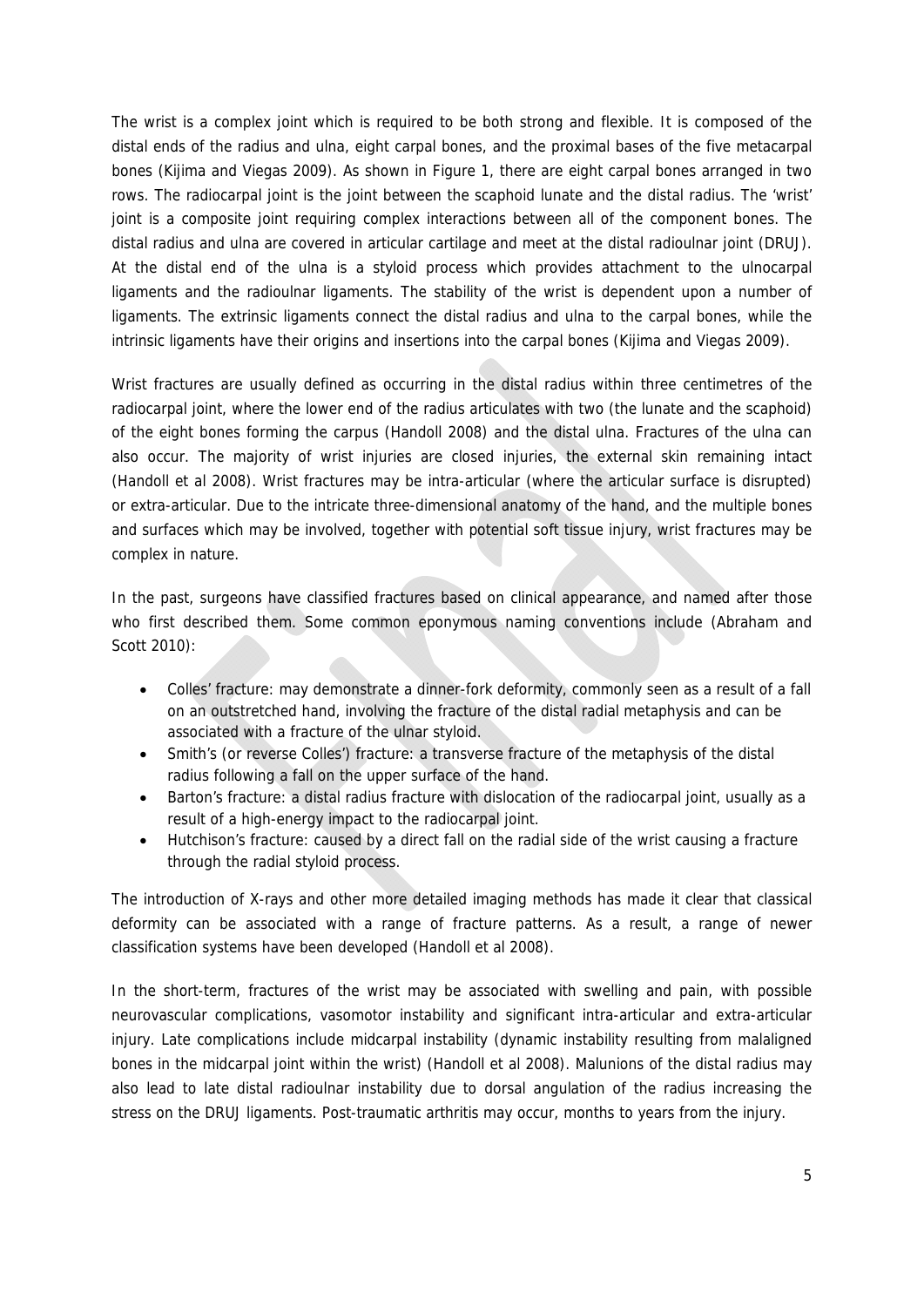Treatment of a wrist fracture is dependent upon whether the bone fragments have become displaced. Fracture reduction is the alignment of displaced bony fragments. The wrist may then be immobilised usually in a plaster cast. The basic treatment options available for fracture repair are conservative (non-operative), where reduction of the displaced fracture is via manipulation, and subsequent stabilisation in a plaster cast or other external brace; or a range of operative or open techniques (Handoll and Madhok 2008). Specifically:

- closed (with traction and manipulation) or open (including arthroscopically-assisted) reduction if the bone fragments are displaced (percutaneous Kirschner wires (K-wires) could be used to move the bony fragments into place);
- external splintage: immobilisation or support, or both (plaster of Paris cast, brace, bandage);
- external fixation using percutaneous pins or wires fixed externally with plaster or use of another external frame (as an aid to closed reduction);
- percutaneous pinning;
- bridging fixation (pins are placed further from the more fragile end of the fractured bone with external component bridges and immobilises the wrist joint);
- internal fixation with pins, nails, screws and plates;
- internal fixation and external fixation can be applied together for stabilisation of a very complex and unstable fracture; however, the quality of current internal fixation devices mean this is becoming less common;
- replacement of lost bone stock (metaphyseal defect) by temporary bone scaffold (bone graft) material or any other suitable substance (bone cement or substitute);
- immobilisation (approximately 6 weeks), followed by rehabilitation

Ligament injuries are common with intra-articular fractures and would need to be repaired in addition to the fracture. Clinical judgement is required at all times in deciding whether or not an intra-articular fracture can be treated conservatively or requires surgery. Exercises and other physical interventions are used to help restore function and speed up recovery (Handoll et al 2006).

### **Fractures of the distal radius, the distal ulna and the ulna styloid**

The distal radius and distal ulna are covered in articular cartilage and play a role in smooth forearm rotation. An intra-articular fracture here requires an increased level of skill and difficulty to repair compared to a fracture elsewhere in the radius or ulna.

The ulna styloid is not intra-articular but is part of the distal ulna and is the attachment for multiple ligaments that support and restrain the movement of the DRUJ required for forearm stability and forearm rotation. It also contains ligaments that help support the ulnar side of the wrist joint. Repair of ulnar styloid fractures are very different to fractures of the distal ulna as they involve joint stability. Where there is no instability repair of the ulna styloid is relatively straight forward and is used to prevent pain from a non-united fracture. Repair of an ulna styloid fracture where there is instability of the DRUJ is a much more complex issue with a longer rehabilitation equivalent to that seen with a full reconstruction of the DRUJ.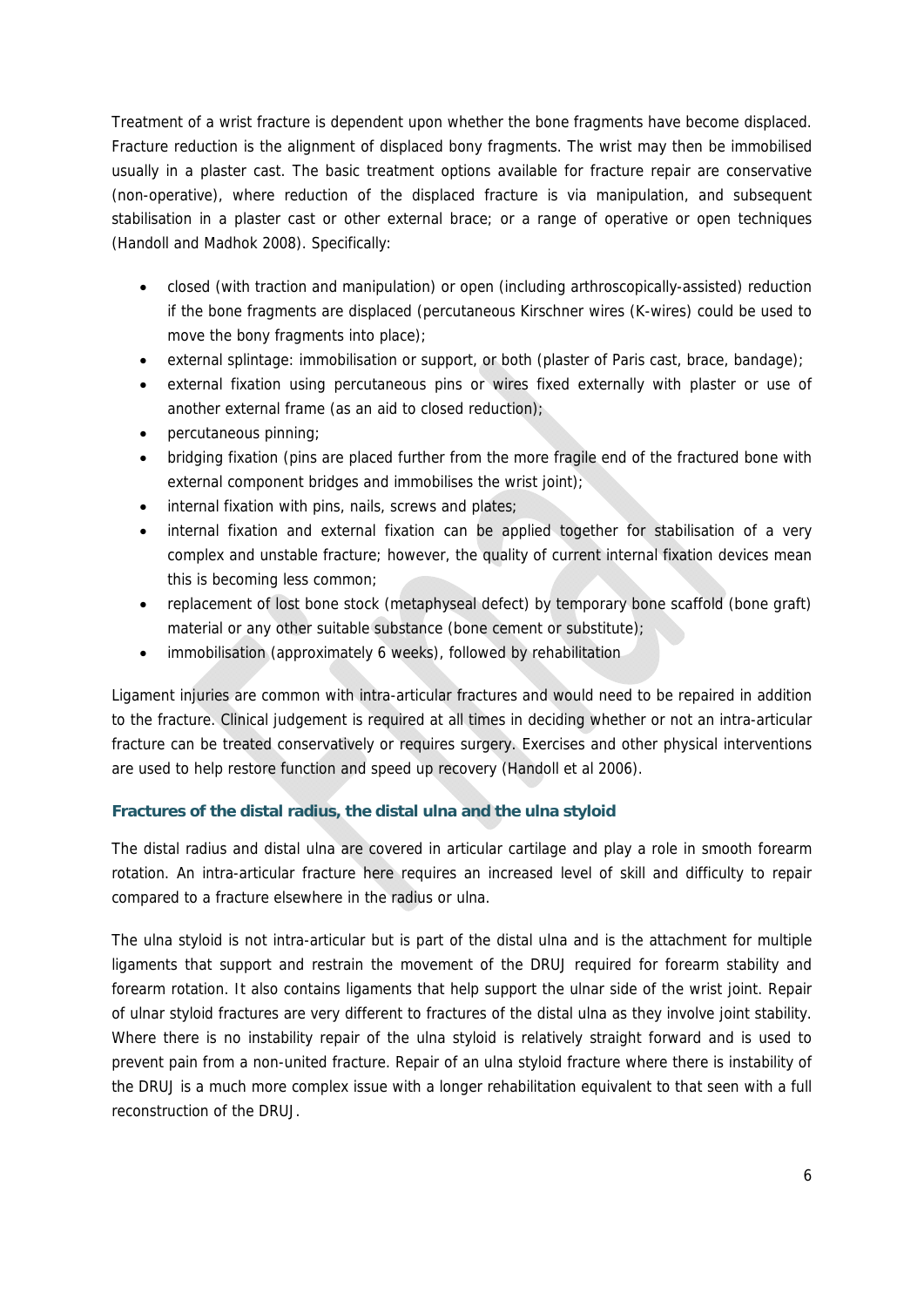Compared to fractures elsewhere at the radius and ulna, intra-articular fractures of the distal radius and distal ulna require more detailed imaging, more accurate bone re-alignment and reduction, the use of intra-operative radiology, and a greater requirement for internal fixation. Rehabilitation may also be more complex.

In current clinical practice the management of undisplaced stable fractures are the same, whether they are intra-articular or extra-articular. Therefore closed reduction and cast immobilization for intraand extra-articular fractures are very similar in practice. The main difference for intra-articular fractures would be the addition of a CT scan to accurately assess the suitability of the fracture for closed reduction and more frequent radiological assessment to ensure that the reduction is maintained during the healing period.

No additional training is required for most of these fractures beyond normal continuing medical education and attendance at clinical meetings. Newer approved implants are used for the fixation with newer surgical techniques. A number of workshops are provided by the implant distributors with instruction from experienced surgeons. The practice would need to have access to imaging services such as computed tomography (CT), magnetic resonance imaging (MRI) and intra-operative X-ray.

#### **Administration, dose, frequency of administration, duration of treatment**

Wrist services are likely to be administered once per event due to bone damage as a result of injury or trauma. The procedure undertaken would reflect the location and complexity of the fracture. Simpler fractures which are non-articular could be treated with closed reduction (if required) and cast immobilisation by general practitioners (GPs) in an out-of-hospital setting. This may be more common in rural settings. More complex procedures, including fractures in an intra-articular location, would be performed in the operating theatre of a specialised practice by hand or orthopaedic surgeons with a particular expertise in the treatment of fractures of this type. This is the same as for current fracture management. A narrative detailing the provision of a complex wrist fracture repair by a specialist surgeon is provided below.

Prior to the fracture service delivery an initial consultation where the interview is performed assessing the mechanism of injury, basic health issues and suitability for the proposed treatment. An initial Xray would usually be undertaken where the need for further detailed investigation is determined. This initial consultation would take 15-20 minutes. If a CT scan were to be provided at the time of the consultation this would allow a further assessment of the finer details of the fracture (additional 15 minutes consultation time). If a CT scan needs to be arranged at another time then an additional consultation of 15-20 minutes will be required. Once a decision to operate has been made then the full service is discussed including an outline of the procedure, postoperative course, possible risks and complications and expected outcome.

Time taken for a surgical procedure has a wide variation depending on the experience of the surgeon and the support team, the complexity of the fracture and unpredictable variables in reassembling a complex 3 dimensional puzzle. This procedure requires hospital admission with an overnight stay, either general or regional anaesthesia depending on the anaesthetic assessment. The procedure may require one or two different surgical approaches with the possibility of biological or synthetic bone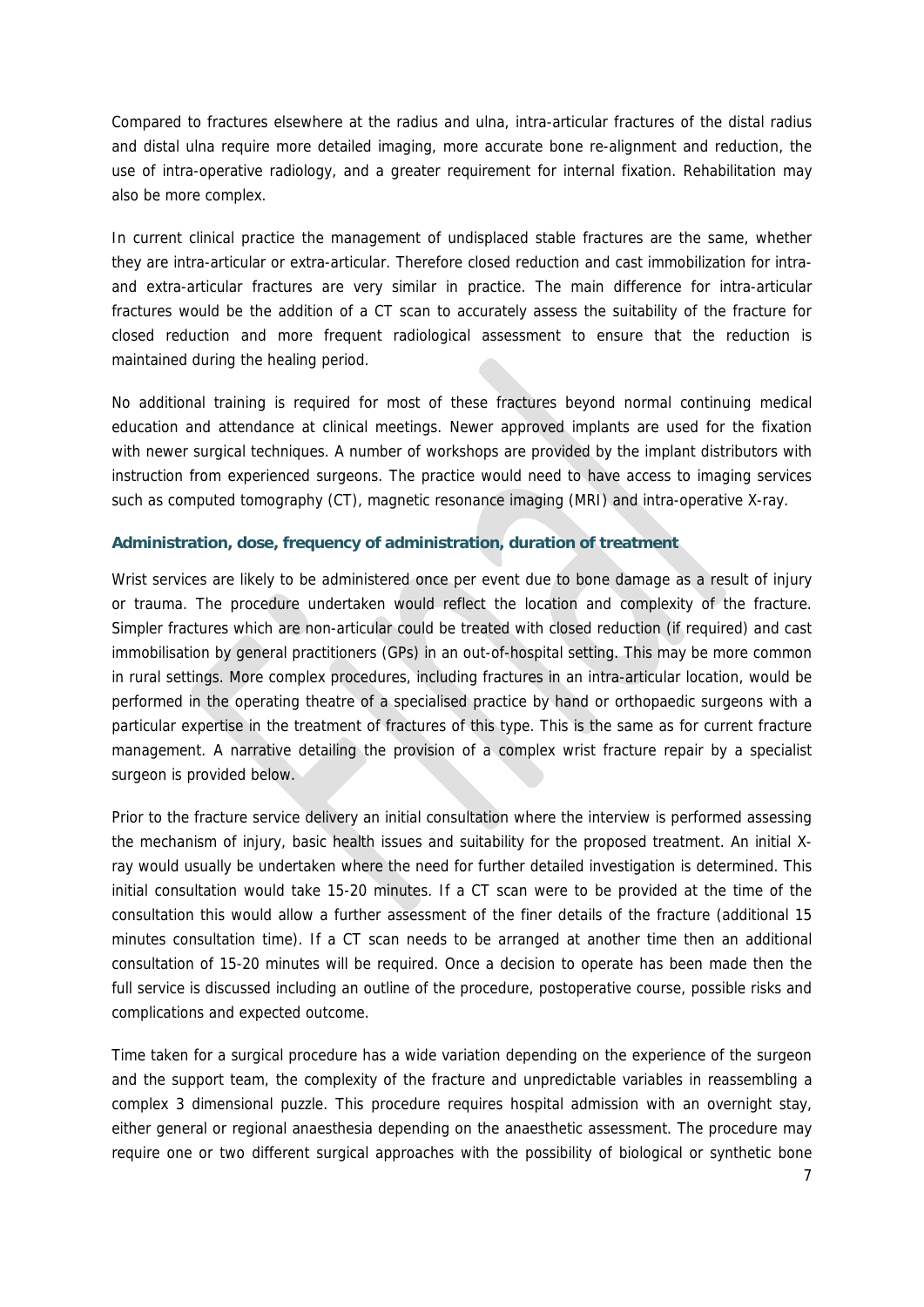grafting. The total surgical time would range from 90-120 minutes. The surgical procedure requires a surgical exposure, either a dorsal or volar approach or separate radial or ulnar approaches or combinations, with dissection of tissues to expose the bone and fracture. Vital nerves, vessels and tendons need to be protected throughout the exposure. The fracture is identified and the joint surface exposed without excessive soft tissue dissection which would devascularise the fragments. Preliminary fixation may be required with temporary wire fixation or the application of an external fixateur. This initial fixation is then checked with X-ray. Once satisfactory position is achieved then the definitive fixation of the fracture is applied with the number and configuration of plates and screws determined by the fracture anatomy. When the fracture is stabilised, further assessment is performed with X-rays. At times an arthroscopic assessment of the joint surface is needed. Once the fracture is satisfactorily stabilised, any associated ligamentous and soft tissue injuries are addressed. The wound is closed, and dressings and splint immobilisation is applied.

Aftercare would involve a number of stages. The patient is reviewed in the immediate post-operative period to look for possible immediate complications such as bleeding, nerve injury and compartment syndromes (10 minutes). The patient is then reviewed in the hospital the following morning for assessment of pain relief, any complications and suitability for discharge. The results of the procedure are again explained to the patient along with their pain relief and what to look out for if complications develop. Two weeks after discharge, the patient is reviewed, sutures are removed and the wound is checked. If the fracture was deemed stable at the time of surgery then the patient would start a program of graded mobilisation. If it was determined that further supplementary support was needed then a splint or cast would be applied (15 – 20 minutes). Following this the patient would usually be seen at the six week mark where X-rays would be used to determine the union of the fracture and to assessed mobilisation. Subsequent consultation to assess progress and modify treatment and therapy would occur over the next three months or so. The total time involved from initial meeting to discharge excluding complications and additional non-standard treatments would be in the range of 6 - 7 hours.

#### **Co-administered interventions**

The co-administered interventions for fractures of the wrist will vary depending on the type, location and complexity of the fracture. Simple fractures may require no, or closed, reduction, and will heal successfully with cast immobilisation and little or no additional rehabilitation.

More complex fractures (intra-articular or comminuted fractures) will require additional intervention. Due to the need for very accurate reconstitution of the joint surface there is an increasing use of intra-operative radiology and image intensification. Radiology is most commonly used in the initial imaging of a suspected fracture. In the case of a more complex fracture, more detailed imaging can be achieved using CT, or using MRI for suspected soft tissue injury. Intra-operative X-ray is used during the open procedure to establish correct alignment during pre- or final fixation of the bone fragments. Peri-operative radiology may also be used for closed reduction to assess the accuracy of the reduction once the cast is applied. At times an arthroscopic assessment of the joint surface is needed. Physiotherapy is required for the recovery of wrist function.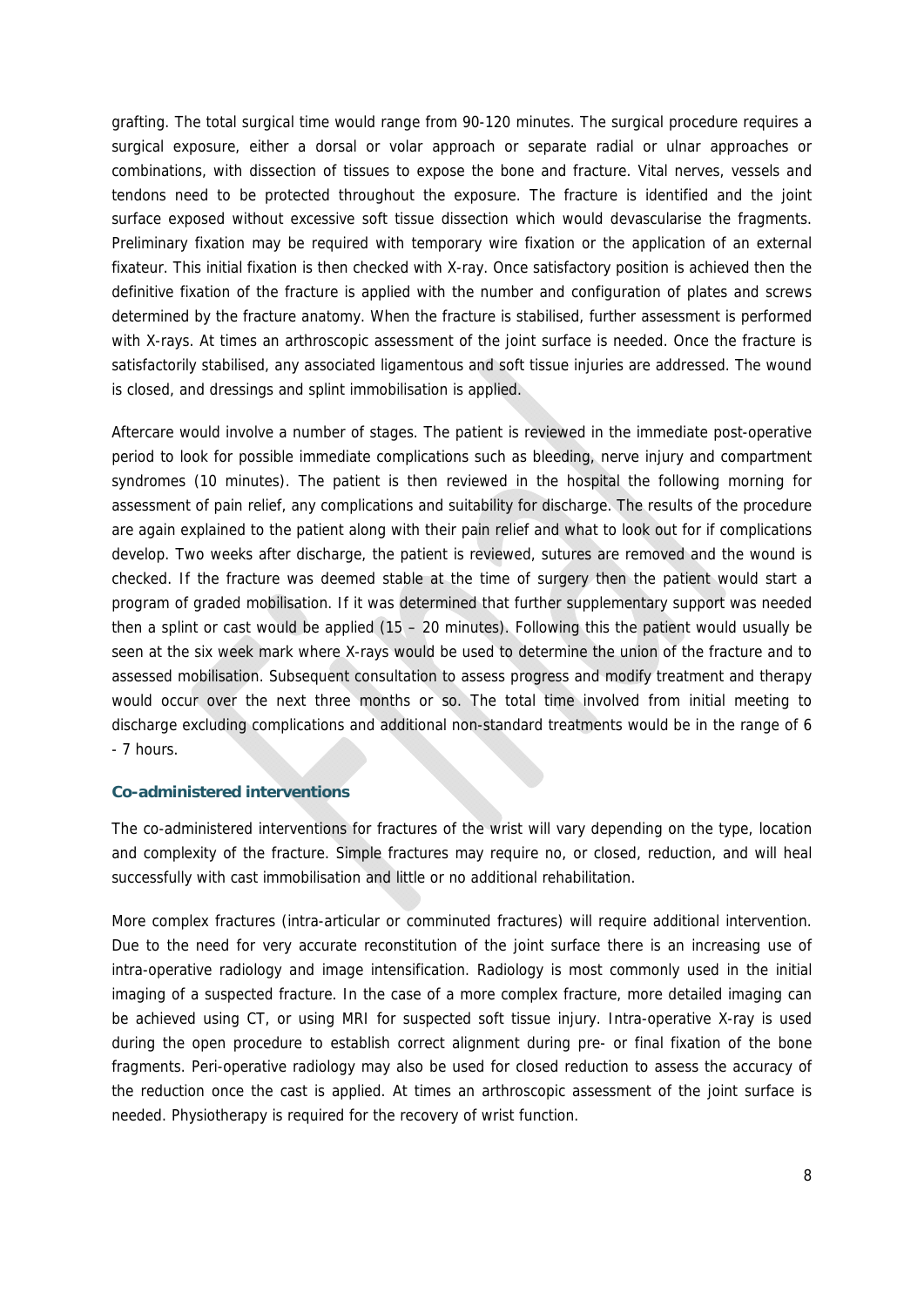### **Background**

#### **Current arrangements for public reimbursement**

The current MBS item numbers cover the treatment but do not explicitly cover fractures of the ulna, nor of any intra-articular fractures of the radius and ulna. They also do not cover current clinical practice including the use of new terminology and newer fracture management techniques and technologies, or more detailed imaging requirements. Current MBS items related to wrist surgery are shown in Table 1. Specifically, items 47360 to 47375 cover the proposed medical service.

The age and gender distribution of the services provided under current MBS items are shown in Appendix 1 (Figure 3 to Figure 8). For certain items (47360, 47363, 47369), the majority of the services are provided to the 5-14 age group, with a small increase in older people aged 55 years or greater. For item number 47375, the number of services increase with age, with the majority of services provided to females in the 55-64 age group.

| MBS item<br><b>Number</b> | MBS listing <sup>a</sup>                                                                                                                                                                                                                                  | <b>MBS claims</b><br>(Jun 2010 -<br>Jul 2011) <sup>b</sup> |
|---------------------------|-----------------------------------------------------------------------------------------------------------------------------------------------------------------------------------------------------------------------------------------------------------|------------------------------------------------------------|
| 47360                     | RADIUS OR ULNA, distal end of, treatment of fracture of, by cast immobilisation, not<br>being a service to which item 47363 or 47366 applies<br>Multiple Services Rule (Anaes.) Fee: \$131.85 Benefit: 75% = \$98.90% = \$112.10                          | 13,100                                                     |
| 47363                     | RADIUS OR ULNA, distal end of, treatment of fracture of, by closed reduction<br>Multiple Services Rule (Anaes.) Fee: \$197.60 Benefit: 75% = \$148.20 85% = \$168.005                                                                                     | 1,027                                                      |
| 47366                     | RADIUS OR ULNA, distal end of, treatment of fracture of, by open reduction<br>Multiple Services Rule (Anaes.) (Assist.) Fee: \$263.00Benefit: 75% = \$197.70 85% =<br>\$224.10                                                                            | 180                                                        |
| 47369                     | RADIUS, distal end of, treatment of Colles', Smith's or Barton's fracture of, by cast<br>immobilisation, not being a service to which item 47372 or 47375 applies<br>Multiple Services Rule (Anaes.) Fee: \$169.50 Benefit: 75% = \$127.15 85% = \$144.10 | 2,335                                                      |
| 47372                     | RADIUS, distal end of, treatment of Colles', Smith's or Barton's fracture, by closed<br>reduction<br>Multiple Services Rule (Anaes.) Fee: \$282.35 Benefit: 75% = \$211.80 85% = \$240.00                                                                 | 1.339                                                      |
| 47375                     | RADIUS, distal end of, treatment of Colles', Smith's or Barton's fracture of, by open<br>reduction<br>Multiple Services Rule (Anaes.) (Assist.) Fee: \$376.55 Benefit: 75% = \$282.45                                                                     | 2,857                                                      |

**Table 1: Current MBS item descriptors for therapeutic procedures on wrist fractures** 

MBS: Medicare Benefits Schedule

a MBS fees as of 1 November 2012

**b Claims data retrieved June 26 2012 from: https://www.medicareaustralia.gov.au/statistics/mbs\_item.shtml** 

Current MBS items for bone grafting (47726 and 47729) and for wrist ligament repair (49215) or DRUJ reconstruction (46345) are shown in Appendix 1. Depending on the extent of the injury, these items may need to be used in addition to the items for bone fixation. However, this DAP is focused on the fracture repair of wrist bones. Synthetic bone substitutes would be injected at the site at the time of surgery and would therefore be covered within existing or proposed MBS items for bone fracture repair. Clinical input suggests that the use of newer devices for fixation (for example locking plates) in the wrist has allowed bone grafts to be less commonly required.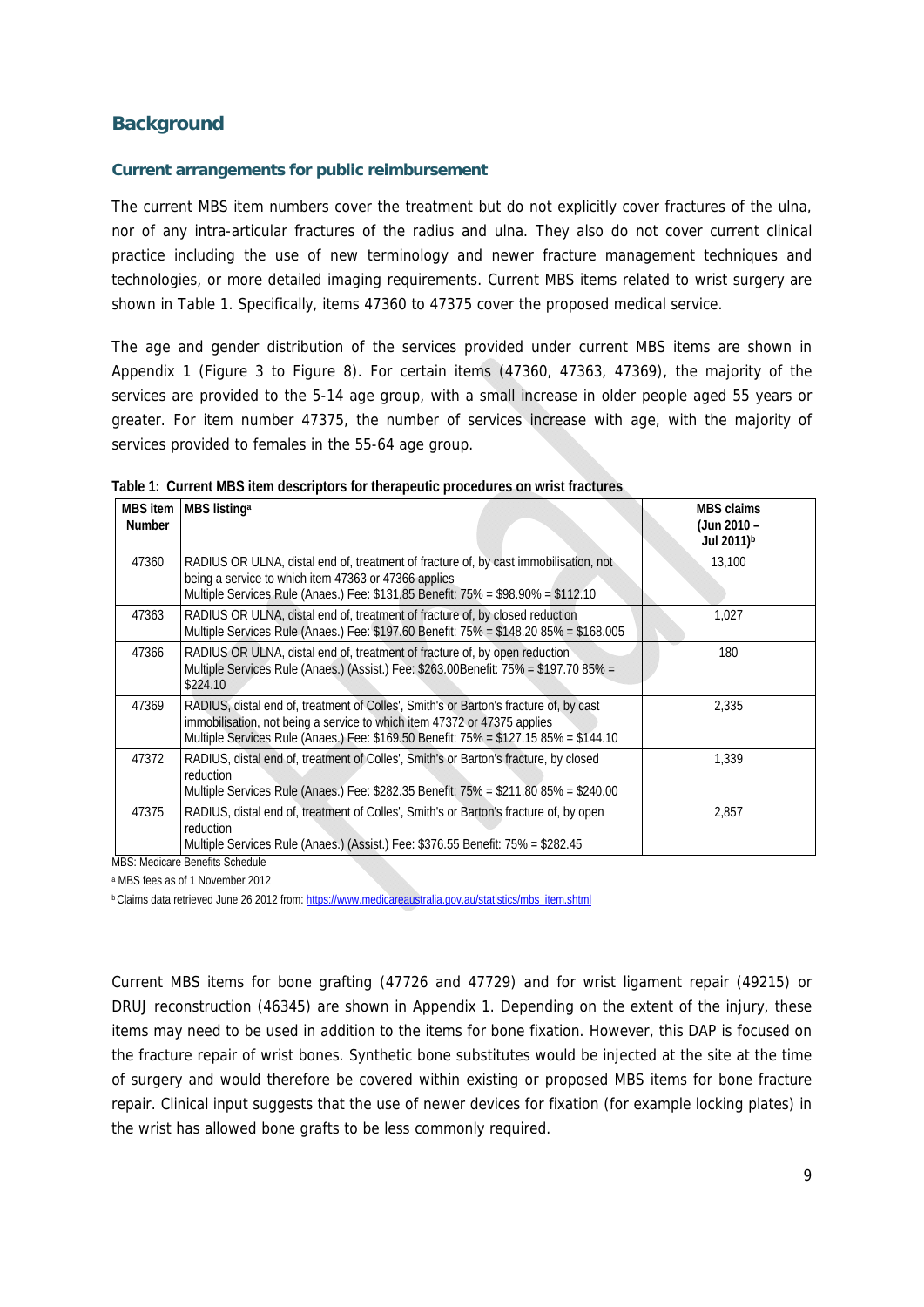In certain instances, removal of the implant used for fracture fixation is necessary as they can impinge on tendon or joint movement. The current MBS items for this service are 47924, 47927 and 47930.

Note that the MBS items for treating a child's fracture of the distal radius (50508, 50512, see Appendix 1) are not part of the proposed changes.

#### **Regulatory status**

The applicant has advised that there is no new technology associated with the proposed assessment. The proposed medical service is a therapeutic surgical procedure. There is no designated change to health service provision.

There are a number of varied devices and technologies which are used during the alignment, fixation and stabilisation of bones in the wrist joint. According to the applicant the most common prostheses currently used for distal radial and intra-articular fractures are locking plate devices. These provide the best immediate stability, resistance against pull-out of screws and loss of fixation. Most surgical implant companies produce sets of implants that have the same basic structure but differ only in very slight plate modification. There is no difference between any of the plating systems on the market. The choice of plate design used is made according to surgeon preference. According to the applicant, all commonly available devices are TGA approved. Most implants described in the literature are available in Australia although they may be marketed under a different name. In general, the minor design variations between different brands are not significant. For the purposes of the DAP, all devices reflected in the international literature should be considered appropriate for inclusion.

Currently, wires are rarely used for the treatment of wrist fractures, and external fixateurs are similarly only used in a few special indications. Bone morphogenic proteins are not commonly used for the treatment of fractures of the wrist, and its use is in general experimental, therefore their use is excluded from this DAP.

### **Patient population**

### **Proposed MBS listing**

The applicant proposes that five new items are needed to address specific intra-articular fractures of the distal radius, distal ulna, and of the ulna styloid (Table 2). The proposed items, covering the treatment of intra-articular fractures, are in addition to existing items for the treatment of distal radius and ulna fractures. The use of more specific items would make the selection of item number for the treatment of these fractures more clinically relevant and more truly reflect the clinical practice.

As a result of these new items, and to bring existing items in line with current clinical practice, the applicant has proposed changes to the existing MBS items and fees (Table 3). The current items for treatment of distal radius and ulna fractures (47360, 47363, 47366, 47369, 47373, 47375) would be streamlined, mainly through the removal of the eponymous naming conventions that relate primarily to fracture appearance. There is no existing single item for internal fixation of an ulna styloid fracture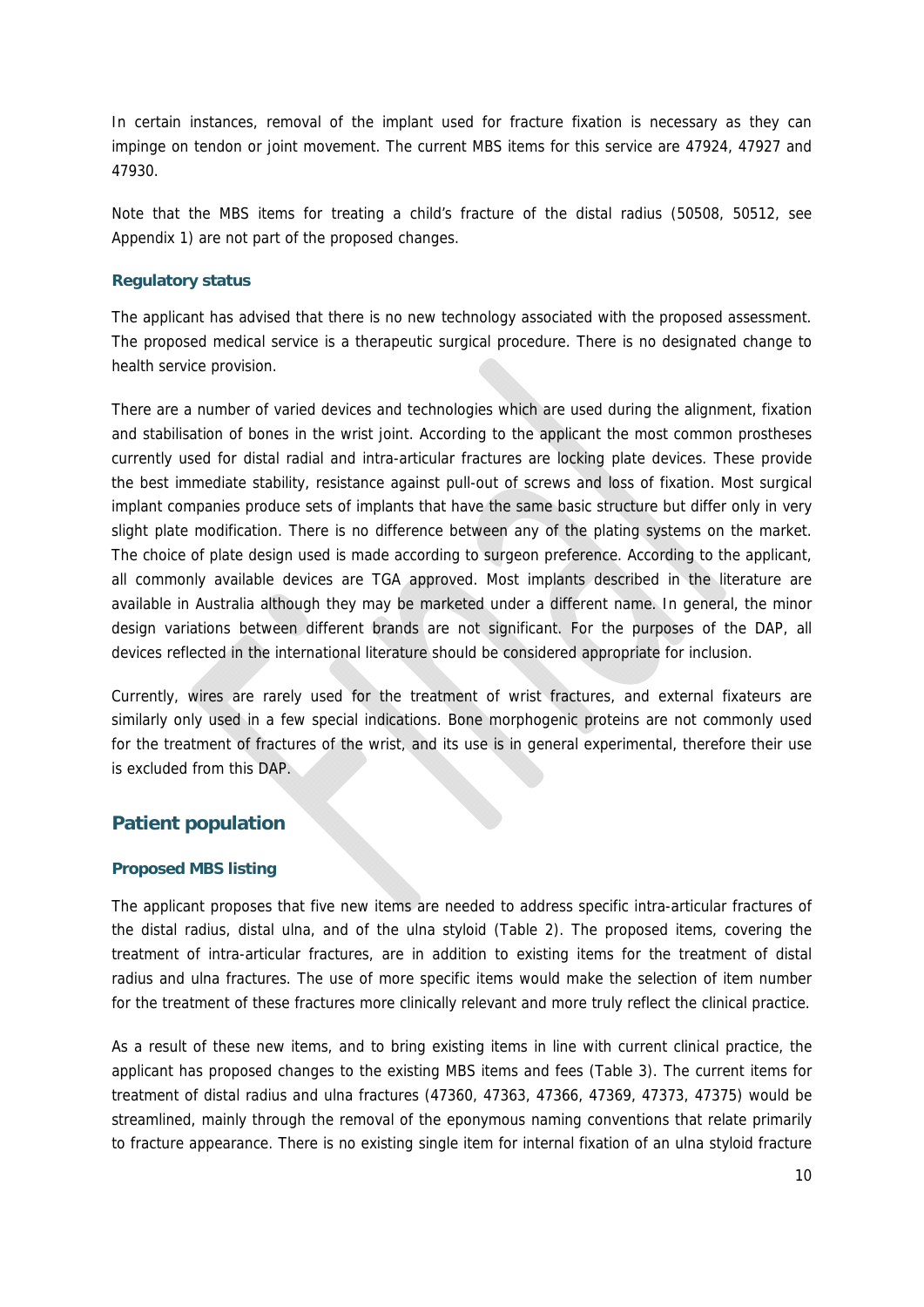where there is some distal radioulnar instability. The current items used would be 47366 (Radius or Ulna, distal end of, treatment of fracture) or 46345 (distal radioulnar joint, reconstruction or stabilisation of) or possibly both numbers.

Together, the new items and changes to current item description and fees reflect services that are provided by GPs in an out-of hospital setting, and surgical procedures that would be conducted by specialists in a hospital setting.

| MBS item<br><b>Number</b> | <b>MBS listing</b>                                                                                                                                                                                       |
|---------------------------|----------------------------------------------------------------------------------------------------------------------------------------------------------------------------------------------------------|
| XXXX1                     | RADIUS, intra-articular fracture, distal end of, with or without ulna fracture, treatment by closed reduction (Anaes.)<br>Proposed Fee: \$312.42                                                         |
| XXXX <sub>2</sub>         | RADIUS, intra-articular fracture, distal end of, with or without ulna fracture, treatment by open reduction and internal<br>fixation (Anaes.) (Assist.)<br>Proposed Fee: \$676.92                        |
| XXXX3                     | ULNA, intra-articular fracture, distal end of, treatment by closed reduction (Anaes.)<br>Fee: \$260.35                                                                                                   |
| XXXX4                     | ULNA, intra-articular fracture, distal end of, treatment by open reduction and internal fixation (Anaes.) (Assist.)<br>Proposed Fee: \$364.49                                                            |
| XXXX5                     | ULNA STYLOID, fracture of, associated with instability of the DRUJ, treatment of by open reduction and internal fixation,<br>not associated with item 46345 (Anaes.) (Assist.)<br>Proposed Fee: \$364.49 |

**Table 2: Proposed MBS item descriptors for therapeutic procedures on the wrist** 

MBS: Medicare Benefits Schedule

**Table 3: Proposed changes to existing MBS item descriptors for therapeutic procedures on the wrist** 

| MBS item<br><b>Number</b> | <b>MBS listing</b>                                                                                                                                                                  |
|---------------------------|-------------------------------------------------------------------------------------------------------------------------------------------------------------------------------------|
| XXXXA                     | RADIUS OR ULNA, distal end of, treatment of fracture of, by cast immobilisation, other than a service to which item 47363<br>or 47366 applies (Anaes.)<br>Fee: yet to be determined |
| <b>XXXXB</b>              | RADIUS OR ULNA, distal end of, treatment of fracture of, by closed reduction (Anaes.)<br>Fee: yet to be determined                                                                  |
| XXXXC                     | RADIUS OR ULNA, distal end of, treatment of fracture of, not involving joint surface, by open reduction (Anaes.) (Assist.)<br>Fee: yet to be determined                             |

NOTE: Changes to current items shown in **bold text**. MBS: Medicare Benefits Schedule

- o The fees for all the proposed items for the purposes of the assessment and economic evaluation will be determined with the input of the ESC at a later date. Where a suggested fee has been proposed it will be noted; however, the current fees will be used as benchmarks for all new items.
- o An undisplaced intra-articular fracture can be treated with cast immobilisation and no reduction. Under the proposed items this service would be provided by XXXXA above.
- o The General Medical Services Table (GMST) definition of a
	- o closed reduction includes percutaneous fixation or external splintage by cast or splints; and
	- o open reduction includes any internal or external fixation.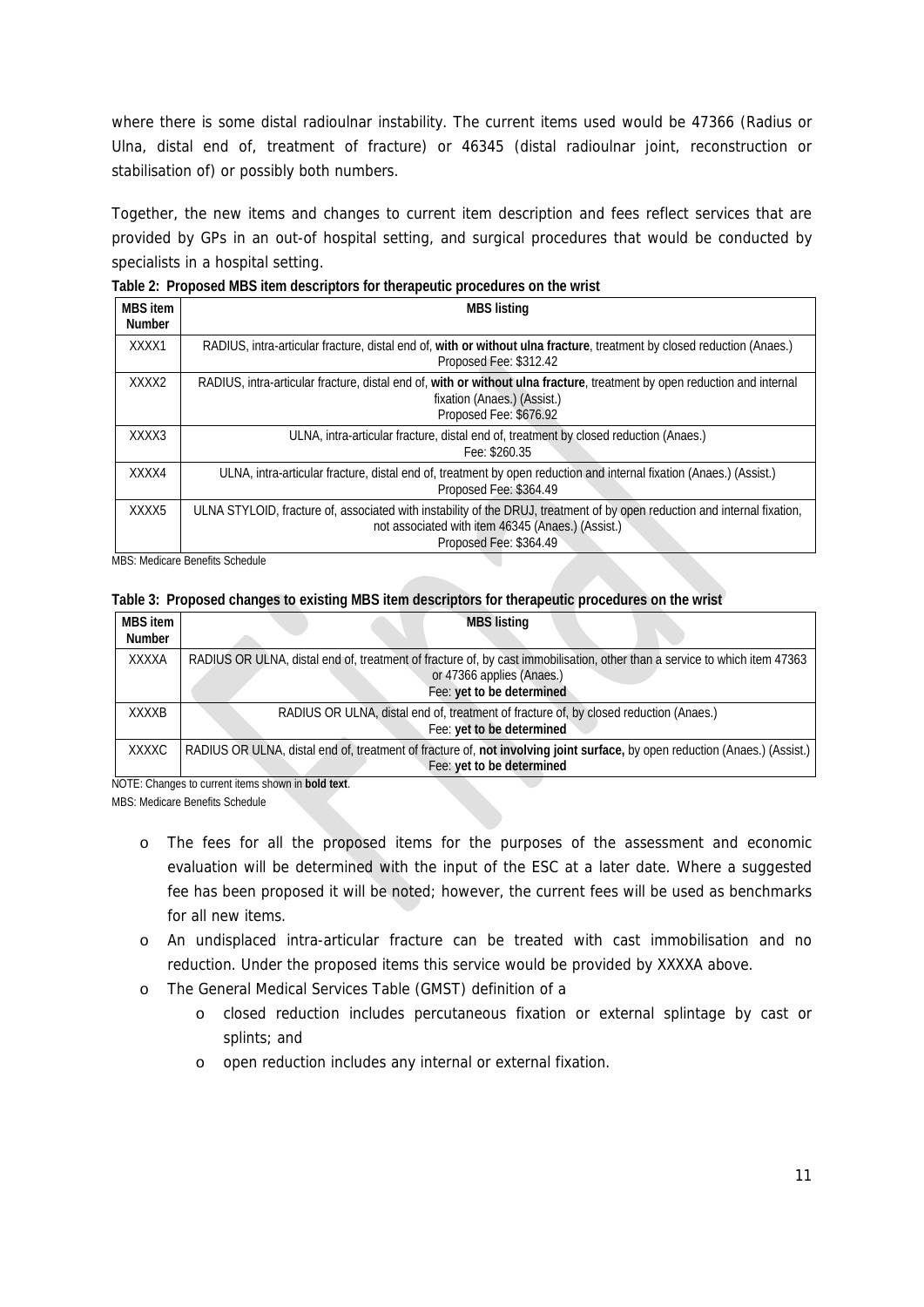#### **Clinical place for proposed intervention**

Wrist injuries can lead to significant problems. Complications from the injury itself can result in increased morbidity, with long-term functional impairment, pain and deformity (Handoll and Madhok 2008). In addition to soft tissue injury there can be injury to blood vessels, tendons and nerves. Median nerve dysfunction is a common complication. One major complication is reflex sympathetic dystrophy (RSD), also referred to as algodystrophy, Sudeck's atrophy, complex regional pain syndrome and shoulder-hand syndrome. Serious cases of RSD require many months of therapy to alleviate symptoms (pain, tenderness, impairment of joint mobility, swelling, dystrophy, vasomotor instability) (Handoll et al 2006). Late complications include midcarpal instability and post-traumatic arthritis, which can occur several months or years after injury (Handoll and Madhok 2008). The accurate reduction of the joint surface to anatomical alignment is essential for preservation of function and minimisation of long-term disability.

Appendix 2 shows data from the Australian Institute of Health and Welfare (AIHW) hospital data cubes. In 2009-10, there were 21,796 separations by principal diagnosis of fracture at hand and wrist level (not involving the radius and ulna), and 37,980 fractures of the forearm, including 22,887 at the lower end of the radius and 4,432 at the lower end of both the radius and ulna. The lower end of the ulna is not recorded separately. For the radius, 540 fractures are recorded at the lower end with volar angulation and intra-articular fracture.

AIHW separation statistics by procedure show that in 2009-10 there were a total of 16,860 closed reduction of a fracture of the radius. Of these, 13,892 were of the distal radius; 2,058 were of the distal radius with internal fixation. There were a total of 10,486 open reduction of fracture of radius. Of these, 98 were at the distal radius; 9,001 were of the distal radius with internal fixation.

Similar data is available for the ulna. In 2009-10, there were a total of 3,356 closed reduction of fracture of the ulna or olecranon. Of these, 2,713 were of the distal ulna; 181 were of the distal ulna with internal fixation. There were a total of 3,403 open reduction of fracture of the ulna or olecranon. Of these, 65 were at the distal ulna; 1,075 were of the distal ulna with internal fixation.

Fractures of the distal radius and ulna are the most common type of fractures in patients younger than 75 years of age (Abraham and Scott 2010). Australian epidemiological data show that among those aged 35 and older, age-adjusted Colles' fracture incidence (per 10,000 per year) was 17 for females and 4 for males (Sanders et al 1999). This compared with 25 and nine respectively for hip fracture. The rate of Colles' fracture increased in women from 35 to the over-90 age group, but did not increase in men except in the oldest age group (85+) (Sanders et al 1999). In a UK study, the incidence of distal forearm fracture was 36.8/10,000 person-years in women and 9.0/10,000 personyears in men (O'Neill et al 2001).

In children, fractures of the distal radius and forearm are the most common skeletal injury requiring surgical care (Bae 2008). Children between 5-14 years of age have been shown to have the largest proportion (26%) of all hand and forearm fractures in the Unites States (Chung and Slipson 2001). For younger adults, injuries to the wrist area may commonly occur as a result of sports injuries, including throwing sports, tennis and golf (Brukner 1998). Almost 700,000 Australians (approximately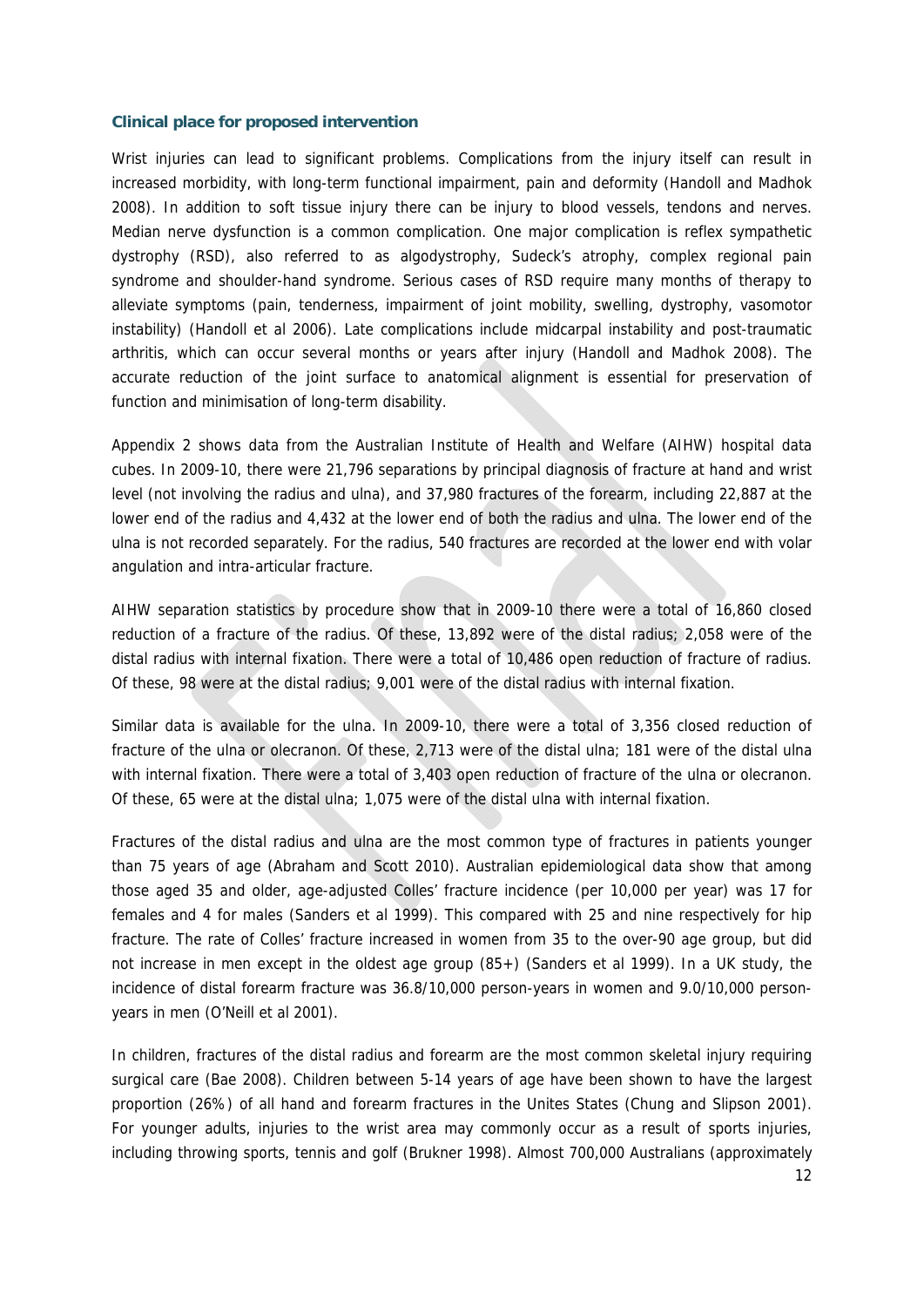3%) are believed to have been diagnosed with osteoporosis (AIHW 2012). Fractures after minimal trauma are a hallmark of this condition.

The applicant states that the population to benefit from fixation of intra-articular fractures would be younger and middle-aged adults who are subject to high energy trauma. These patients are often in their productive years and require accurate and stable fracture fixation to return them to employment and prevent subsequent degeneration and lost productivity. The elderly require accurate and stable fixation of their extra-articular fractures to minimise their period of incapacity and hence minimise their reliance on respite and temporary accommodation away from home.

Epidemiological data has not been identified which shows the proportion of all patients with distal radius and distal ulna fractures that have these fractures located in intra-articular locations, or at the ulna styloid.

### **Clinical management algorithm**

The clinical management algorithm for a fracture of the wrist (that is intra-articular or ulna styloid fracture, and/or instability) is shown in Figure 2a and 2b. Figure 2a shows the current pathway available for treatment of a wrist fracture, and Figure 2b shows the pathway including the proposed services. The criteria required for the use of the new procedures would be the radiological evidence of an intra-articular extension of a fracture of the distal radius or ulna and the presence of clinically relevant instability of the DRUJ with reference to a fracture of the ulna styloid. The difference for the new service is in the actual surgical technique, degree of difficulty, accuracy of preoperative assessment and intensity of the postoperative management. The actual degree of difficulty will be dependent on the clinical presentation of the fracture, and is likely to vary between patients. The assessment of an intra-articular fracture and its characterisation is important for preoperative planning to help determine the implant required and the surgical approach. Whilst plain radiographs are adequate for an extra-articular fracture, a CT scan is usually required for accurate assessment and planning for an intra-articular fracture.

The new services would be used in addition to the currently available interventions and MBS items.

According to the applicant, the clinical pathway for the treatment of a patient with an intra-articular distal radius fracture would be:

- Assessment by examination and plain radiology.
- Referral to a specialist hand or orthopaedic surgeon.
- Reassessment of the nature of the fracture and CT scanning if necessary to properly characterise the fracture.
- Surgical reconstruction of the fracture.
- Postoperative review at one week, further review at two weeks to assess the reconstruction, and regular follow-up during the healing process for three months.
- Regular monitoring of wound healing, fracture union and soft tissue mobilisation with referral to hand therapy if the mobilisation process is inadequate.
- Possible removal of the fracture fixation at a later date if clinically indicated.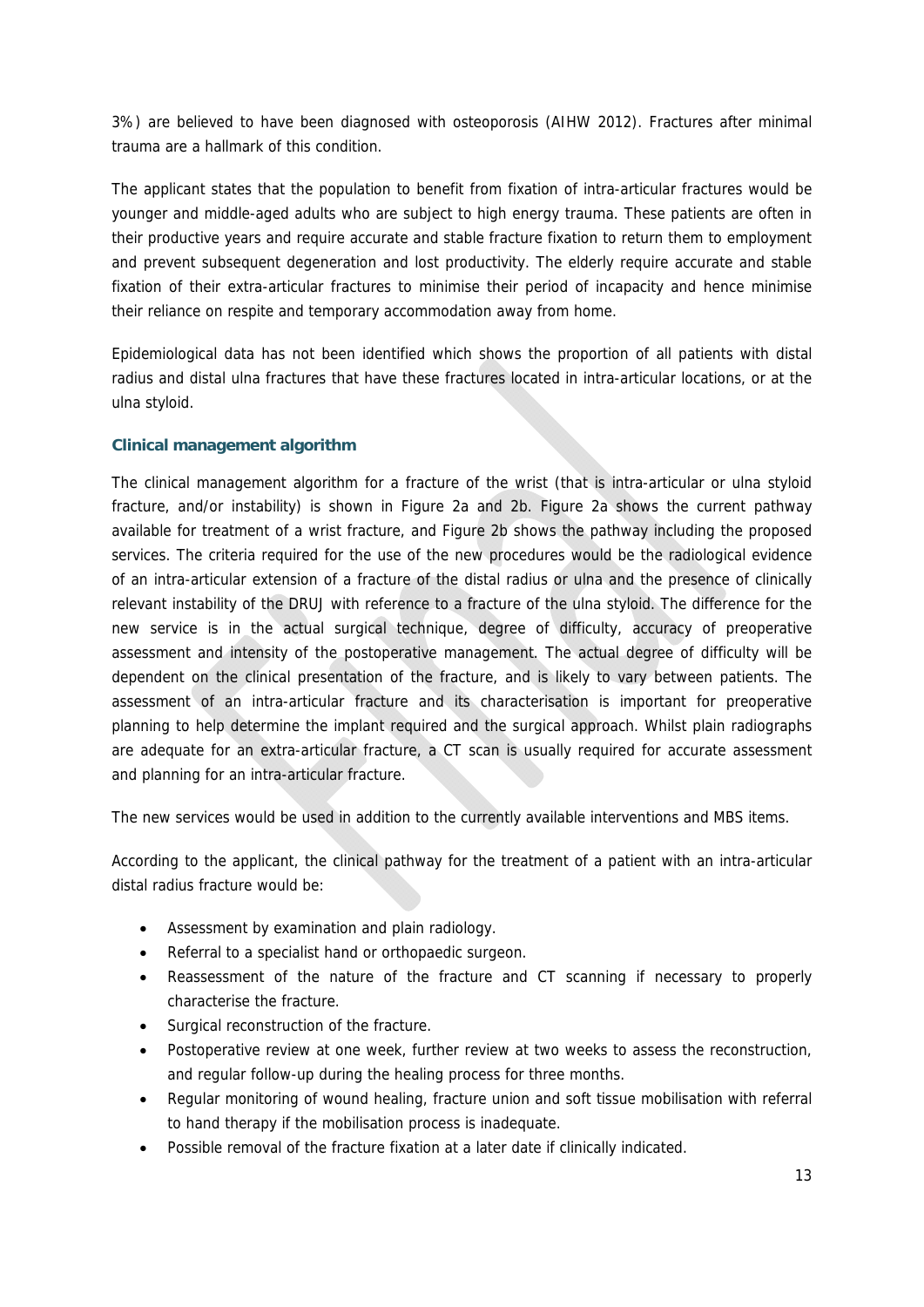• The new clinical pathway involves the surgical technique changes required for reconstruction of a comminuted intra-articular fracture (that is, involving crushed or splintered bone).

### **Issues that have guided the structure of the current algorithms include:**

- An undisplaced intra-articular fracture can be treated by simple cast immobilisation. However, these fractures are unstable and the treatment may later change to open reduction and internal fixation.
- Peri-operative imaging could be used (by a specialist) for checking the accuracy of a closed reduction.
- Ligament injuries would be dealt with separately and are not considered in the below algorithms, or in the proposed item numbers. However, ligament injuries should be reported in the assessment report and costs associated with the treatment of ligament injuries (including relevant MBS items) should be accounted for in the economic evaluation. Similarly, the use of autologous or synthetic bone grafts should be reported in the assessment report and accounted for in the economic evaluation (including the use of relevant MBS items).
- An external fixateur can be used in addition to internal fixation should the additional support be required. However, in current clinical practice the use of this combination is rare due to the quality of current internal fixateur devices.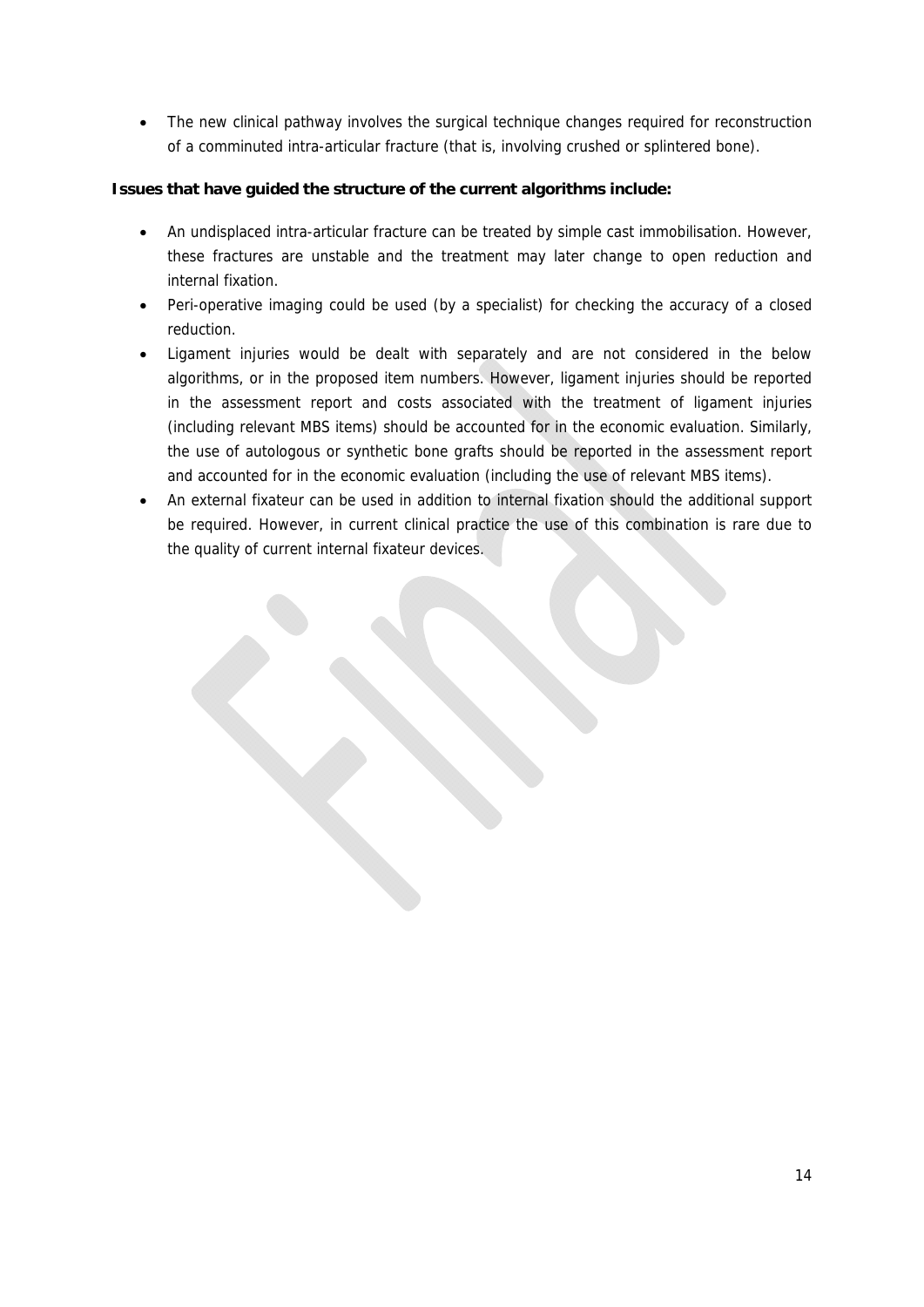

#### **Figure 2a: Clinical management algorithm for a fracture of the wrist, with current services**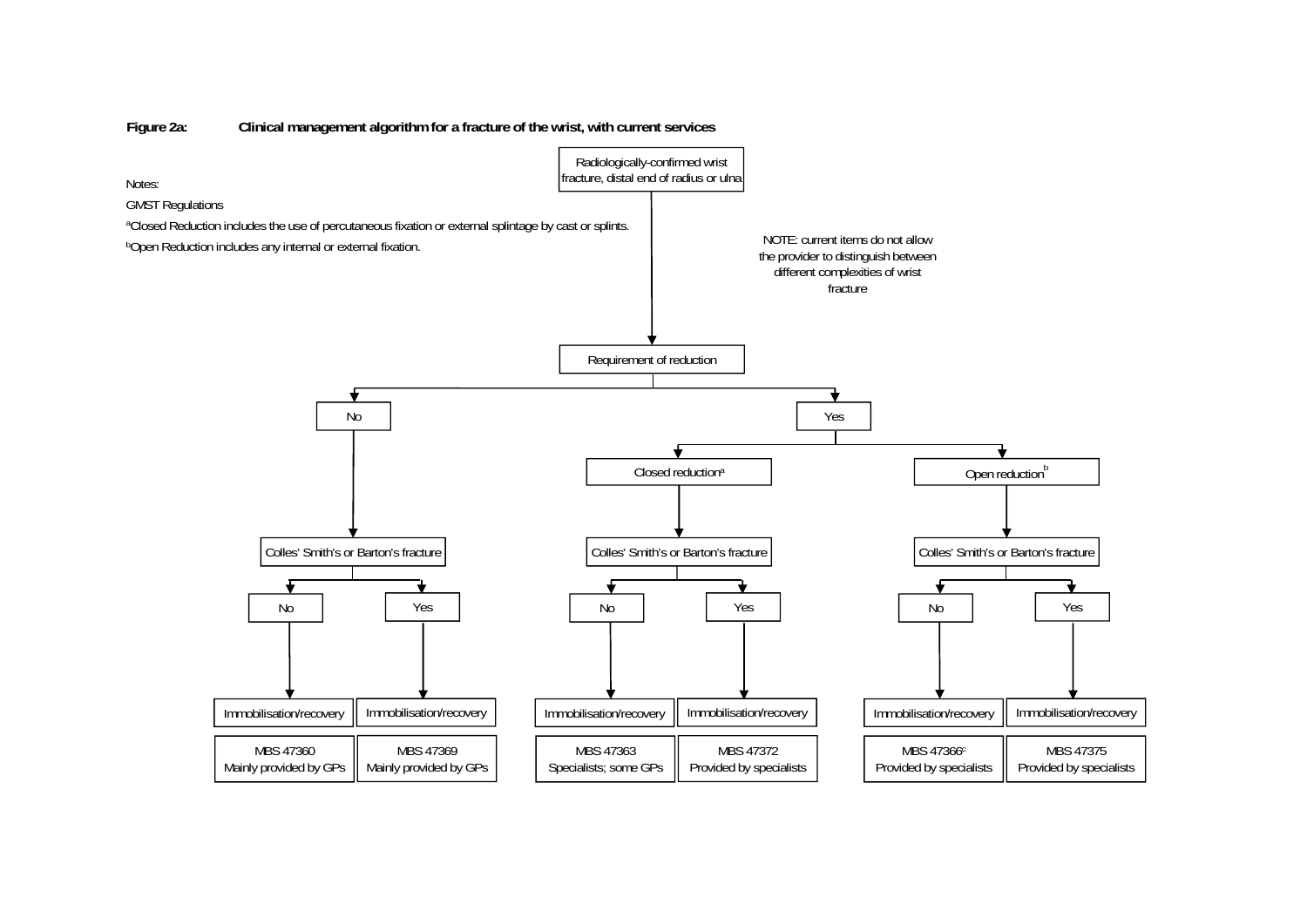

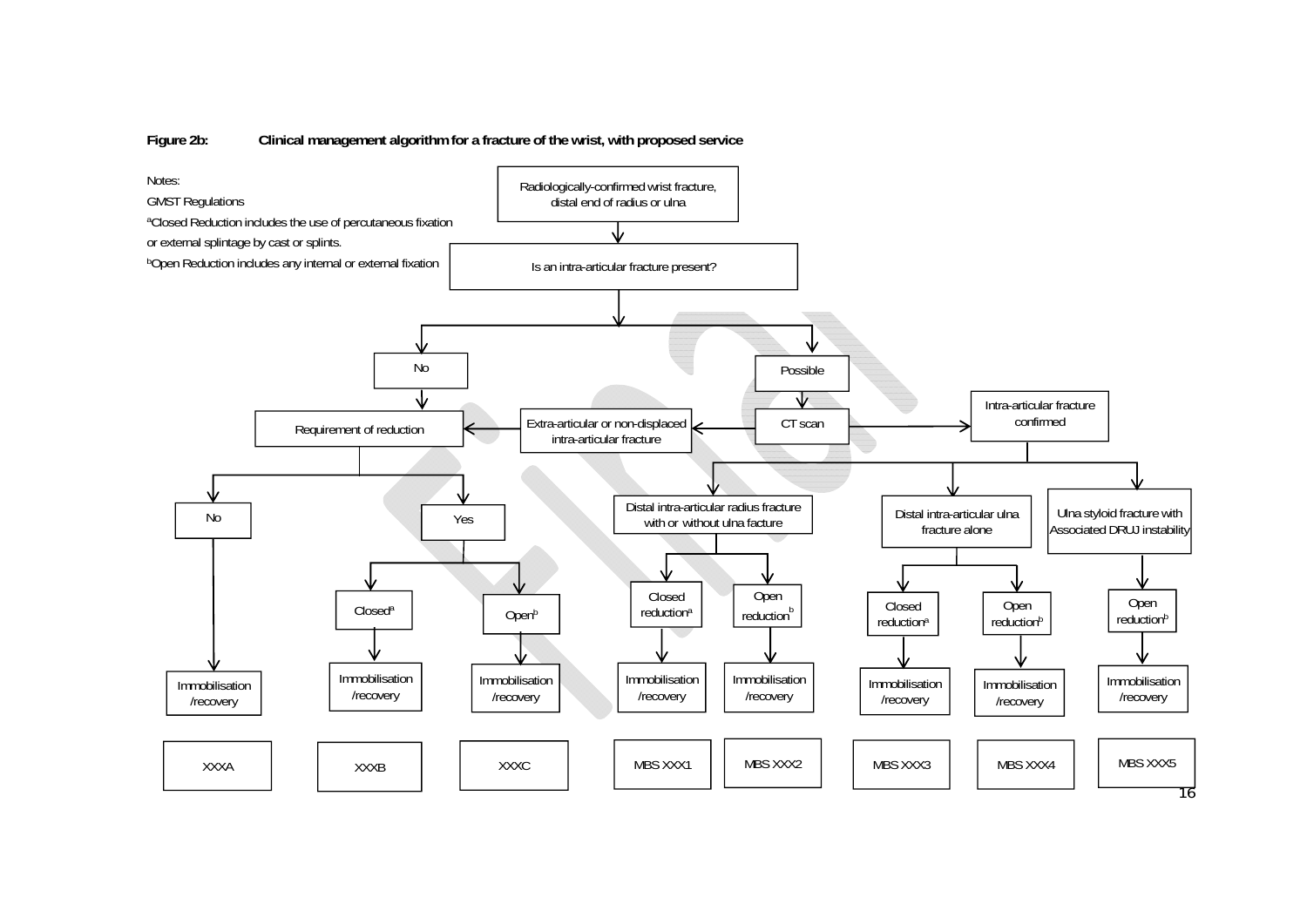### **Comparator**

The applicant has provided the following six current MBS items as comparator procedures (Table 4). Note that MBS data shows that a majority of services for items 47360, 47369 and to a lesser extent 47363 are performed out of hospital by GPs.

| MBS item<br><b>Number</b> | MBS listing <sup>a</sup>                                                                                                                                                                                                                                  | <b>MBS claims</b><br>(Jun 2010 -<br>Jul 2011) <sup>b</sup> |
|---------------------------|-----------------------------------------------------------------------------------------------------------------------------------------------------------------------------------------------------------------------------------------------------------|------------------------------------------------------------|
| 47360                     | RADIUS OR ULNA, distal end of, treatment of fracture of, by cast immobilisation, not<br>being a service to which item 47363 or 47366 applies<br>Multiple Services Rule (Anaes.) Fee: \$131.85 Benefit: 75% = \$98.90% = \$112.10                          | 13,100                                                     |
| 47363                     | RADIUS OR ULNA, distal end of, treatment of fracture of, by closed reduction<br>Multiple Services Rule (Anaes.) Fee: \$197.60 Benefit: 75% = \$148.20 85% = \$168.005                                                                                     | 1.027                                                      |
| 47366                     | RADIUS OR ULNA, distal end of, treatment of fracture of, by open reduction<br>Multiple Services Rule (Anaes.) (Assist.) Fee: \$263.00Benefit: 75% = \$197.70 85% =<br>\$224.10                                                                            | 180                                                        |
| 47369                     | RADIUS, distal end of, treatment of Colles', Smith's or Barton's fracture of, by cast<br>immobilisation, not being a service to which item 47372 or 47375 applies<br>Multiple Services Rule (Anaes.) Fee: \$169.50 Benefit: 75% = \$127.15 85% = \$144.10 | 2.335                                                      |
| 47372                     | RADIUS, distal end of, treatment of Colles', Smith's or Barton's fracture, by closed<br>reduction<br>Multiple Services Rule (Anaes.) Fee: \$282.35 Benefit: 75% = \$211.80 85% = \$240.00                                                                 | 1.339                                                      |
| 47375                     | RADIUS, distal end of, treatment of Colles', Smith's or Barton's fracture of, by open<br>reduction<br>Multiple Services Rule (Anaes.) (Assist.) Fee: \$376.55 Benefit: 75% = \$282.45                                                                     | 2,857                                                      |

| Table 4: Current MBS item descriptors for current and potential comparator procedures |  |  |  |
|---------------------------------------------------------------------------------------|--|--|--|
|                                                                                       |  |  |  |

MBS: Medicare Benefits Schedule

a MBS fees as of 1 November 2012

b Claims data retrieved June 26 2012 from: https://www.medicareaustralia.gov.au/statistics/mbs\_item.shtml

The comparator procedures do not refer to the explicit location of the fractures (that is intra-articular and ulna styloid). Therefore they do not reflect the increase in complexity of the treatment requirement in certain locations, which would involve the use of internal fixation and more detailed imaging, both before and during the procedure. Overall, the comparator is likely to be a simpler fracture repair, utilising less detailed imaging (both pre-and intra-operatively), with possibly less use of devices for internal fixation. The comparator procedure in the presence of distal radioulnar instability would be item 47366 and/or 46345 (distal radioulnar joint, reconstruction or stabilisation of).

In summary there are three clinical comparator procedures:

- Cast immobilisation (no reduction)
- Closed reduction, cast immobilisation
- Open reduction, cast immobilisation

Note: As stated by the applicant, there is no change in clinical approach between current and proposed services. There may be more peri- and post-operative imaging; however, these items are claimed separately to the proposed procedural services. Therefore the comparator services are identical to the proposed services at a clinical and therapeutic level.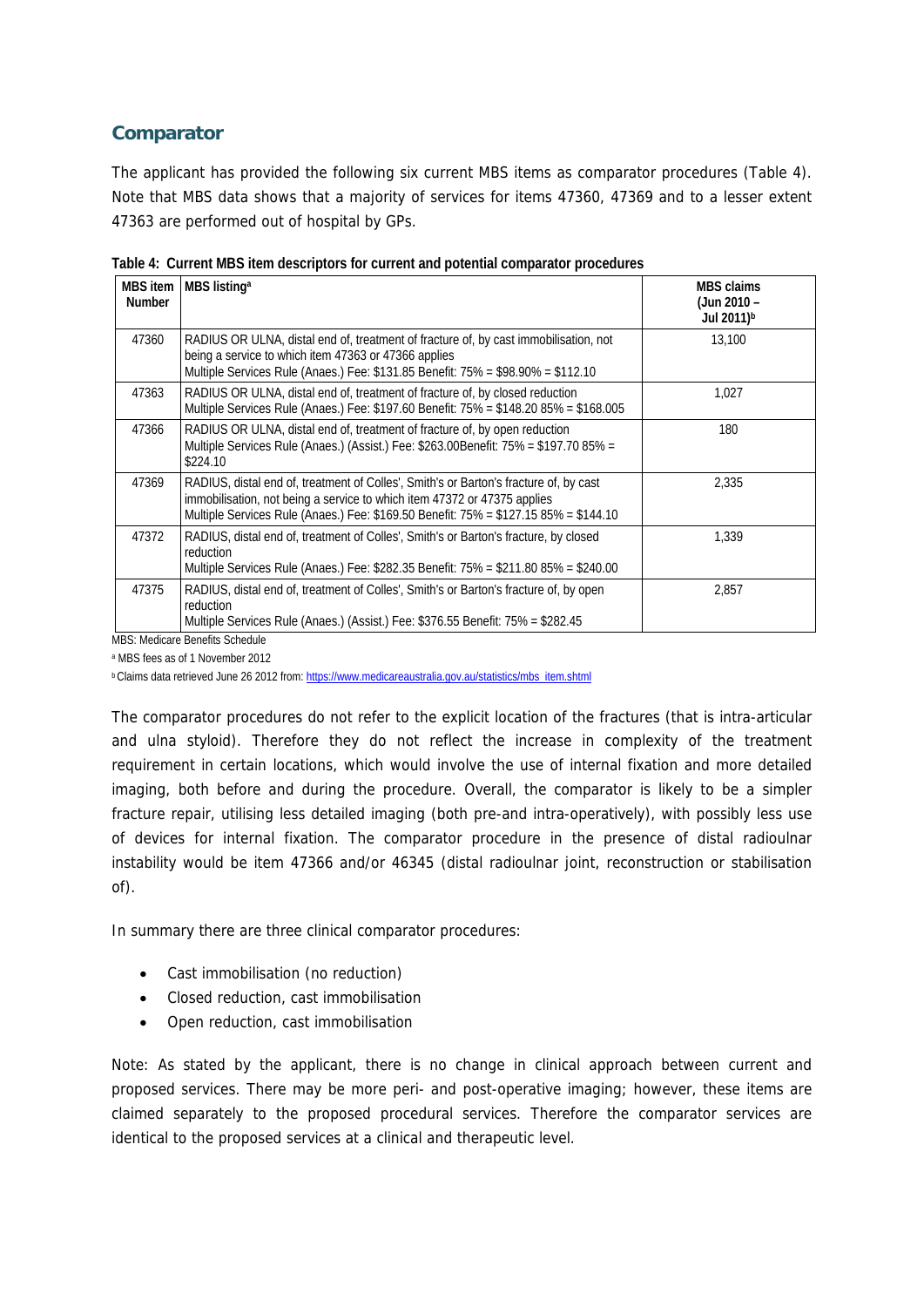### **Clinical claim**

The applicant wishes to bring MBS items for wrist fracture in line with current clinical practice, and to more accurately reflect the more complexity injuries which are not currently included on the MBS. The applicant claims that specific MBS items for intra-articular fracture of the distal radius, distal ulna, and fracture of the ulna styloid, will improve the treatment of these more complex fractures. This will in turn aid in the recovery and the long-term prognosis of the injury. In addition, existing MBS items do not account for the increased complexity of current clinical practice and are ambiguous.

The accurate reduction and stable internal fixation of an intra-articular fracture of the distal radius has been shown in clinical and experimental studies over the past 15 years to significantly improve the outcome and reduce the morbidity following intra-articular fractures. The development of new techniques and implants has, however, made this aim more complex and involved with increased preoperative assessment, increased operating time and skill and more intense post-operative management. This increased effort has led to better outcomes when compared to older more traditional techniques, with fewer complications and hence fewer salvage procedures. The safety when performing these procedures is equivalent to existing procedures.

The clinical benefits expected and reflected in published literature following accurate repair of intraarticular fractures are a more rapid return to work and activities of daily living, reduced risk for subsequent degenerative changes in the joint and the need for salvage surgery and hence lost function. These benefits are most obvious when seen in the target population of young active and productive patients.

|                                            |              |                      |                   | Comparative effectiveness versus comparator |                      |                   |
|--------------------------------------------|--------------|----------------------|-------------------|---------------------------------------------|----------------------|-------------------|
|                                            |              | Superior             |                   | Non-inferior                                | Inferior             |                   |
|                                            |              |                      |                   |                                             | Net clinical benefit | <b>CEA/CUA</b>    |
|                                            | Superior     | <b>CEA/CUA</b>       |                   | <b>CEA/CUA</b>                              | Neutral benefit      | CEA/CUA*          |
| safety                                     |              |                      |                   |                                             | Net harms            | None <sup>^</sup> |
| comparator<br>Comparative:<br>versus compa | Non-inferior | <b>CEA/CUA</b>       |                   | CEA/CUA*                                    | None <sup>^</sup>    |                   |
|                                            |              | Net clinical benefit | <b>CEA/CUA</b>    |                                             |                      |                   |
|                                            | Inferior     | Neutral benefit      | CEA/CUA*          | None <sup>^</sup>                           | None <sup>^</sup>    |                   |
|                                            |              | Net harms            | None <sup>^</sup> |                                             |                      |                   |

**Table 5: Classification of an intervention for determination of economic evaluation to be presented** 

Abbreviations:  $CEA = cost\text{-effective}$  analysis:  $CUA = cost\text{-utility}$  analysis

^ No economic evaluation needs to be presented; MSAC is unlikely to recommend government subsidy of this intervention

May be reduced to cost-minimisation analysis. Cost-minimisation analysis should only be presented when the proposed service has been indisputably demonstrated to be no worse than its main comparator(s) in terms of both effectiveness and safety, so the difference between the service and the appropriate comparator can be reduced to a comparison of costs. In most cases, there will be some uncertainty around such a conclusion (i.e., the conclusion is often not indisputable). Therefore, when an assessment concludes that an intervention was no worse than a comparator, an assessment of the uncertainty around this conclusion should be provided by presentation of cost-effectiveness and/or cost-utility analyses.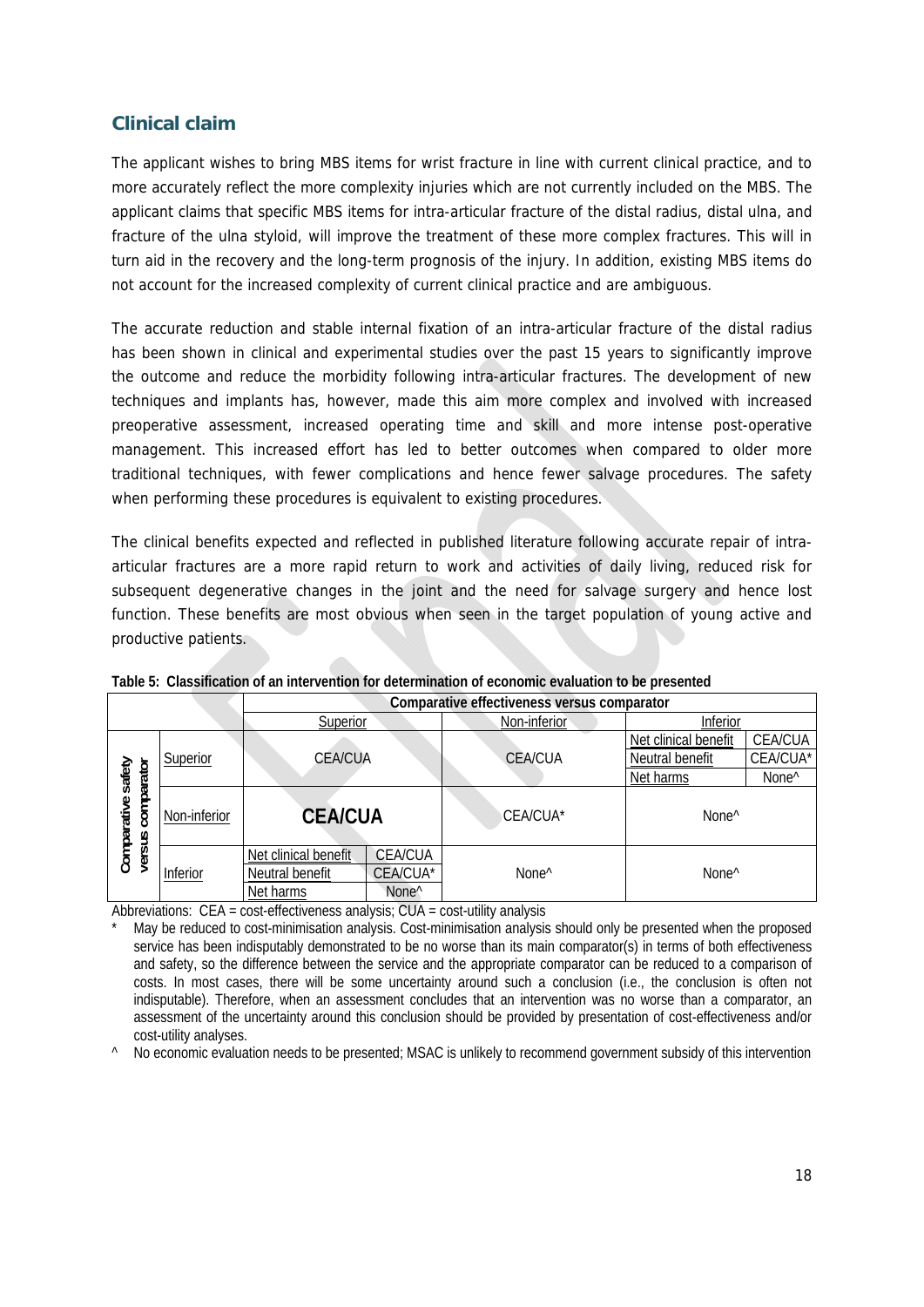# **Outcomes and health care resources affected by introduction of proposed intervention**

### **Outcomes**

The applicant did not provide specific outcomes. Suggested outcomes are shown below.

Primary effectiveness (from Handoll et al 2008):

- Patient functional assessment (including quality of life)
- Grip strength
- Range of movement

Secondary effectiveness:

- Residual soft tissue swelling
- Pain
- Return to work, school or study
- Anatomical outcomes (radiological and imaging outcomes)
- Duration of the surgical procedure
- Resource use (use of fixateur devices, use of radiology or other imaging, use of autologous or synthetic bone grafts, hospital stay, number of outpatient visits, physiotherapy)
- Ligament injury and repair
- Secondary or revision surgery

Adverse events:

Including but not limited to:

- **Surgical damage to blood vessels, tendons or nerves**
- Long-term pain
- Clicking
- Post-traumatic arthritis
- Residual finger stiffness
- Infection (pin or wire)
- Soft tissue injury or additional fractures from external fixation
- Swelling, dystrophy, vasomotor instability
- Reflex sympathetic dystrophy
- Malunion and loss of reduction

### **Health care resources**

The internal fixation of intra-articular fractures of the distal radius and ulna and extra articular fractures require the use of an assistant to help with exposure, reduction and fixation of these fractures. An anaesthetist and standard theatre nursing staff are required. Because of the complexity of these procedures and the need for accuracy, the use of intra-operative radiology is almost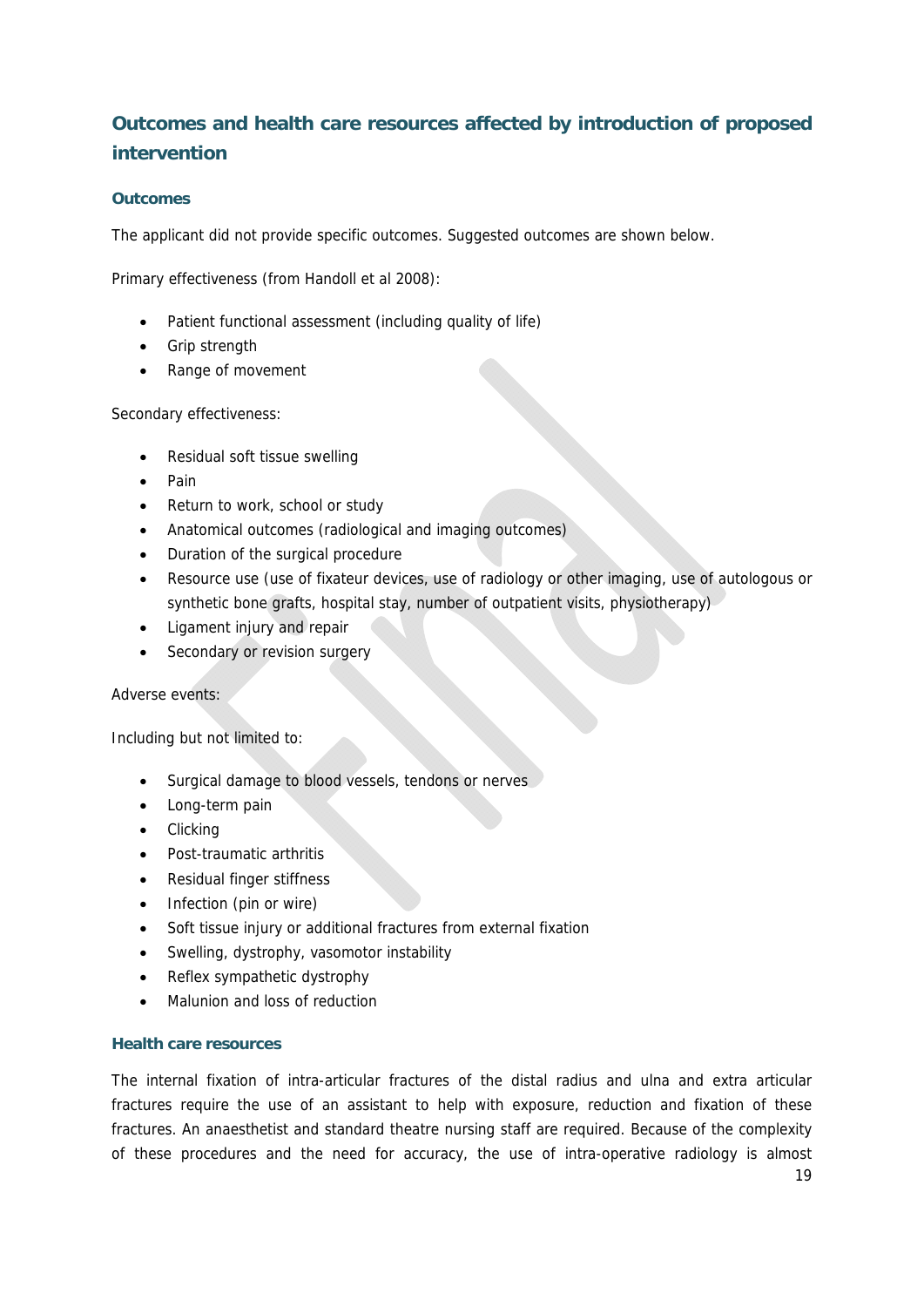mandatory. As part of the preoperative assessment of patients with intra-articular fractures a CT scan would usually be required for accurate surgical planning. In the post-operative period it would be at times necessary to use the skills of a qualified hand therapist to assist in the rehabilitation of the hand and wrist after this injury and surgery.

The assessment of an intra-articular fracture and its characterisation is important for preoperative planning to help determine the implant required and the surgical approach. Whilst plain radiographs are adequate for an extra-articular fracture, a CT scan is usually required for accurate assessment and planning for an intra-articular fracture.

The healthcare resources delivered with the comparator are similar for the new procedures with perhaps less reliance on intra-operative radiology. At the moment it is unclear whether the resources required for cast immobilisation and closed reduction is different in the current and proposed settings.

The healthcare resources have been grouped according to the following:

- Comparator 1: Cast immobilisation (no reduction) current
- Comparator 2: Closed reduction current
- Comparator 3: Open reduction current
- Intervention 1: Cast immobilisation (no reduction) proposed
- Intervention 2: Closed reduction proposed
- Intervention 3: Open reduction proposed

### **Issues to consider in terms of healthcare resources:**

- According to the applicant, treatment of intra-articular fractures would involve the addition of a pre-operative CT scan, increased operating, anaesthetic and theatre time, the use of intraoperative radiology, together with perhaps a few more postoperative reviews and slightly longer therapy and rehabilitation. The internal fixation devices are the same as currently used for extra-articular fractures.
- Closed reduction involves the manipulation of the fracture, therefore this procedure requires anaesthesia.
- For the purposes of the assessment, it is acknowledged that the resources used for each comparator procedure is exactly the same as those for the paired intervention. Ligament repair would be undertaken as a separate procedure and is not under review.
- The applicant has advised that internal fixateurs would need to be removed at a rate of approximately 10%, due to infection of if the device rubs against tendons. There would be no difference in this rate between intra- and extra-articular fractures.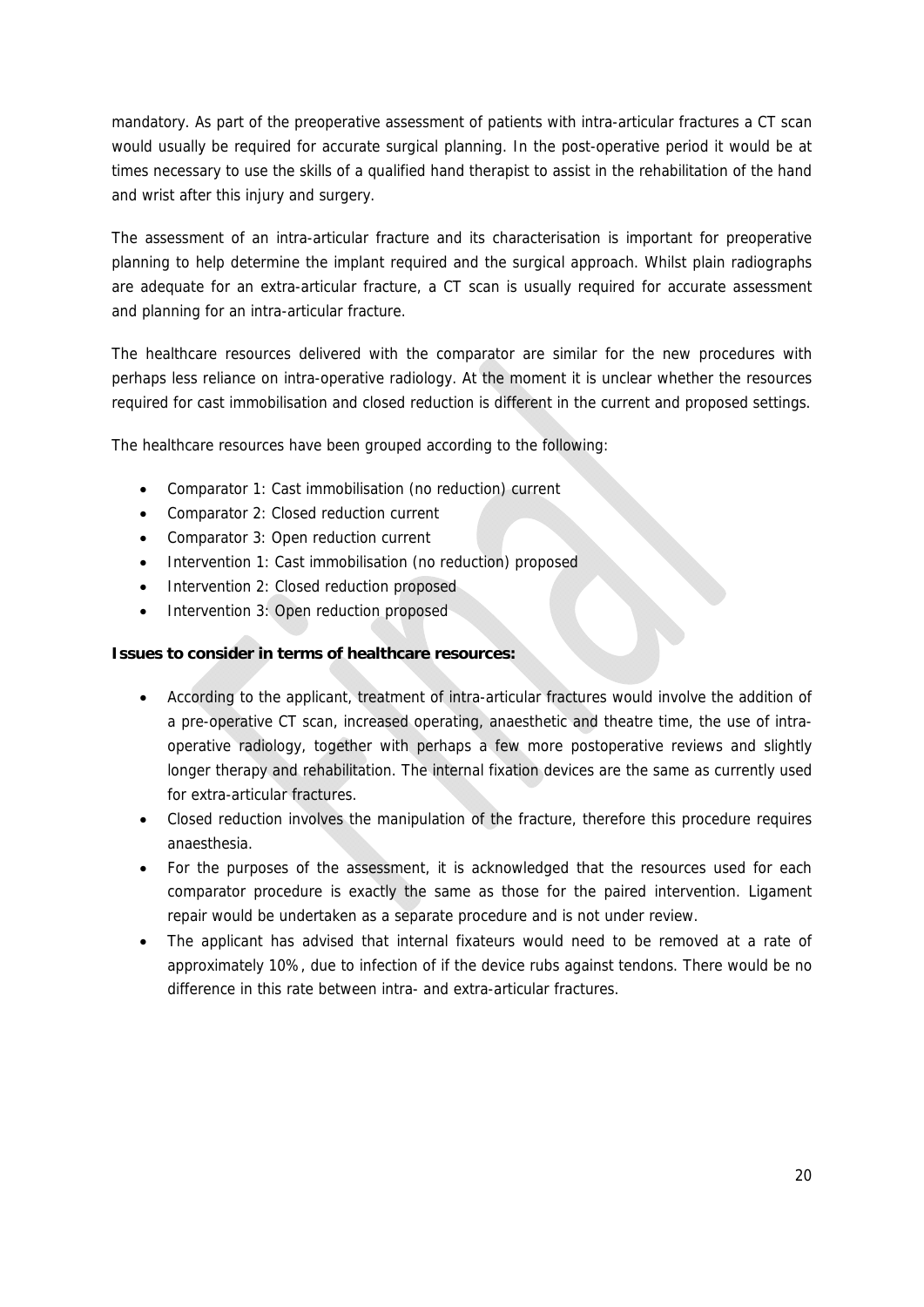|                          |                                                                                                                                                      |                         |                                                |                                                    | Number of                                                                                       |            |                 |                         | Disaggregated unit cost      |         |                      |
|--------------------------|------------------------------------------------------------------------------------------------------------------------------------------------------|-------------------------|------------------------------------------------|----------------------------------------------------|-------------------------------------------------------------------------------------------------|------------|-----------------|-------------------------|------------------------------|---------|----------------------|
|                          |                                                                                                                                                      | Provider of<br>resource | Setting in<br>which<br>resource is<br>provided | Proportion<br>of patients<br>receiving<br>resource | units of<br>resource<br>per relevant<br>time<br>horizon per<br>patient<br>receiving<br>resource | <b>MBS</b> | Safety<br>nets* | Other<br>govt<br>budget | Private<br>health<br>insurer | Patient | <b>Total</b><br>cost |
|                          | Resources provided to identify eligible population should intervention be made available as proposed                                                 |                         |                                                |                                                    |                                                                                                 |            |                 |                         |                              |         |                      |
|                          | Consultation (15-20                                                                                                                                  | GP                      | GP rooms                                       |                                                    |                                                                                                 |            |                 |                         |                              |         |                      |
|                          | min)                                                                                                                                                 |                         |                                                |                                                    |                                                                                                 |            |                 |                         |                              |         |                      |
|                          | X-ray                                                                                                                                                | Radiologist             |                                                |                                                    |                                                                                                 |            |                 |                         |                              |         |                      |
|                          | Consultation (15-20                                                                                                                                  | Specialist              | Consultant's                                   |                                                    |                                                                                                 |            |                 |                         |                              |         |                      |
|                          | min)                                                                                                                                                 |                         | rooms                                          |                                                    |                                                                                                 |            |                 |                         |                              |         |                      |
|                          | CT scan                                                                                                                                              |                         |                                                |                                                    |                                                                                                 |            |                 |                         |                              |         |                      |
|                          | Resources provided to deliver comparator 1 - cast immobilisation current                                                                             |                         |                                                |                                                    |                                                                                                 |            |                 |                         |                              |         |                      |
|                          | Cast immobilisation                                                                                                                                  | GP                      | GP rooms                                       |                                                    |                                                                                                 |            |                 |                         |                              |         |                      |
|                          | Cast immobilisation                                                                                                                                  | Specialist              | Consultant's                                   |                                                    |                                                                                                 |            |                 |                         |                              |         |                      |
|                          |                                                                                                                                                      |                         | rooms                                          |                                                    |                                                                                                 |            |                 |                         |                              |         |                      |
|                          | Post-cast X ray                                                                                                                                      |                         |                                                |                                                    |                                                                                                 |            |                 |                         |                              |         |                      |
|                          | 1 week X ray                                                                                                                                         |                         |                                                |                                                    |                                                                                                 |            |                 |                         |                              |         |                      |
| $\blacksquare$           | 6 week X ray                                                                                                                                         |                         |                                                |                                                    |                                                                                                 |            |                 |                         |                              |         |                      |
|                          | Resources provided in association with comparator 1 (e.g., pre-treatments, co-administered interventions, resources used to monitor or in follow-up, |                         |                                                |                                                    |                                                                                                 |            |                 |                         |                              |         |                      |
|                          | resources used in management of adverse events, resources used for treatment of down-stream conditions)                                              |                         |                                                |                                                    |                                                                                                 |            |                 |                         |                              |         |                      |
|                          | Rehabilitation                                                                                                                                       | Hand                    | Rooms                                          |                                                    |                                                                                                 |            |                 |                         |                              |         |                      |
|                          |                                                                                                                                                      | Therapist               |                                                |                                                    |                                                                                                 |            |                 |                         |                              |         |                      |
|                          | Revision surgery                                                                                                                                     |                         |                                                |                                                    |                                                                                                 |            |                 |                         |                              |         |                      |
|                          | E.g. MBS 47930,                                                                                                                                      |                         |                                                |                                                    |                                                                                                 |            |                 |                         |                              |         |                      |
|                          | 47927 or 47924                                                                                                                                       |                         |                                                |                                                    |                                                                                                 |            |                 |                         |                              |         |                      |
|                          | Resources provided to deliver comparator 2 - closed reduction current                                                                                |                         |                                                |                                                    |                                                                                                 |            |                 |                         |                              |         |                      |
|                          | Closed reduction                                                                                                                                     | GP                      | GP rooms                                       |                                                    |                                                                                                 |            |                 |                         |                              |         |                      |
|                          | and cast                                                                                                                                             |                         |                                                |                                                    |                                                                                                 |            |                 |                         |                              |         |                      |
|                          | immobilisation                                                                                                                                       |                         |                                                |                                                    |                                                                                                 |            |                 |                         |                              |         |                      |
|                          | Closed reduction                                                                                                                                     | Specialist              | Consultant's                                   |                                                    |                                                                                                 |            |                 |                         |                              |         |                      |
|                          | and cast                                                                                                                                             |                         | rooms                                          |                                                    |                                                                                                 |            |                 |                         |                              |         |                      |
|                          | immobilisation                                                                                                                                       |                         |                                                |                                                    |                                                                                                 |            |                 |                         |                              |         |                      |
|                          | X-ray (check                                                                                                                                         |                         |                                                |                                                    |                                                                                                 |            |                 |                         |                              |         |                      |
|                          | accuracy of the                                                                                                                                      |                         |                                                |                                                    |                                                                                                 |            |                 |                         |                              |         |                      |
|                          | reduction once the                                                                                                                                   |                         |                                                |                                                    |                                                                                                 |            |                 |                         |                              |         |                      |
|                          | cast has been                                                                                                                                        |                         |                                                |                                                    |                                                                                                 |            |                 |                         |                              |         |                      |
|                          | applied)                                                                                                                                             |                         |                                                |                                                    |                                                                                                 |            |                 |                         |                              |         |                      |
|                          | General                                                                                                                                              |                         |                                                |                                                    |                                                                                                 |            |                 |                         |                              |         |                      |
|                          | anaesthetic                                                                                                                                          |                         |                                                |                                                    |                                                                                                 |            |                 |                         |                              |         |                      |
|                          | Local anaesthetic                                                                                                                                    |                         |                                                |                                                    |                                                                                                 |            |                 |                         |                              |         |                      |
|                          | Post-cast X ray                                                                                                                                      |                         |                                                |                                                    |                                                                                                 |            |                 |                         |                              |         |                      |
|                          | 1 week X ray                                                                                                                                         |                         |                                                |                                                    |                                                                                                 |            |                 |                         |                              |         |                      |
|                          | 6 week X ray                                                                                                                                         |                         |                                                |                                                    |                                                                                                 |            |                 |                         |                              |         |                      |
|                          | <b>Additional X-ray</b>                                                                                                                              |                         |                                                |                                                    |                                                                                                 |            |                 |                         |                              |         |                      |
|                          | (due to swelling)                                                                                                                                    |                         |                                                |                                                    |                                                                                                 |            |                 |                         |                              |         |                      |
|                          | Resources provided in association with comparator 2                                                                                                  |                         |                                                |                                                    |                                                                                                 |            |                 |                         |                              |         |                      |
|                          | Rehabilitation                                                                                                                                       | Hand                    | Rooms                                          |                                                    |                                                                                                 |            |                 |                         |                              |         |                      |
|                          |                                                                                                                                                      | therapist               |                                                |                                                    |                                                                                                 |            |                 |                         |                              |         |                      |
| $\overline{\phantom{a}}$ | Revision surgery                                                                                                                                     |                         |                                                |                                                    |                                                                                                 |            |                 |                         |                              |         |                      |
|                          | E.g. MBS 47930,                                                                                                                                      |                         |                                                |                                                    |                                                                                                 |            |                 |                         |                              |         |                      |
|                          | 47927 or 47924                                                                                                                                       |                         |                                                |                                                    |                                                                                                 |            |                 |                         |                              |         |                      |
|                          | Resources provided to deliver comparator 3 - open reduction current                                                                                  |                         |                                                |                                                    |                                                                                                 |            |                 |                         |                              |         |                      |
|                          | Hospital admission<br>(overnight)                                                                                                                    |                         |                                                |                                                    |                                                                                                 |            |                 |                         |                              |         |                      |
|                          | Surgery                                                                                                                                              | Specialist              | Central or                                     |                                                    |                                                                                                 |            |                 |                         |                              |         |                      |
|                          |                                                                                                                                                      |                         | regional                                       |                                                    |                                                                                                 |            |                 |                         |                              |         |                      |
|                          |                                                                                                                                                      |                         | hospital                                       |                                                    |                                                                                                 |            |                 |                         |                              |         |                      |

**Table 6: List of resources to be considered in the economic analysis**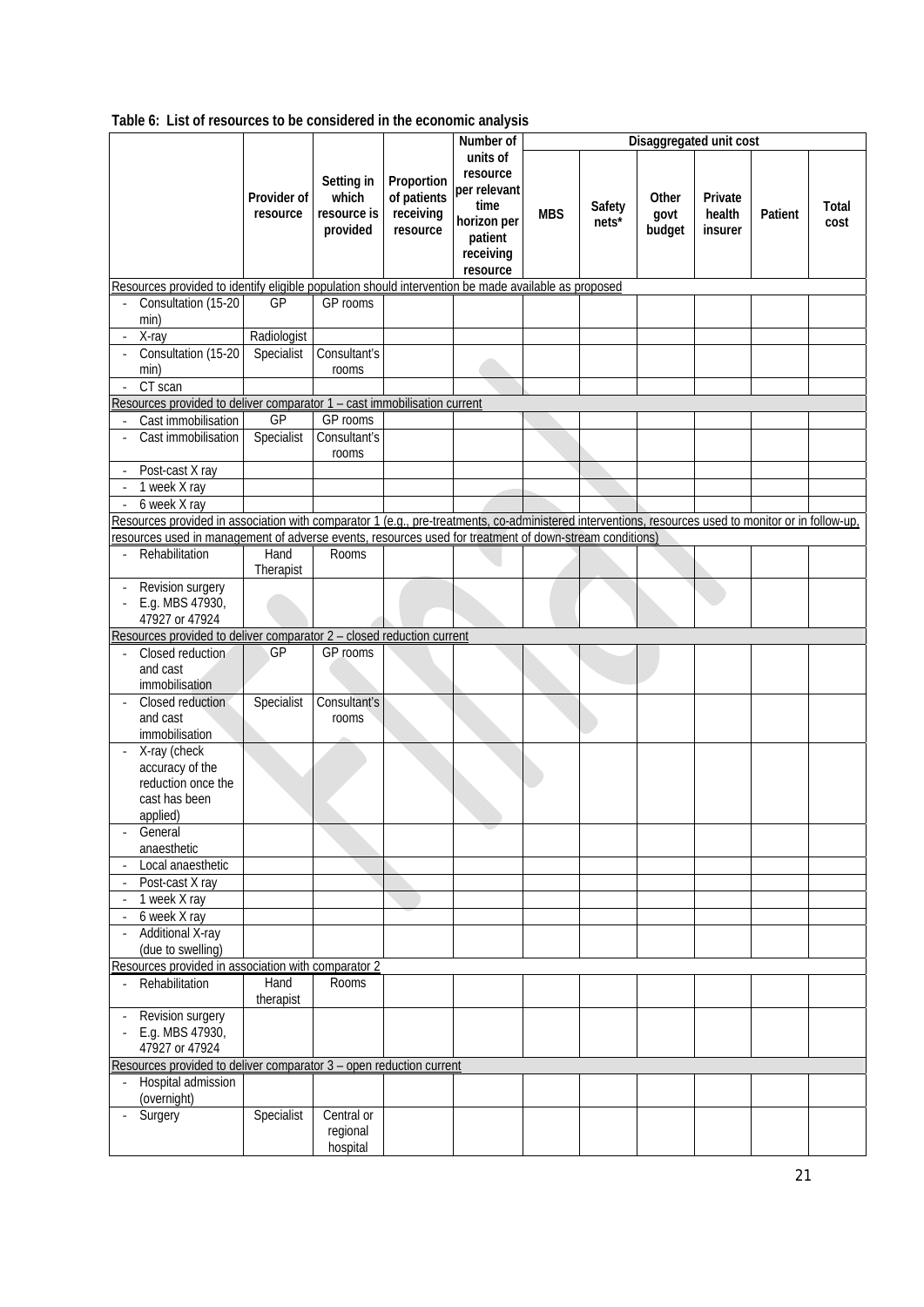|                          |                                                                             |                         |                                                |                                                    | Number of                                                                                       |            |                 |                         | Disaggregated unit cost      |         |               |
|--------------------------|-----------------------------------------------------------------------------|-------------------------|------------------------------------------------|----------------------------------------------------|-------------------------------------------------------------------------------------------------|------------|-----------------|-------------------------|------------------------------|---------|---------------|
|                          |                                                                             | Provider of<br>resource | Setting in<br>which<br>resource is<br>provided | Proportion<br>of patients<br>receiving<br>resource | units of<br>resource<br>per relevant<br>time<br>horizon per<br>patient<br>receiving<br>resource | <b>MBS</b> | Safety<br>nets* | Other<br>govt<br>budget | Private<br>health<br>insurer | Patient | Total<br>cost |
|                          | Surgery (? X min)                                                           | Assistant?              |                                                |                                                    |                                                                                                 |            |                 |                         |                              |         |               |
|                          | Surgery                                                                     | Nurse                   |                                                |                                                    |                                                                                                 |            |                 |                         |                              |         |               |
|                          | Surgery                                                                     | Anaesthetist            |                                                |                                                    |                                                                                                 |            |                 |                         |                              |         |               |
|                          | Intra-operative X-<br>ray                                                   |                         |                                                |                                                    |                                                                                                 |            |                 |                         |                              |         |               |
|                          | <b>External fixation</b><br>devices                                         |                         |                                                |                                                    |                                                                                                 |            |                 |                         |                              |         |               |
|                          | Internal fixation<br>devices                                                |                         |                                                |                                                    |                                                                                                 |            |                 |                         |                              |         |               |
|                          | Synthetic bone<br>grafting                                                  |                         |                                                |                                                    |                                                                                                 |            |                 |                         |                              |         |               |
|                          | Autologous bone<br>harvesting 47726                                         |                         |                                                |                                                    |                                                                                                 |            |                 |                         |                              |         |               |
|                          | Autologous bone<br>harvesting 47729                                         |                         |                                                |                                                    |                                                                                                 |            |                 |                         |                              |         |               |
|                          | Arthroscopy                                                                 |                         |                                                |                                                    |                                                                                                 |            |                 |                         |                              |         |               |
|                          | X-ray (check<br>accuracy of the<br>reduction once the                       |                         |                                                |                                                    |                                                                                                 |            |                 |                         |                              |         |               |
|                          | cast has been<br>applied)                                                   |                         |                                                |                                                    |                                                                                                 |            |                 |                         |                              |         |               |
|                          | Post-cast X ray                                                             |                         |                                                |                                                    |                                                                                                 |            |                 |                         |                              |         |               |
|                          | 1 week X ray                                                                |                         |                                                |                                                    |                                                                                                 |            |                 |                         |                              |         |               |
|                          | 6 week X ray                                                                |                         |                                                |                                                    |                                                                                                 |            |                 |                         |                              |         |               |
|                          | <b>Additional X-ray</b><br>(due to swelling)                                |                         |                                                |                                                    |                                                                                                 |            |                 |                         |                              |         |               |
|                          | Resources provided in association with comparator 3                         |                         |                                                |                                                    |                                                                                                 |            |                 |                         |                              |         |               |
|                          | Rehabilitation                                                              | Hand                    | <b>Rooms</b>                                   |                                                    |                                                                                                 |            |                 |                         |                              |         |               |
|                          |                                                                             | therapist               |                                                |                                                    |                                                                                                 |            |                 |                         |                              |         |               |
| $\overline{\phantom{a}}$ | Suture removal                                                              | Nurse                   |                                                |                                                    |                                                                                                 |            |                 |                         |                              |         |               |
|                          | Removal of the<br>fracture fixation                                         | Specialist              |                                                |                                                    |                                                                                                 |            |                 |                         |                              |         |               |
|                          | Revision surgery<br>E.g. MBS 47930,<br>47927 or 47924                       |                         |                                                |                                                    |                                                                                                 |            |                 |                         |                              |         |               |
|                          | Resources provided to deliver proposed intervention 1 - cast immobilisation |                         |                                                |                                                    |                                                                                                 |            |                 |                         |                              |         |               |
|                          | Cast immobilisation                                                         | GP                      | GP rooms                                       |                                                    |                                                                                                 |            |                 |                         |                              |         |               |
|                          | Cast immobilisation                                                         | Specialist              | Consultant's<br>rooms                          |                                                    |                                                                                                 |            |                 |                         |                              |         |               |
| $\blacksquare$           | Post-cast X-ray                                                             |                         |                                                |                                                    |                                                                                                 |            |                 |                         |                              |         |               |
|                          | 1 week X-ray                                                                |                         |                                                |                                                    |                                                                                                 |            |                 |                         |                              |         |               |
|                          | 6 week X ray                                                                |                         |                                                |                                                    |                                                                                                 |            |                 |                         |                              |         |               |
|                          | Resources provided in association with proposed intervention 1              |                         |                                                |                                                    |                                                                                                 |            |                 |                         |                              |         |               |
| $\blacksquare$           | Rehabilitation                                                              | Hand<br>therapist       | Rooms                                          |                                                    |                                                                                                 |            |                 |                         |                              |         |               |
| $\overline{\phantom{a}}$ | Revision surgery<br>E.g. MBS 47930,<br>47927 or 47924                       |                         |                                                |                                                    |                                                                                                 |            |                 |                         |                              |         |               |
|                          | Resources provided to deliver proposed intervention 2 - closed reduction    |                         |                                                |                                                    |                                                                                                 |            |                 |                         |                              |         |               |
|                          | CT scan                                                                     |                         |                                                |                                                    |                                                                                                 |            |                 |                         |                              |         |               |
|                          | Closed reduction<br>and cast<br>immobilisation                              | GP                      | GP rooms                                       |                                                    |                                                                                                 |            |                 |                         |                              |         |               |
| $\overline{\phantom{a}}$ | Closed reduction                                                            | Specialist              | Consultant's                                   |                                                    |                                                                                                 |            |                 |                         |                              |         |               |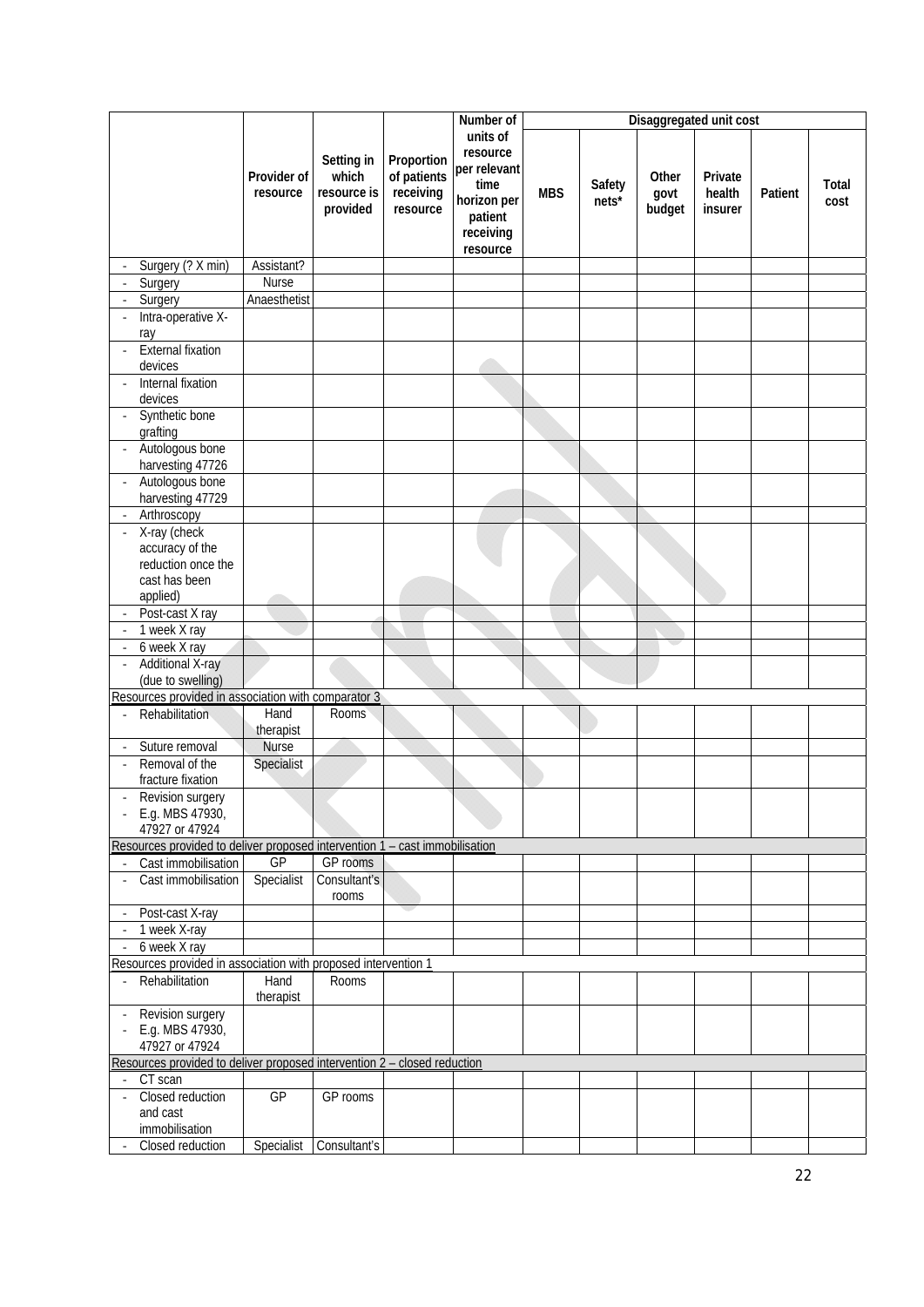|                                                                                     |                         |                                                |                                                    | Number of                                                                                       |            |                 |                         | Disaggregated unit cost      |         |               |
|-------------------------------------------------------------------------------------|-------------------------|------------------------------------------------|----------------------------------------------------|-------------------------------------------------------------------------------------------------|------------|-----------------|-------------------------|------------------------------|---------|---------------|
|                                                                                     | Provider of<br>resource | Setting in<br>which<br>resource is<br>provided | Proportion<br>of patients<br>receiving<br>resource | units of<br>resource<br>per relevant<br>time<br>horizon per<br>patient<br>receiving<br>resource | <b>MBS</b> | Safety<br>nets* | Other<br>govt<br>budget | Private<br>health<br>insurer | Patient | Total<br>cost |
| and cast                                                                            |                         | rooms                                          |                                                    |                                                                                                 |            |                 |                         |                              |         |               |
| immobilisation                                                                      |                         |                                                |                                                    |                                                                                                 |            |                 |                         |                              |         |               |
| X-ray (check<br>$\overline{\phantom{a}}$                                            |                         |                                                |                                                    |                                                                                                 |            |                 |                         |                              |         |               |
| accuracy of the                                                                     |                         |                                                |                                                    |                                                                                                 |            |                 |                         |                              |         |               |
| reduction once the                                                                  |                         |                                                |                                                    |                                                                                                 |            |                 |                         |                              |         |               |
| cast has been                                                                       |                         |                                                |                                                    |                                                                                                 |            |                 |                         |                              |         |               |
| applied)<br>General                                                                 |                         |                                                |                                                    |                                                                                                 |            |                 |                         |                              |         |               |
| anaesthetic                                                                         |                         |                                                |                                                    |                                                                                                 |            |                 |                         |                              |         |               |
| Local anaesthetic                                                                   |                         |                                                |                                                    |                                                                                                 |            |                 |                         |                              |         |               |
| Post-cast X ray<br>$\overline{\phantom{a}}$                                         |                         |                                                |                                                    |                                                                                                 |            |                 |                         |                              |         |               |
| 1 week X ray                                                                        |                         |                                                |                                                    |                                                                                                 |            |                 |                         |                              |         |               |
| 6 week X ray                                                                        |                         |                                                |                                                    |                                                                                                 |            |                 |                         |                              |         |               |
| <b>Additional X-ray</b>                                                             |                         |                                                |                                                    |                                                                                                 |            |                 |                         |                              |         |               |
| (due to swelling)<br>Resources provided in association with proposed intervention 2 |                         |                                                |                                                    |                                                                                                 |            |                 |                         |                              |         |               |
| Rehabilitation<br>$\overline{\phantom{a}}$                                          | Hand                    | Rooms                                          |                                                    |                                                                                                 |            |                 |                         |                              |         |               |
|                                                                                     | therapist               |                                                |                                                    |                                                                                                 |            |                 |                         |                              |         |               |
| Revision surgery<br>MBS 47930                                                       |                         |                                                |                                                    | ۰                                                                                               |            |                 |                         |                              |         |               |
| Resources provided to deliver proposed intervention 3 - open reduction              |                         |                                                |                                                    |                                                                                                 |            |                 |                         |                              |         |               |
| CT scan<br>$\overline{\phantom{a}}$                                                 |                         |                                                |                                                    |                                                                                                 |            |                 |                         |                              |         |               |
| Hospital admission                                                                  |                         |                                                |                                                    |                                                                                                 |            |                 |                         |                              |         |               |
| (overnight)                                                                         |                         |                                                |                                                    |                                                                                                 |            |                 |                         |                              |         |               |
| <b>Surgery (90-120</b><br>÷,<br>min)                                                | Specialist              |                                                |                                                    |                                                                                                 |            |                 |                         |                              |         |               |
| Surgery                                                                             | Assistant               |                                                |                                                    |                                                                                                 |            |                 |                         |                              |         |               |
| Surgery                                                                             | <b>Nurse</b>            |                                                |                                                    |                                                                                                 |            |                 |                         |                              |         |               |
| Surgery                                                                             | Anaesthetist            |                                                |                                                    |                                                                                                 |            |                 |                         |                              |         |               |
| Intra-operative x-<br>J.                                                            |                         |                                                |                                                    |                                                                                                 |            |                 |                         |                              |         |               |
| ray                                                                                 |                         |                                                |                                                    |                                                                                                 |            |                 |                         |                              |         |               |
| <b>External fixation</b><br>devices                                                 |                         |                                                |                                                    |                                                                                                 |            |                 |                         |                              |         |               |
| Internal fixation<br>devices                                                        |                         |                                                |                                                    |                                                                                                 |            |                 |                         |                              |         |               |
| Synthetic bone<br>grafting                                                          |                         |                                                |                                                    |                                                                                                 |            |                 |                         |                              |         |               |
| Autologous bone<br>harvesting 47726                                                 |                         |                                                |                                                    |                                                                                                 |            |                 |                         |                              |         |               |
| Autologous bone                                                                     |                         |                                                |                                                    |                                                                                                 |            |                 |                         |                              |         |               |
| harvesting 47729                                                                    |                         |                                                |                                                    |                                                                                                 |            |                 |                         |                              |         |               |
| Arthroscopy<br>X-ray (check<br>÷,                                                   |                         |                                                |                                                    |                                                                                                 |            |                 |                         |                              |         |               |
| accuracy of the                                                                     |                         |                                                |                                                    |                                                                                                 |            |                 |                         |                              |         |               |
| reduction once the                                                                  |                         |                                                |                                                    |                                                                                                 |            |                 |                         |                              |         |               |
| cast has been                                                                       |                         |                                                |                                                    |                                                                                                 |            |                 |                         |                              |         |               |
| applied)                                                                            |                         |                                                |                                                    |                                                                                                 |            |                 |                         |                              |         |               |
| Post-cast X ray<br>$\overline{\phantom{a}}$                                         |                         |                                                |                                                    |                                                                                                 |            |                 |                         |                              |         |               |
| 1 week X ray                                                                        |                         |                                                |                                                    |                                                                                                 |            |                 |                         |                              |         |               |
| 6 week X ray<br>$\overline{\phantom{a}}$<br><b>Additional X-ray</b>                 |                         |                                                |                                                    |                                                                                                 |            |                 |                         |                              |         |               |
| (due to swelling)                                                                   |                         |                                                |                                                    |                                                                                                 |            |                 |                         |                              |         |               |
| Resources provided in association with proposed intervention                        |                         |                                                |                                                    |                                                                                                 |            |                 |                         |                              |         |               |
| Suture removal                                                                      | Nurse                   | Rooms                                          |                                                    |                                                                                                 |            |                 |                         |                              |         |               |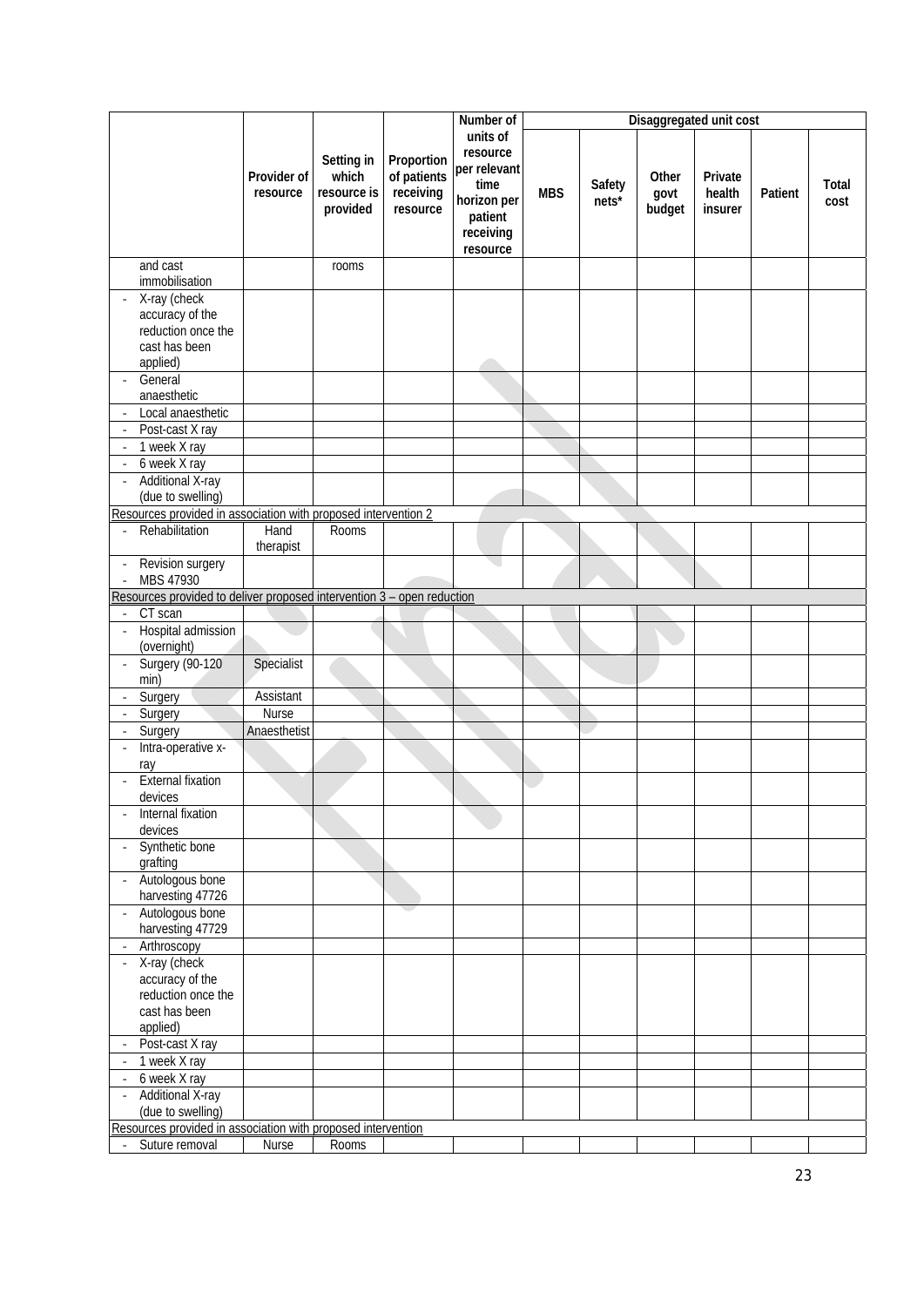|                                                            |                         |                                                |                                                    | Number of                                                                                       |            |                 | Disaggregated unit cost |                              |         |               |
|------------------------------------------------------------|-------------------------|------------------------------------------------|----------------------------------------------------|-------------------------------------------------------------------------------------------------|------------|-----------------|-------------------------|------------------------------|---------|---------------|
|                                                            | Provider of<br>resource | Setting in<br>which<br>resource is<br>provided | Proportion<br>of patients<br>receiving<br>resource | units of<br>resource<br>per relevant<br>time<br>horizon per<br>patient<br>receiving<br>resource | <b>MBS</b> | Safety<br>nets* | Other<br>govt<br>budget | Private<br>health<br>insurer | Patient | Total<br>cost |
| Rehabilitation                                             | Hand<br>therapist       |                                                |                                                    |                                                                                                 |            |                 |                         |                              |         |               |
| Removal of the<br>٠<br>fracture fixation                   | Specialist              |                                                |                                                    |                                                                                                 |            |                 |                         |                              |         |               |
| Revision surgery<br>٠<br>E.g. MBS 47930,<br>47927 or 47924 |                         |                                                |                                                    |                                                                                                 |            |                 |                         |                              |         |               |

- Clinical input and information from the assessment phase will be required to confirm the proportion of units for the current and proposed procedures.
- Other potentially relevant healthcare resources related to fracture repair such as day theatre usage, attending nursing staff, potential follow-up procedures (plaster casts, analgesics) will be common across paired procedures.

### **Proposed structure of economic evaluation (decision-analytic)**

Due to the wide proposed changes to both new and existing items, there are three PICO tables to account for all interventions and populations of interest (Table 7 to Table 9). Due to the difficulties in accurately defining, both clinically and for the purposes of the review, the specific intervention and comparator these will be kept broad.

There are three clinical procedures as interventions:

- Cast immobilisation (no reduction)
- Closed reduction, cast immobilisation
- Open reduction, cast immobilisation

There are three clinical comparator procedures:

- Cast immobilisation (no reduction)
- Closed reduction, cast immobilisation
- Open reduction, cast immobilisation

|                                         | Table 7: Suggested summary of extended PICO to define research question that assessment will investigate: cast |
|-----------------------------------------|----------------------------------------------------------------------------------------------------------------|
| immobilisation of fracture of the wrist |                                                                                                                |

| <b>Patients</b>          | Intervention              | Comparator               | Outcomes to be        | Healthcare resources     |
|--------------------------|---------------------------|--------------------------|-----------------------|--------------------------|
|                          |                           |                          | assessed              | to be considered         |
| Patients with a fracture | Cast immobilisation       | Any other intervention.  | Primary outcomes:     | The healthcare           |
| of the wrist             | (this could be            | NB there is likely to be | Patient functional    | resources are similar in |
| Subgroups:               | undertaken by a GP or     | no comparator for this   | assessment (including | both current and future  |
| Fracture of the distal   | by a specialist, possibly | population.              | quality of life)      | situations.              |
| radius or ulna not       | after a CT scan)          |                          | Grip strength         |                          |
| involving the joint      |                           |                          | Range of movement     |                          |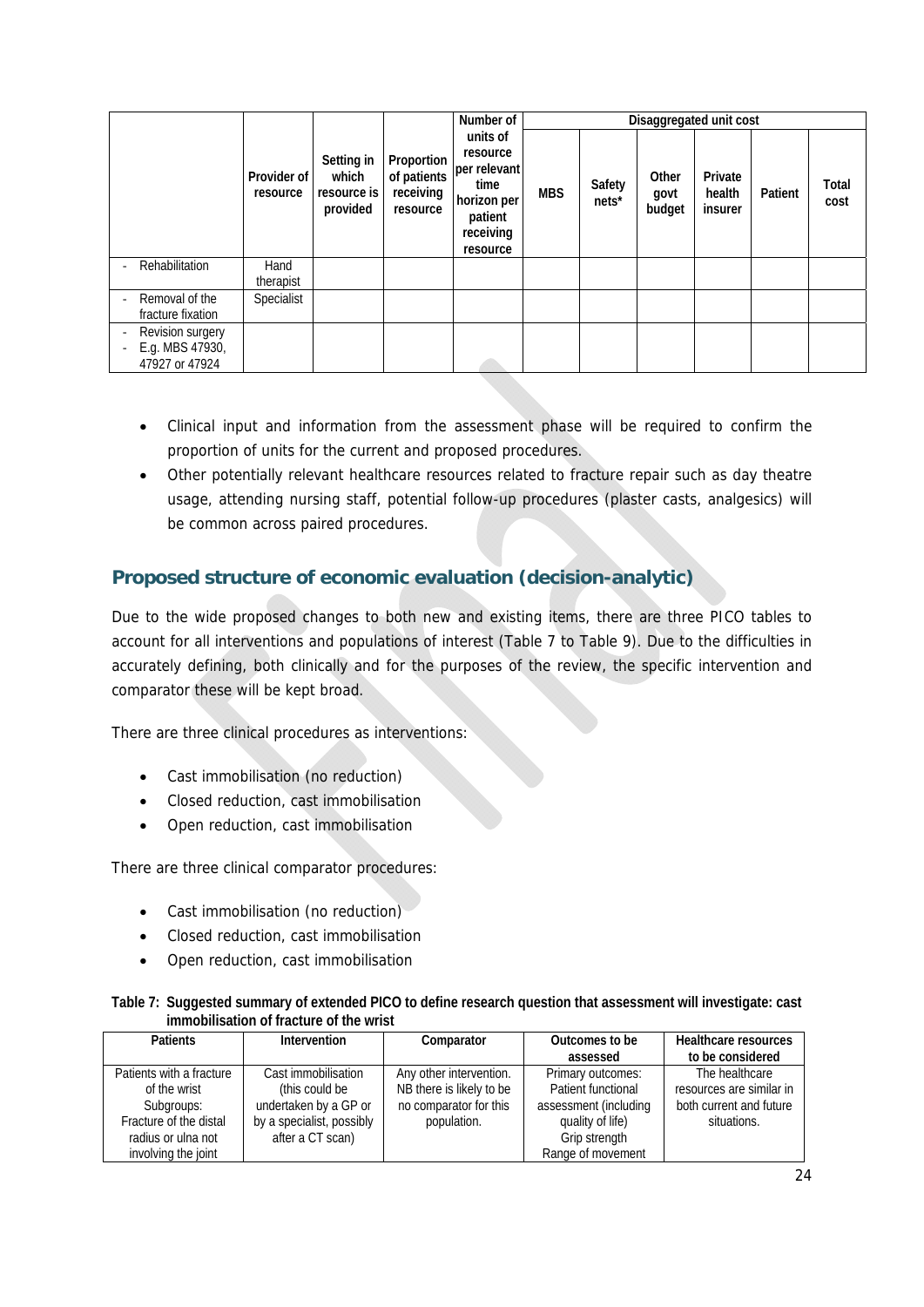| surface                  | Secondary outcomes:    |  |
|--------------------------|------------------------|--|
| Fracture of the distal   | TBC (please see above) |  |
| radius or ulna involving | Safety outcomes:       |  |
| the joint surface,       | All safety issues and  |  |
| undisplaced              | adverse events (please |  |
|                          | see above).            |  |

**Table 8: Suggested summary of extended PICO to define research question that assessment will investigate: closed reduction of fracture of wrist** 

| <b>Patients</b>             | Intervention              | Comparator             | Outcomes to be         | Healthcare resources     |
|-----------------------------|---------------------------|------------------------|------------------------|--------------------------|
|                             |                           |                        | assessed               | to be considered         |
| Patients with a fracture    | Traction and              | Any other conservative | Primary outcomes:      | The healthcare           |
| of the wrist                | manipulation, cast        | intervention.          | Patient functional     | resources are similar in |
| Subgroups:                  | immobilisation            |                        | assessment (including  | both current and future  |
| Fracture of the distal      | (this could be            |                        | quality of life)       | situations.              |
| radius or ulna not          | undertaken by a           |                        | Grip strength          | Additional resources     |
| involving the joint         | specialist or by a GP in  |                        | Range of movement      | may include CT scan.     |
| surface                     | the hospital setting with |                        | Secondary outcomes:    |                          |
| Intra-articular fracture of | a requirement for         |                        | TBC (please see above) |                          |
| the distal radius           | anaesthesia, possibly     |                        | Safety outcomes:       |                          |
| Intra-articular fracture of | after a CT scan)          |                        | All safety issues and  |                          |
| the distal ulna             |                           |                        | adverse events (please |                          |
|                             |                           |                        | see above).            |                          |

**Table 9: Suggested summary of extended PICO to define research question that assessment will investigate: open reduction of fracture of the wrist** 

| <b>Patients</b>             | Intervention             | Comparator                | Outcomes to be         | <b>Healthcare resources</b> |
|-----------------------------|--------------------------|---------------------------|------------------------|-----------------------------|
|                             |                          |                           | assessed               | to be considered            |
| Patients with a fracture    | Surgical intervention,   | Any other conservative    | Primary outcomes:      | The healthcare              |
| of the wrist                | including:               | or surgical intervention. | Patient functional     | resources are similar in    |
| Subgroups:                  | - CT imaging             |                           | assessment (including  | both current and future     |
| Fracture of the distal      | - Intra-operative        |                           | quality of life)       | situations.                 |
| radius or ulna not          | imaging                  |                           | Grip strength          | Additional resources        |
| involving the joint         | - Open reduction         |                           | Range of movement      | may include CT scan,        |
| surface                     | - Internal fixation with |                           | Secondary outcomes:    | external fixation.          |
| Intra-articular fracture of | pins/screws/plates       |                           | TBC (please see above) | internal fixation, intra-   |
| the distal radius           | - Any other intervention |                           | Safety outcomes:       | operative radiology.        |
| Intra-articular fracture of | required due to possible |                           | All safety issues and  |                             |
| the distal ulna             | <b>DRUJ</b> instability  |                           | adverse events (please |                             |
| Fracture of the ulna        |                          |                           | see above).            |                             |
| styloid with associated     |                          |                           |                        |                             |
| <b>DRUJ</b> instability     |                          |                           |                        |                             |

### **Clinical research questions for public funding:**

Due to the variety of wrist fractures and the variety of procedures under investigation, it is proposed to separate the clinical questions according to the complexity of wrist fracture – whether it involves the intra-articular surfaces or the ulna styloid, or if it does not involve the joint surface. The questions should align to the populations as represented in the proposed MBS items.

PASC acknowledges that there may be no comparative evidence for some or all of the following clinical questions. Safety, effectiveness and cost information may only be available in absolute terms, obtained from case series and cohort studies. In this case, the applicability and methodological quality of these level IV studies should be comprehensively explained.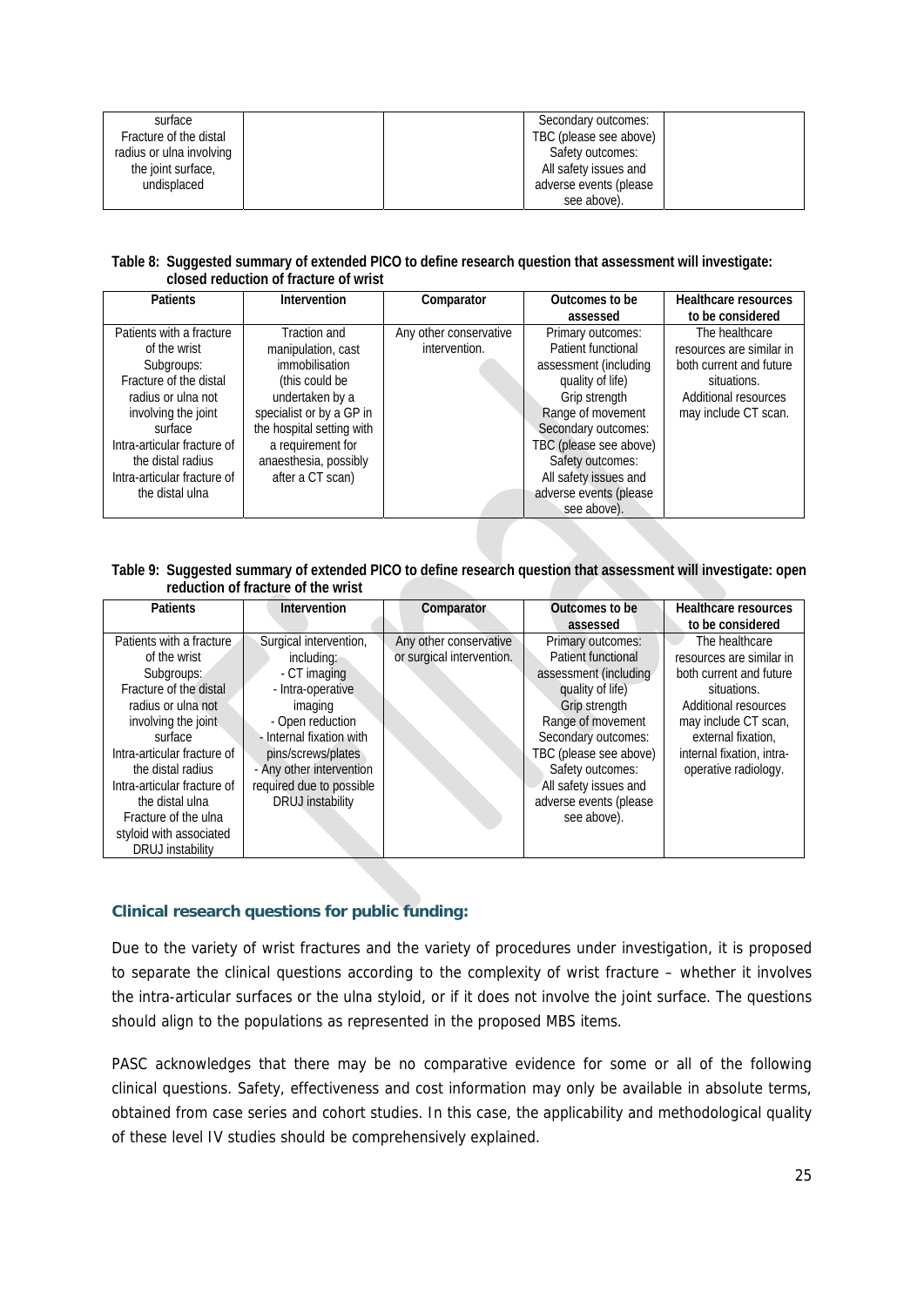### Clinical research questions for wrist fractures, no reduction

- a) What is the safety of current clinical practice cast immobilisation compared with alternative methods for fractures of the wrist which do not require reduction?
- b) What is the effectiveness of current clinical practice cast immobilisation compared with alternative methods for fractures of the wrist which do not require reduction?
- c) What is the cost-effectiveness of current clinical practice cast immobilisation compared with alternative methods for fractures of the wrist which do not require reduction?

Separate for fractures of the distal radius or ulna not involving the joint surface, and fractures of the distal radius or ulna involving the joint surface but undisplaced.

Clinical research questions for wrist fractures, closed reduction

- d) What is the safety of current clinical practice closed reduction repair compared with alternative methods for fractures of the wrist?
- e) What is the effectiveness of current clinical practice closed reduction repair compared with alternative methods for fractures of the wrist?
- f) What is the cost-effectiveness of current clinical practice closed reduction repair compared with alternative methods for fractures of the wrist?

Separate for fracture of the distal radius or ulna not involving the joint surface; intra-articular fracture of the distal radius with or without ulna; intra-articular fracture of the distal ulna.

### Clinical research questions for wrist fractures, open reduction

- g) What is the safety of current clinical practice open reduction repair compared with alternative methods for fractures of the wrist?
- h) What is the effectiveness of current clinical practice open reduction repair compared with alternative methods for fractures of the wrist?
- i) What is the cost-effectiveness of current clinical practice open reduction repair compared with alternative methods for fractures of the wrist?

Separate for fracture of the distal radius or ulna not involving the joint surface; intra-articular fracture of the distal radius with or without ulna; intra-articular fracture of the distal ulna; fracture of the ulna styloid with associated DRUJ instability.

In terms of fractures of the ulna styloid involving instability of the DRUJ, it is important to establish the relationship between new item XXXX5 and the existing item 46345 which may currently be used where reconstruction or stabilisation of the DRUJ is required.

### **Decision analytic diagram**

The decision analytic diagram(s) need to account for the following variables:

Whether the fracture is intra-articular or extra-articular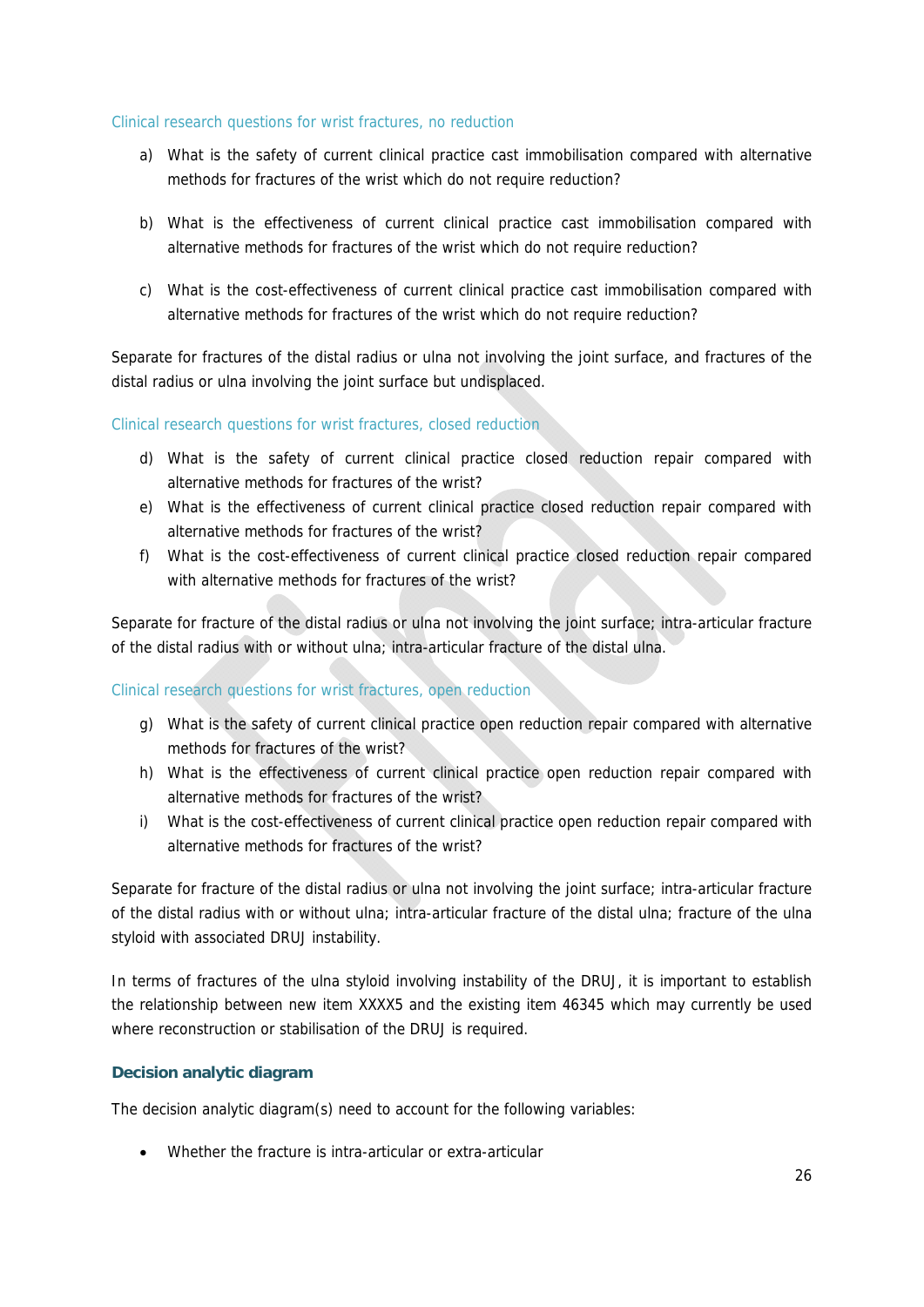- Whether the fracture involves the distal ulna, the distal radius or the ulna styloid
- Whether the procedure involves no reduction, closed reduction or open reduction
- Whether the procedure involves external fixation, internal fixation, bone graft (autologous or synthetic), detailed CT scan, intra-operative radiology
- All relevant new and existing MBS numbers should be considered, together will all other resources relevant for service provision.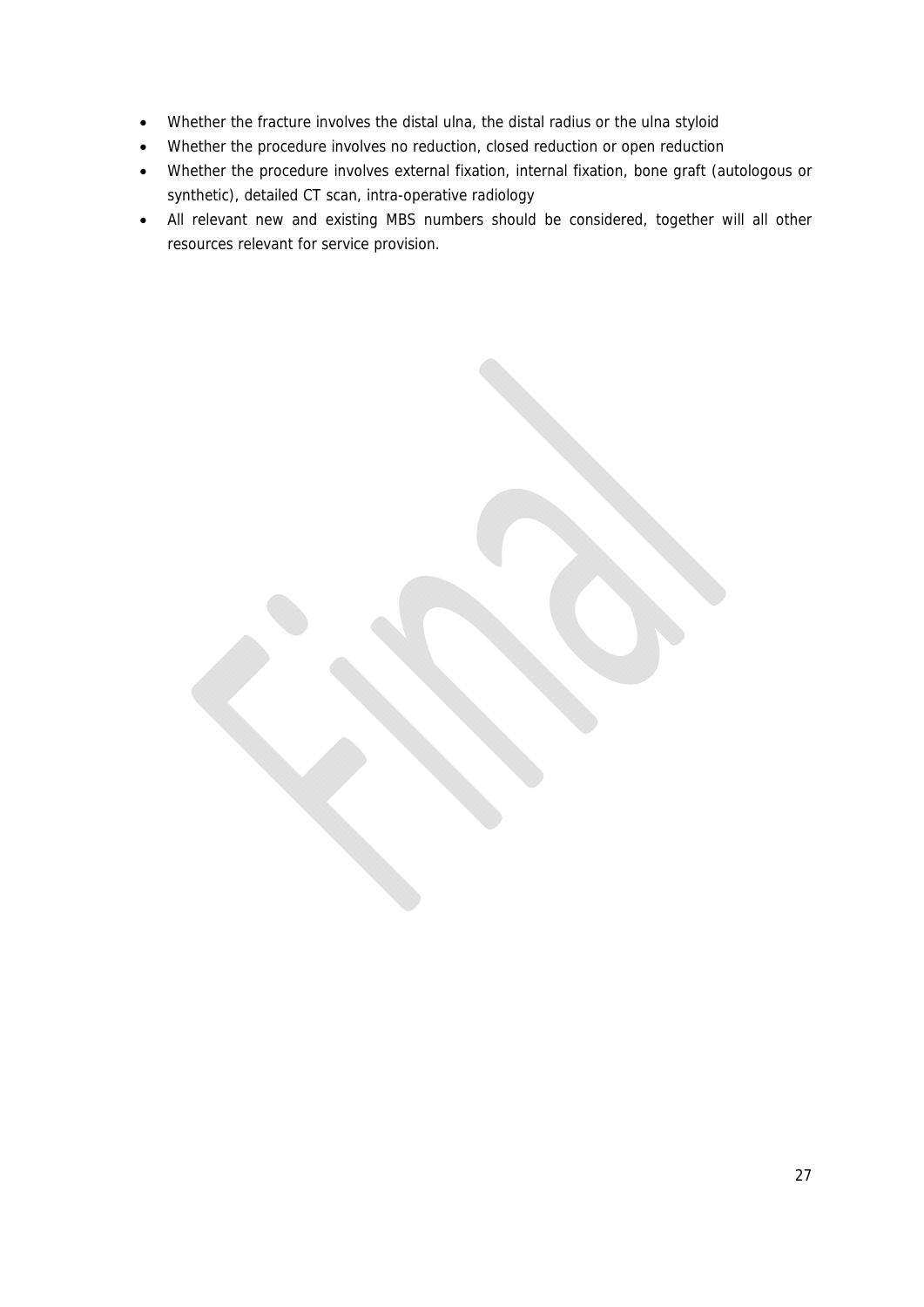### **References**

Abraham, M. K. and S. Scott (2010). "The emergent evaluation and treatment of hand and wrist injuries." Emerg Med Clin N Am 28: 789-809.

Australian Institute of Health and Welfare 2012. Australia's health 2012. Australia's health series no.13. Cat. no. AUS 156. Canberra: AIHW.

Bae, D. S. (2008). "Pediatric distal radius and forearm fractures." J Hand Surg Am 33(10): 1911-1923.

Brukner, P. (1998). "Stress fractures of the upper limb." Sports Med 26(6): 415-424.

Chung, K. C. and S. V. Spilson (2001). "The frequency and epidemiology of hand and forearm fractures in the United States." J Hand Surg Am 26A: 908-915.

Handoll, H. H., J. S. Huntley, et al. (2008). "Different methods of external fixation for treating distal radial fractures in adults." Cochrane Database Syst Rev(1): CD006522.

Handoll, H. H. and R. Madhok (2008e). "Conservative interventions for treating distal radial fractures in adults." Cochrane Database Syst Rev(2): CD000314.

Handoll, H. H., R. Madhok, et al. (2006). "Rehabilitation for distal radial fractures in adults." Cochrane Database Syst Rev(3): CD003324.

Kijima, Y. and S. F. Viegas (2009). "Wrist anatomy and biomechanics." J Hand Surg Am 34A: 1555- 1563.

O'Neill, T. W., C. Cooper, et al. (2001). "Incidence of distal forearm fracture in British men and women." Osteoporosis Int 12: 555-558.

Sanders, K. M., E. Seeman, et al. (1999). "Age- and gender-specific date of fractures in Australia: A population-based study." Osteoporosis Int 10: 240-247.

Schmittenbecher, P. P. (2005). "What must we respect in articular fractures in childhood?" Injury 36: S-A35-S-A43.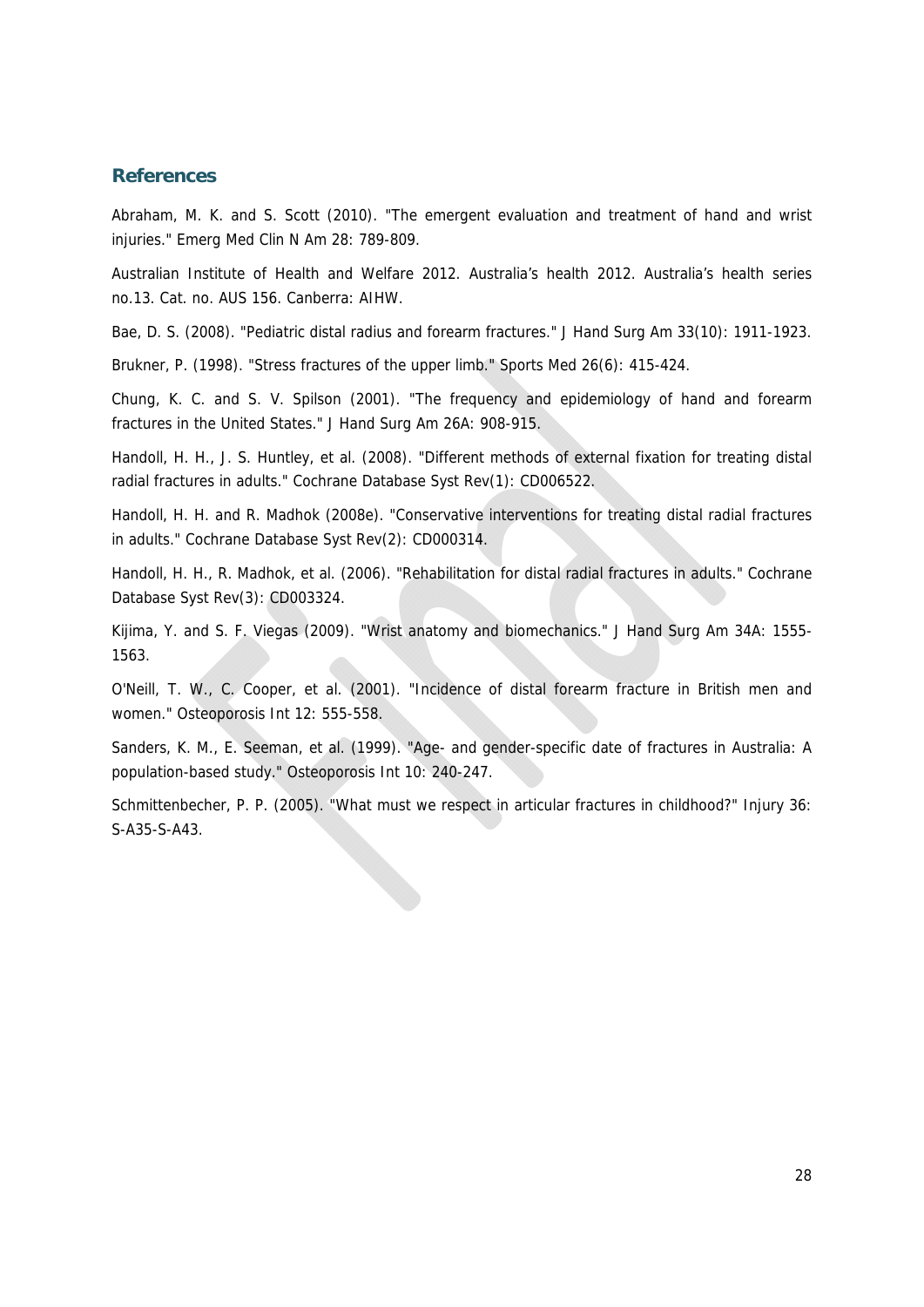# **Appendix 1: Information from the MBS**

| MBS item<br><b>Number</b> | MBS listing <sup>a</sup>                                                                                                                                                                                                                                                                                                             | <b>MBS</b> claims<br>(Jun 2010 -<br>Jul 2011) <sup>b</sup> |
|---------------------------|--------------------------------------------------------------------------------------------------------------------------------------------------------------------------------------------------------------------------------------------------------------------------------------------------------------------------------------|------------------------------------------------------------|
| 46345                     | DISTAL RADIOULNAR JOINT, reconstruction or stabilisation of, including fusion, or<br>ligamentous arthroplasty and excision of distal ulna, when performed<br>Multiple Services Rule (Anaes.) (Assist.) Fee: \$564.05 Benefit: 75% = \$423.05                                                                                         | 106                                                        |
| 47360                     | RADIUS OR ULNA, distal end of, treatment of fracture of, by cast immobilisation, not being a<br>service to which item 47363 or 47366 applies<br>Multiple Services Rule (Anaes.) Fee: \$131.85 Benefit: 75% = \$98.90 85% = \$112.100                                                                                                 | 13,100                                                     |
| 47363                     | RADIUS OR ULNA, distal end of, treatment of fracture of, by closed reduction<br>Multiple Services Rule (Anaes.) Fee: \$197.60 Benefit: 75% = \$148.20 85% = \$168.00                                                                                                                                                                 | 1,027                                                      |
| 47366                     | RADIUS OR ULNA, distal end of, treatment of fracture of, by open reduction<br>Multiple Services Rule (Anaes.) (Assist.) Fee: \$263.60 Benefit: 75% = \$197.70 85% =<br>\$224.10                                                                                                                                                      | 180                                                        |
| 47369                     | RADIUS, distal end of, treatment of Colles', Smith's or Barton's fracture of, by cast<br>immobilisation, not being a service to which item 47372 or 47375 applies<br>Multiple Services Rule (Anaes.) Fee: \$169.50 Benefit: 75% = \$127.15 85% = \$144.10                                                                            | 2,335                                                      |
| 47372                     | RADIUS, distal end of, treatment of Colles', Smith's or Barton's fracture, by closed reduction<br>Multiple Services Rule (Anaes.) Fee: \$282.35 Benefit: 75% = \$211.80 85% = \$240.00                                                                                                                                               | 1,398                                                      |
| 47375                     | RADIUS, distal end of, treatment of Colles', Smith's or Barton's fracture of, by open reduction<br>Multiple Services Rule (Anaes.) (Assist.) Fee: \$376.55 Benefit: 75% = \$282.45                                                                                                                                                   | 2,857                                                      |
| 47726                     | BONE GRAFT, harvesting of, via separate incision, in conjunction with another service -<br>autogenous - small quantity<br>Multiple Services Rule (Anaes.) Fee: \$141.25 Benefit: 75% = \$105.95                                                                                                                                      | 983                                                        |
| 47729                     | BONE GRAFT, harvesting of, via separate incision, in conjunction with another service -<br>autogenous - large quantity<br>Multiple Services Rule (Anaes.) Fee: \$231.10 Benefit: 75% = \$173.35                                                                                                                                      | 2,168                                                      |
| 47924                     | BURIED WIRE, PIN OR SCREW, 1 or more of, which were inserted for internal fixation<br>purposes, removal of requiring incision and suture, not being a service to which item 47927<br>or 47927 applies - per bone (Anaes.) Fee: \$37.65 Benefit: 75% = \$28.25 85% = 32.05                                                            | 368                                                        |
| 47927                     | BURIED WIRE, PIN OR SCREW, 1 or more of, which were inserted for internal fixation<br>purposes, removal of, in the operating theatre of a hospital - per bone (Anaes.) Fee: \$141.25<br>Benefit: 75% = \$105.95                                                                                                                      | 7,867                                                      |
| 47930                     | PLATE, ROD OR NAIL AND ASSOCIATED WIRES, PINS OR SCREWS, 1 or more of, all of<br>which were inserted for internal fixation purposes, removal of, not being a service associated<br>with a service to which item 47924 or 47927 applies - per bone<br>Multiple Services Rule (Anaes.) (Assist.) Fee: \$263.60 Benefit: 75% = \$197.70 | 6,664                                                      |
| 47948                     | External Fixation, removal of, in the operating theatre of a hospital (Anaes.) Fee: \$160.05<br>Benefit: 75% = \$120.05                                                                                                                                                                                                              | 135                                                        |
| 47951                     | External fixation, removal of, in conjunction with operations involving internal fixation or bone<br>grafting or both (Anaes.) Fee: \$188.20 Benefit: 75% = \$141.15 85% = \$160.00                                                                                                                                                  | 65                                                         |
| 48218                     | Radius and Ulna, bone graft to (Anaes.) (Assist.) Fee: \$565.45 Benefit: 75% = \$424.10                                                                                                                                                                                                                                              | 62                                                         |
| 48221                     | Radius and Ulna, bone graft to, with internal fixation of 1 or both bones (Anaes.) (Assist.)<br>Fee: \$753.25 Benefit: 75% = \$564.95                                                                                                                                                                                                | 47                                                         |
| 48224                     | Radius or Ulna, bone graft to (Anaes.) (Assist.) Fee: \$376.55 Benefit: 75% = \$282.45                                                                                                                                                                                                                                               | 278                                                        |
| 48227                     | Radius or Ulna, bone graft to, with internal fixation of 1 or both bones (Anaes.) (Assist.) Fee:<br>\$489.55 Benefit: 75% = \$367.20                                                                                                                                                                                                 | 548                                                        |
| 49215                     | WRIST, reconstruction of, including repair of single or multiple ligaments or capsules,<br>including associated arthrotomy<br>Multiple Services Rule (Anaes.) (Assist.) Fee: \$649.70 Benefit: 75% = \$487.30<br>(See para T8.120 of explanatory notes to this Category)                                                             | 677                                                        |

### **Table 10: Current MBS item descriptors for relevant procedures on the wrist**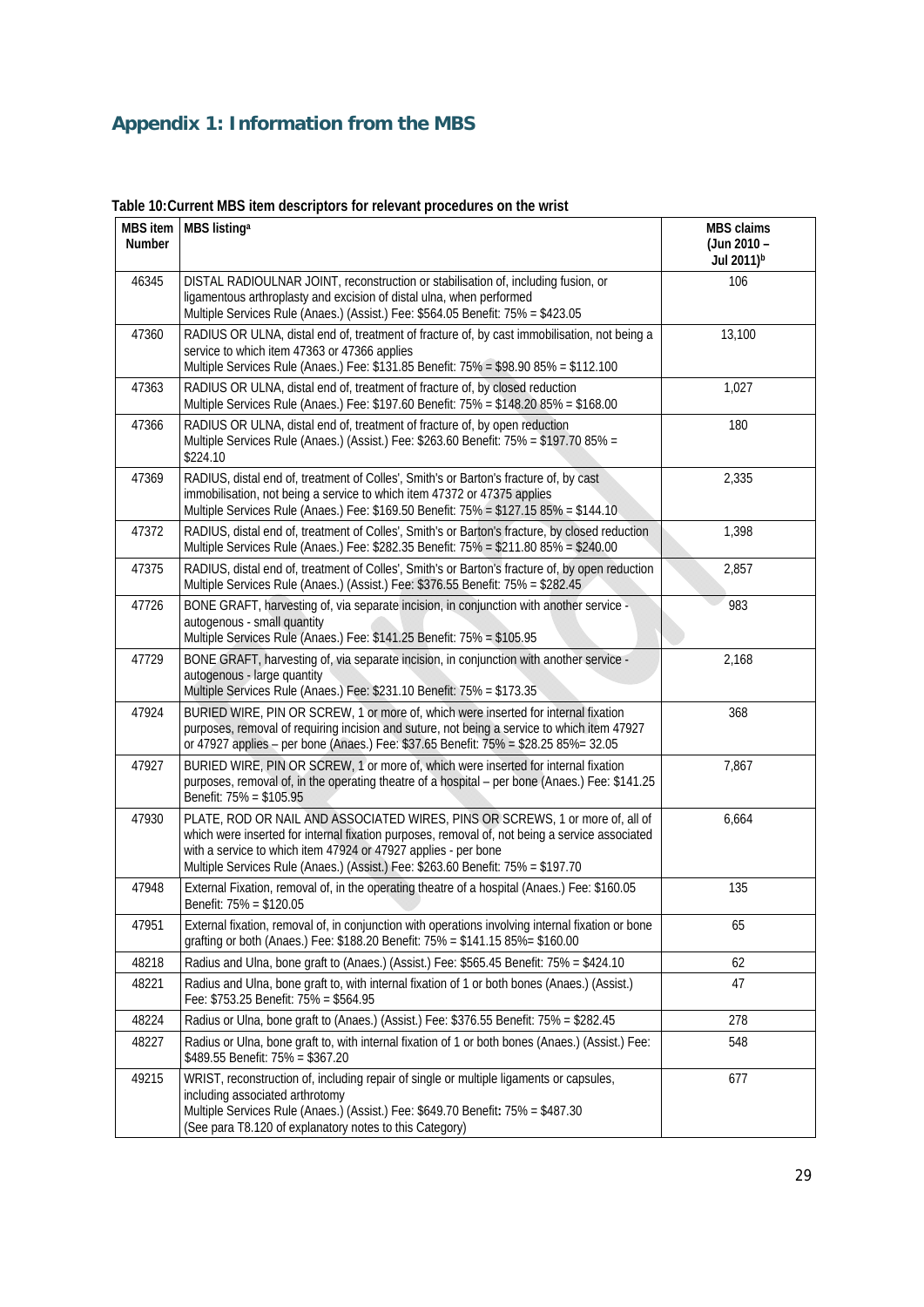| <b>Number</b> | MBS item   MBS listing <sup>a</sup>                                                                                                                                                                                                                                                                                                                                                                                                                                                                      | <b>MBS</b> claims<br>(Jun 2010 -<br>Jul 2011) <sup>b</sup> |
|---------------|----------------------------------------------------------------------------------------------------------------------------------------------------------------------------------------------------------------------------------------------------------------------------------------------------------------------------------------------------------------------------------------------------------------------------------------------------------------------------------------------------------|------------------------------------------------------------|
| 50106         | JOINT, stabilisation of, involving 1 or more of: repair of capsule, repair of ligament or internal<br>fixation, not being a service to which another item in this Group applies<br>Multiple Services Rule (Anaes.) (Assist.) Fee: \$470.70 Benefit: 75% = \$353.05                                                                                                                                                                                                                                       | 3,869                                                      |
| 50508         | RADIUS, distal end of, with open growth plate, treatment of Colles', Smith's or Barton's<br>fracture, by closed reduction<br>Multiple Services Rule (Anaes.) Fee: \$395.25. Benefit: 75% = \$296.4585% = \$336.00<br>(See para T8.122, T8.123 of explanatory notes to this Category)                                                                                                                                                                                                                     | 613                                                        |
| 50512         | RADIUS, distal end of, with open growth plate, treatment of Colles', Smith's or Barton's<br>fracture of, by open reduction<br>Multiple Services Rule (Anaes.) (Assist.) Fee: \$527.30 Benefit: 75% = \$395.50<br>(See para T8.122, T8.123 of explanatory notes to this Category)                                                                                                                                                                                                                         | 83                                                         |
| 56619         | Category 5 - DIAGNOSTIC IMAGING SERVICES<br>COMPUTED TOMOGRAPHY - scan of extremities, 1 or more regions without intravenous<br>contrast medium, payable once only whether 1 or more attendances are required to complete<br>the service (R) (K) (Anaes.)<br>Bulk bill incentive Fee: \$220.00 Benefit: 75% = \$165.00 85% = \$187.00 (c)<br>(See para DIQ of explanatory notes to this Category)                                                                                                        | 101,347                                                    |
| 56625         | Category 5 - DIAGNOSTIC IMAGING SERVICES<br>COMPUTED TOMOGRAPHY - scan of extremities, 1 or more regions with intravenous<br>contrast medium and with any scans of extremities prior to intravenous contrast injection,<br>when undertaken; only 1 benefit is payable whether 1 or more attendances are required to<br>complete the service (R) (K) (Anaes.)<br>Bulk bill incentive Fee: \$334.65 Benefit: 75% = \$251.00 85% = \$284.50 (c)<br>(See para DIQ of explanatory notes to this Category)     | 2,532                                                      |
| 55800         | Category 5 - DIAGNOSTIC IMAGING SERVICES<br>HAND OR WRIST, 1 or both sides, ultrasound scan of, where:<br>(a) the service is not associated with a service to which an item in Subgroups 2 or 3 of this<br>Group applies; and<br>(b) the referring practitioner is not a member of a group of practitioners of which the<br>providing practitioner is a member (R)<br>Bulk bill incentive Fee: \$109.10 Benefit: 75% = \$81.85 85% = \$92.75 (c)<br>(See para DIQ of explanatory notes to this Category) | 88,836                                                     |
| 57506         | Category 5 - DIAGNOSTIC IMAGING SERVICES<br>HAND, WRIST, FOREARM, ELBOW OR HUMERUS (NR)<br>Bulk bill incentive Fee: \$29.75 Benefit: 75% = \$22.35 85% = \$25.30 <sup>(c)</sup><br>(See para DIQ of explanatory notes to this Category)                                                                                                                                                                                                                                                                  | 17,644                                                     |
| 57509         | Category 5 - DIAGNOSTIC IMAGING SERVICES<br>HAND, WRIST, FOREARM, ELBOW OR HUMERUS (R)<br>Bulk bill incentive Fee: \$39.75 Benefit: 75% = \$29.85 85% = \$33.80 <sup>(c)</sup><br>(See para DIQ of explanatory notes to this Category)                                                                                                                                                                                                                                                                   | 736,604                                                    |
| 57512         | Category 5 - DIAGNOSTIC IMAGING SERVICES<br>HAND AND WRIST OR HAND, WRIST AND FOREARM OR FOREARM AND ELBOW OR<br>ELBOW AND HUMERUS (NR)<br>Bulk bill incentive Fee: \$40.50 Benefit: 75% = \$30.40 85% = \$34.45 (c)<br>(See para DIQ of explanatory notes to this Category)                                                                                                                                                                                                                             | 2,986                                                      |
| 57515         | Category 5 - DIAGNOSTIC IMAGING SERVICES<br>HAND AND WRIST OR HAND, WRIST AND FOREARM OR FOREARM AND ELBOW OR<br>ELBOW AND HUMERUS (R)<br>Bulk bill incentive Fee: \$54.00 Benefit: 75% = \$40.50 85% = \$45.90 <sup>(c)</sup><br>(See para DIQ of explanatory notes to this Category)                                                                                                                                                                                                                   | 81,103                                                     |
| 63337         | Category 5 - DIAGNOSTIC IMAGING SERVICES<br>- derangement of wrist and/or hand or its supporting structures (R) (Contrast)<br>Bulk bill incentive (Anaes.) Fee: \$448.00 Benefit: 75% = \$336.00 85% = \$380.80 <sup>(c)</sup><br>(See para DIQ of explanatory notes to this Category)                                                                                                                                                                                                                   | 10,233                                                     |

MBS: Medicare Benefits Schedule

a MBS fees as of 1 November 2012

b Claims data retrieved June 26 2012 from: https://www.medicareaustralia.gov.au/statistics/mbs\_item.shtml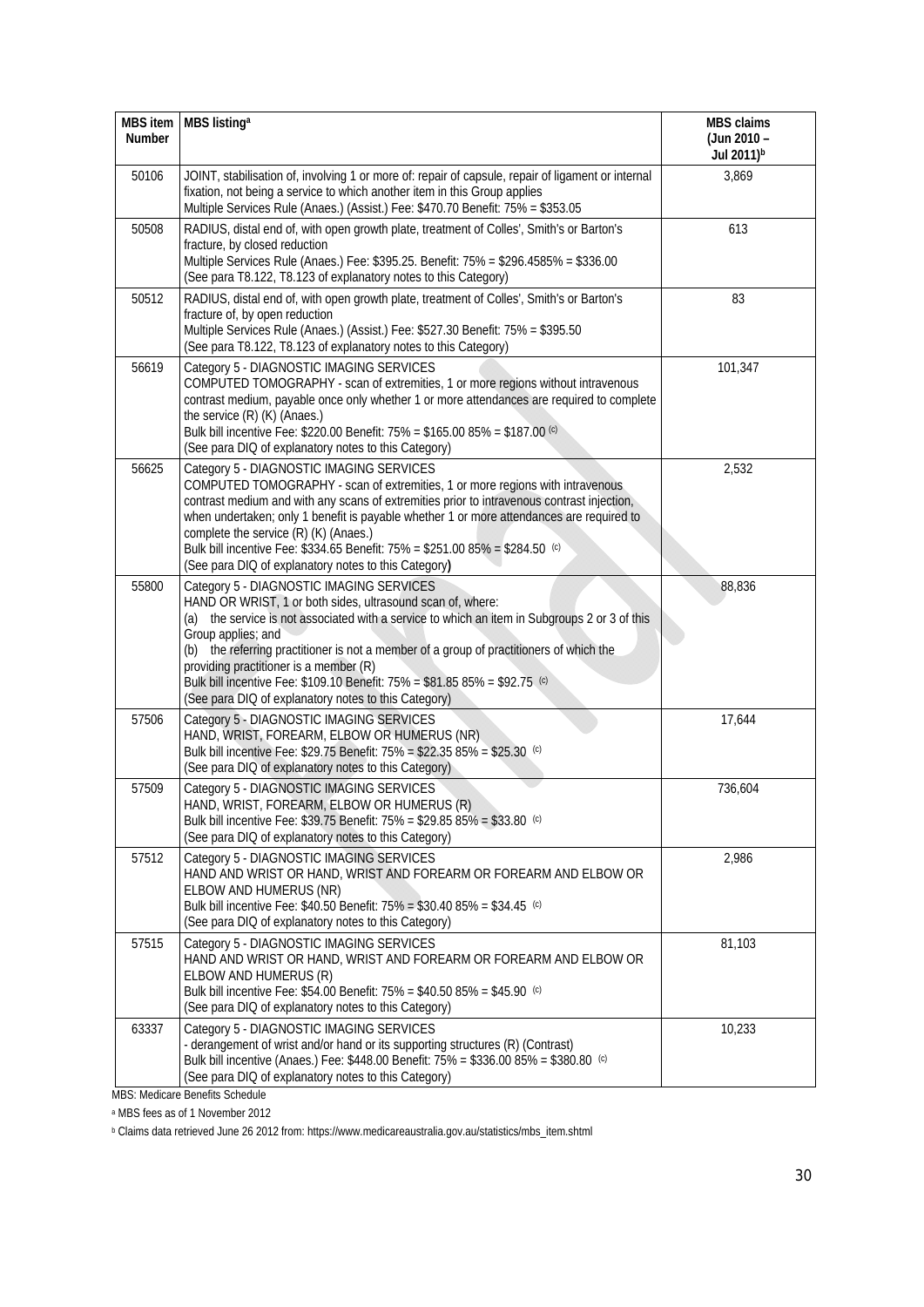

**Figure 3: Services for MBS item 47360 in 2010-2011 shown according to age and gender** 



**Figure 4: Services for MBS item 47363 in 2010-2011 shown according to age and gender**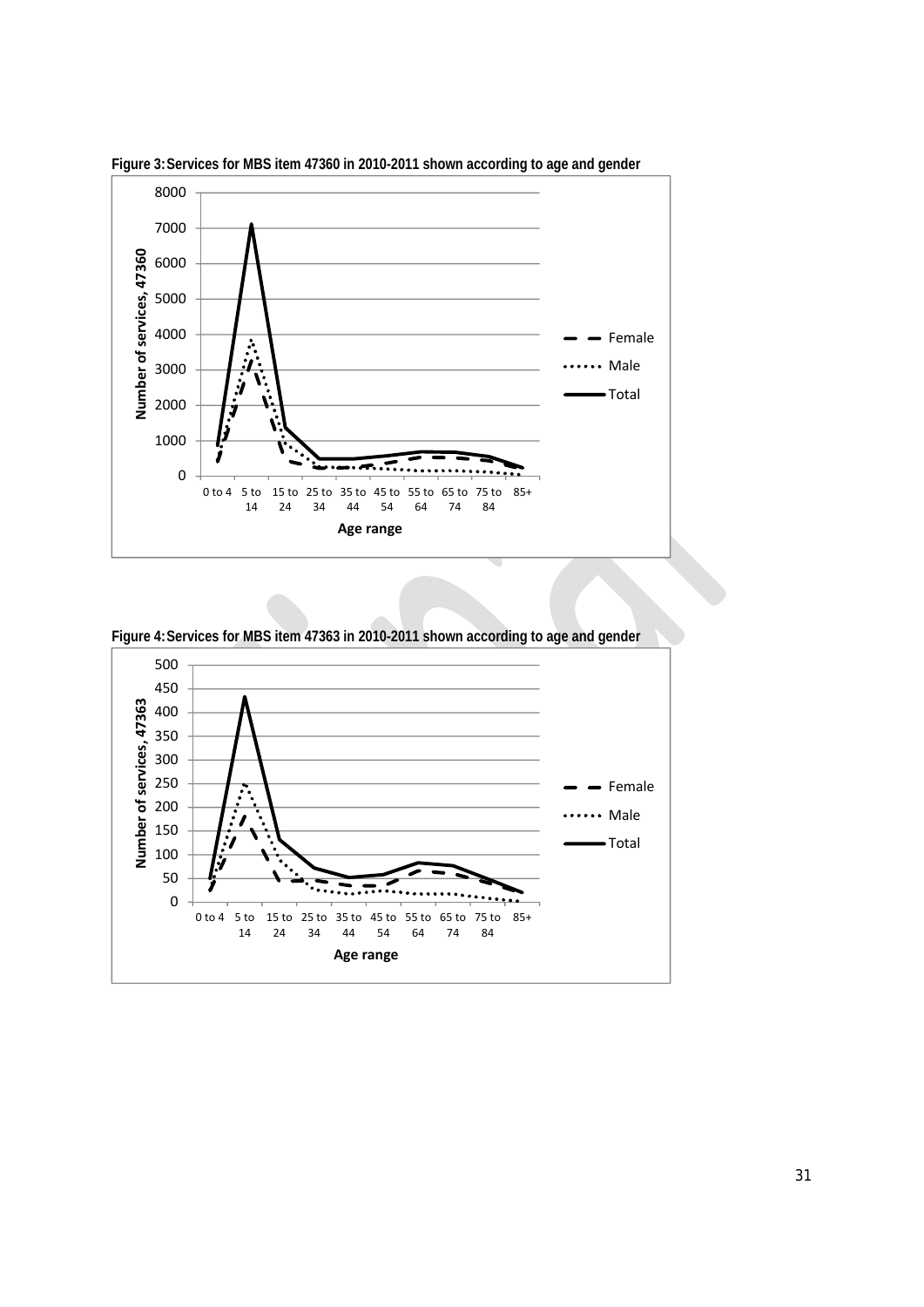

**Figure 5: Services for MBS item 47366 in 2010-2011 shown according to age and gender** 



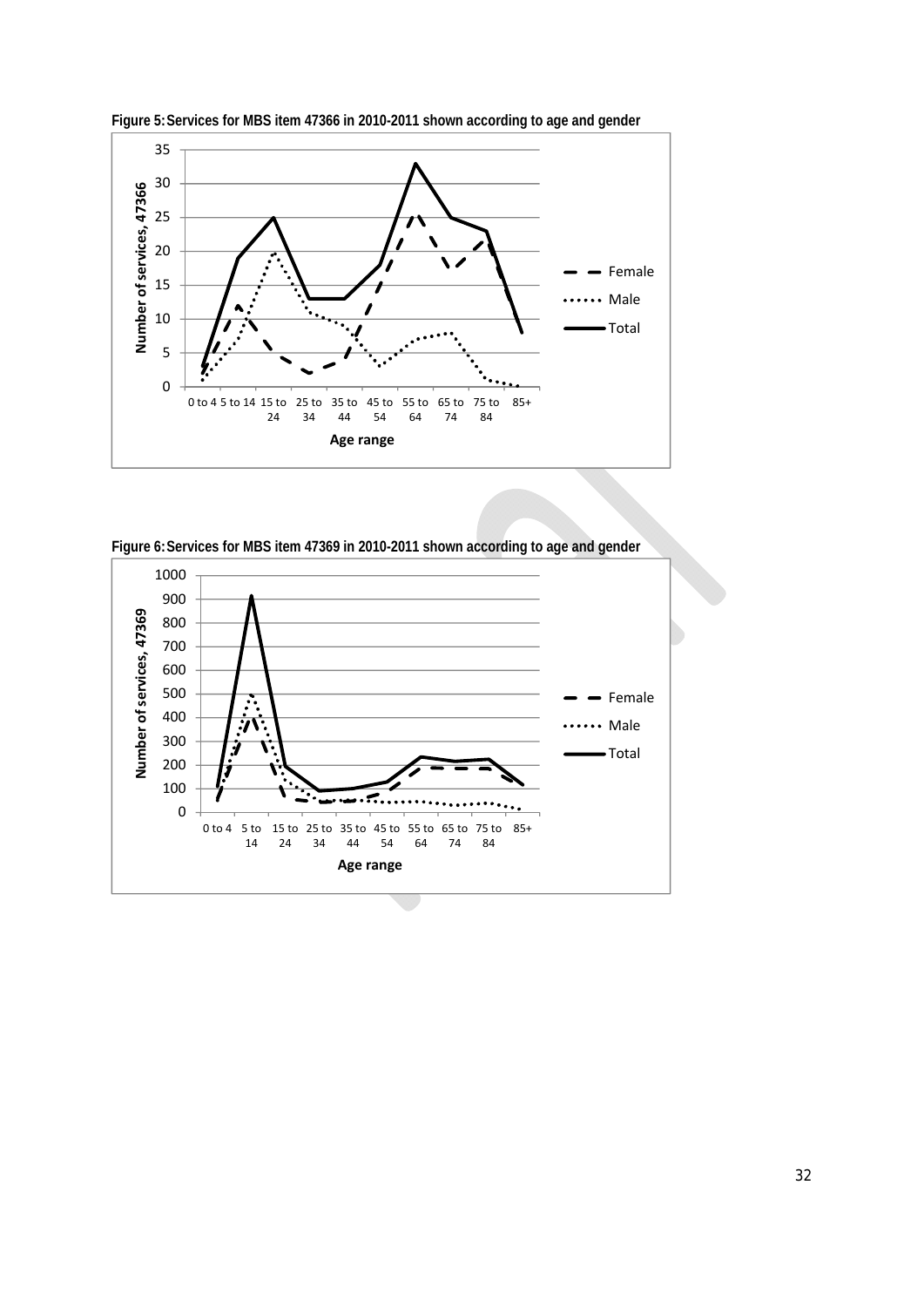

**Figure 7: Services for MBS item 47372 in 2010-2011 shown according to age and gender** 

**Figure 8: Services for MBS item 47375 in 2010-2011 shown according to age and gender** 

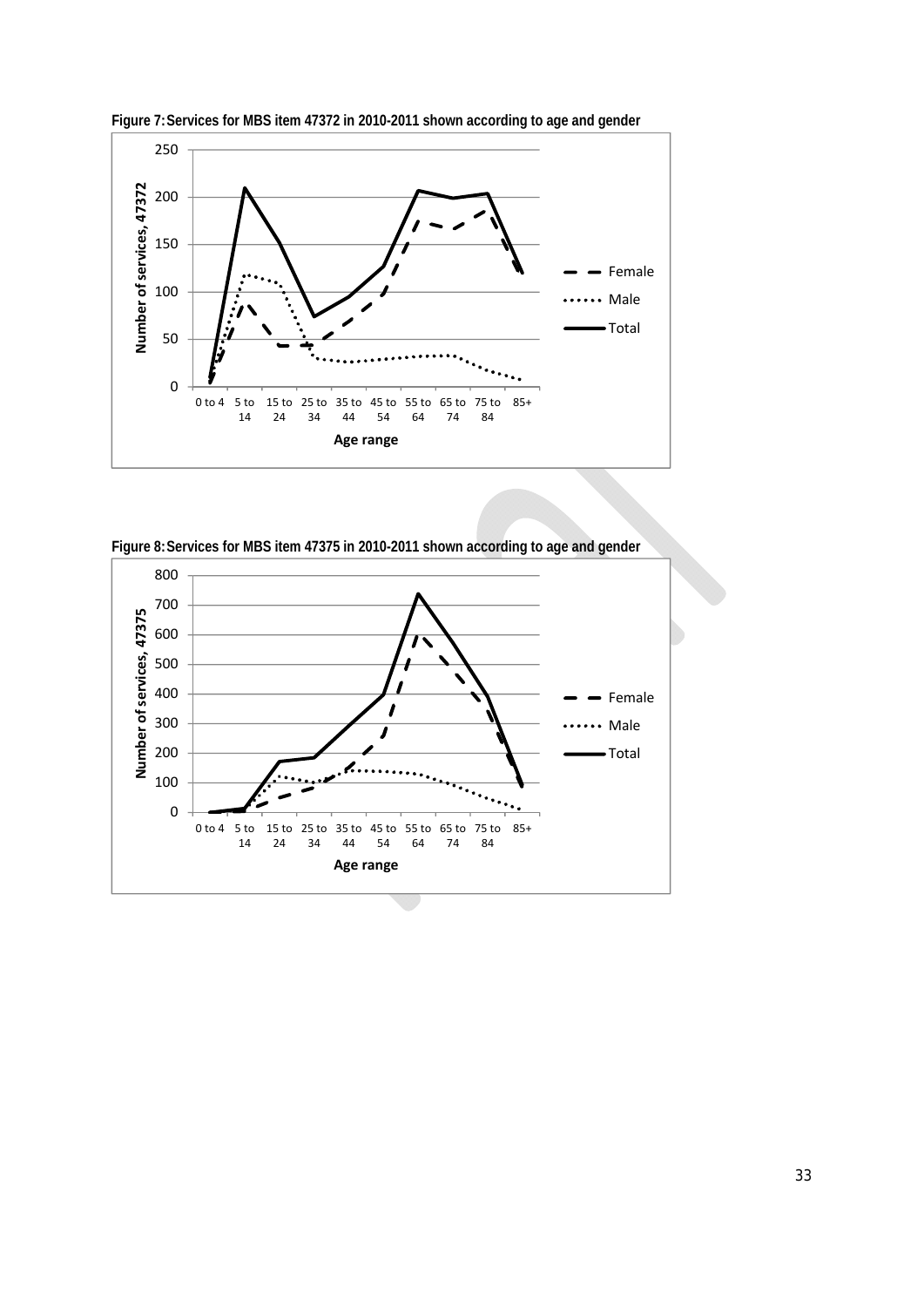## **Appendix 2: Information from the AIHW**

| ICD-10-<br>AM      | Description                                               | <b>AIHW separations</b><br>2008-09 <sup>a</sup> | <b>AIHW separations</b><br>2009-10 <sup>a</sup> |
|--------------------|-----------------------------------------------------------|-------------------------------------------------|-------------------------------------------------|
| S <sub>62</sub>    | Fracture at wrist and hand level                          | 21,301                                          | 21.796                                          |
| S62.0              | Fracture of navicular (scaphoid) bone of hand             | 1.229                                           | 1,185                                           |
| S62.1              | Fracture of other carpal bone(s)                          | 290                                             | 301                                             |
| S <sub>62.2</sub>  | Fracture of first metacarpal bone                         | 1,458                                           | 1.487                                           |
| S <sub>6</sub> 2.3 | Fracture of other metacarpal bone                         | 6,305                                           | 6,268                                           |
| S62.4              | Multiple fractures of metacarpal bones                    | 525                                             | 546                                             |
| S <sub>62.5</sub>  | Fracture of thumb                                         | 1.899                                           | 2.001                                           |
| S62.6              | Fracture of other finger                                  | 9.064                                           | 9,522                                           |
| S62.7              | Multiple fractures of fingers                             | 139                                             | 140                                             |
| S62.8              | Fracture of other and unspecified parts of wrist and hand | 392                                             | 346                                             |

#### **Table 11: AIHW separation statistics by principal diagnosis, fracture at wrist and hand level (S62)**

AIHW: Australian Institute of Health and Welfare ICD: International Classification of Diseases

a Separation data retrieved June 26 2012 from: http://www.aihw.gov.au/hospitals-data/

#### **Table 12: AIHW separation statistics by principal diagnosis, fracture of forearm (S52)**

| ICD-10-<br>AM     | Description                                   | <b>AIHW</b> separations<br>2008-09 <sup>a</sup> | <b>AIHW separations</b><br>2009-10 <sup>a</sup> |
|-------------------|-----------------------------------------------|-------------------------------------------------|-------------------------------------------------|
| S <sub>52</sub>   | Fracture of forearm                           | 37,222                                          | 37,980                                          |
| S <sub>52.0</sub> | Fracture of upper end of ulna                 | 2,258                                           | 2,239                                           |
| S <sub>52.1</sub> | Fracture of upper end of radius               | 1,816                                           | 1,873                                           |
| S52.2             | Fracture of shaft of ulna                     | 980                                             | 942                                             |
| S52.3             | Fracture of shaft of radius                   | 1.423                                           | 1.343                                           |
| S <sub>52.4</sub> | Fracture of shafts of both radius and ulna    | 3,119                                           | 3,196                                           |
| S <sub>52.5</sub> | Fracture of lower end of radius               | 22,253                                          | 22,887                                          |
| S <sub>52.6</sub> | Fracture of lower end of both radius and ulna | 4.309b                                          | 4.432 <sup>b</sup>                              |
| S52.7             | Multiple fractures of forearm                 | 469                                             | 518                                             |
| S <sub>52.8</sub> | Fracture of other parts of forearm            | 475                                             | 487                                             |
| S52.9             | Fracture of forearm, part unspecified         | 93                                              | 63                                              |

AIHW: Australian Institute of Health and Welfare

ICD: International Classification of Diseases

a Separation data retrieved June 26 2012 from: http://www.aihw.gov.au/hospitals-data/

**b** S52.6 is not specified further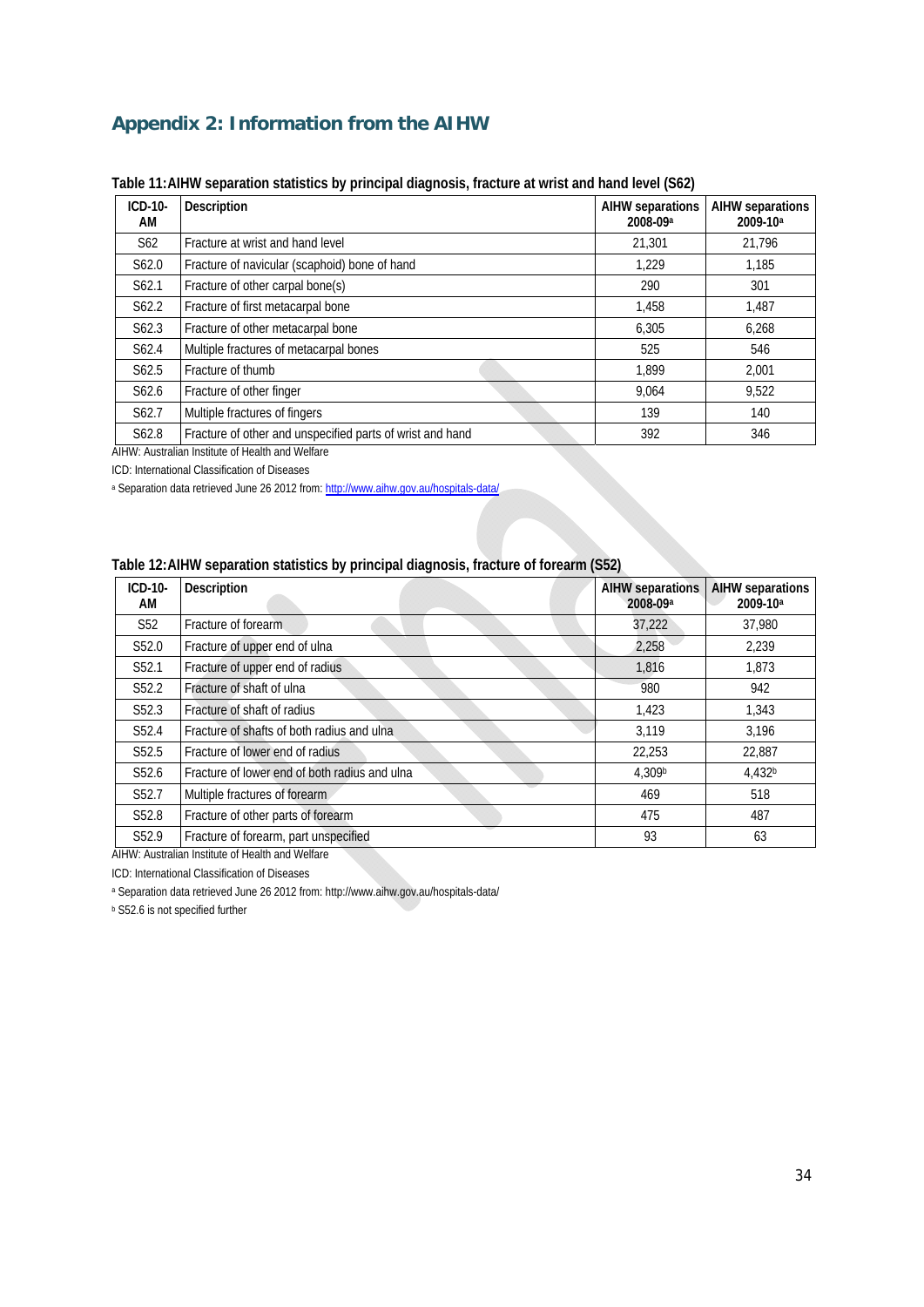| $ICD-10-$<br>AM   | Description                                                                        | <b>AIHW separations</b><br>2008-09 <sup>a</sup> | <b>AIHW separations</b><br>2009-10 <sup>a</sup> |
|-------------------|------------------------------------------------------------------------------------|-------------------------------------------------|-------------------------------------------------|
| S <sub>52.5</sub> | Fracture of lower end of radius                                                    | 22.253                                          | 22.887                                          |
| S52.50            | Fracture of lower end of radius, unspecified                                       | 7.076                                           | 7,350                                           |
| S52.51            | Fracture of lower end of radius with dorsal angulation                             | 11,392                                          | 11,782                                          |
| S52.52            | Fracture of lower end of radius with volar angulation                              | 1.182                                           | 1,083                                           |
| S52.53            | Fracture of lower end of radius with volar angulation and intra-articular fracture | 533                                             | 540                                             |
| S52.59            | Other and multiple fractures of lower end of radius                                | 2.070                                           | 2.132                                           |

**Table 13: AIHW separation statistics by principal diagnosis, fracture of lower end of radius (S52.5)** 

AIHW: Australian Institute of Health and Welfare

ICD: International Classification of Diseases

a Separation data retrieved June 26 2012 from: http://www.aihw.gov.au/hospitals-data/

| Table 14: AIHW separation statistics by procedure, procedures on musculoskeletal system (XV) |
|----------------------------------------------------------------------------------------------|
|----------------------------------------------------------------------------------------------|

| <b>ICD block</b><br>number | <b>Description</b>                                                     | <b>AIHW separations</b><br>2008-09 <sup>a</sup> | <b>AIHW</b> separations<br>2009-10 <sup>a</sup> |
|----------------------------|------------------------------------------------------------------------|-------------------------------------------------|-------------------------------------------------|
| 1421-1438                  | Forearm                                                                | 40,709                                          | 42,537                                          |
| 1421                       | Immobilisation of fracture of shaft and distal radius or ulna          | 409                                             | 459                                             |
| 1423                       | Incision of fascia of forearm                                          | 328                                             | 294                                             |
| 1424                       | Incision of radius or ulna                                             | 977                                             | 933                                             |
| 1425                       | Other incision procedures on forearm                                   | 192                                             | 191                                             |
| 1426                       | Excision procedures on forearm                                         | 1,391                                           | 1,432                                           |
| 1427                       | Closed reduction of fracture of radius                                 | 16,702                                          | 16,860                                          |
| 1428                       | Closed reduction of fracture of ulna or olecranon                      | 2,635                                           | 3,356                                           |
| 1429                       | Open reduction of fracture of radius                                   | 9,775                                           | 10,486                                          |
| 1430                       | Open reduction of fracture of ulna or olecranon                        | 3,258                                           | 3,403                                           |
| 1431                       | Reduction of fracture of shaft of radius and ulna                      | 3,297                                           | 3,300                                           |
| 1432                       | Open reduction of fracture of shaft of radius or ulna with dislocation | 185                                             | 181                                             |
| 1433                       | Reduction of dislocation of shaft of radius or ulna                    | 118                                             | 107                                             |
| 1434                       | Reduction of separated epiphysis of radius or ulna                     |                                                 | 6                                               |
| 1435                       | Bone graft to forearm                                                  | 1,433                                           | 1,520                                           |
| 1436                       | Other repair procedures on forearm                                     | 4                                               | 4                                               |
| 1438                       | Other procedures on forearm                                            | 4                                               | 5                                               |

AIHW: Australian Institute of Health and Welfare

ICD: International Classification of Diseases

a Separation data retrieved June 26 2012 from: http://www.aihw.gov.au/hospitals-data/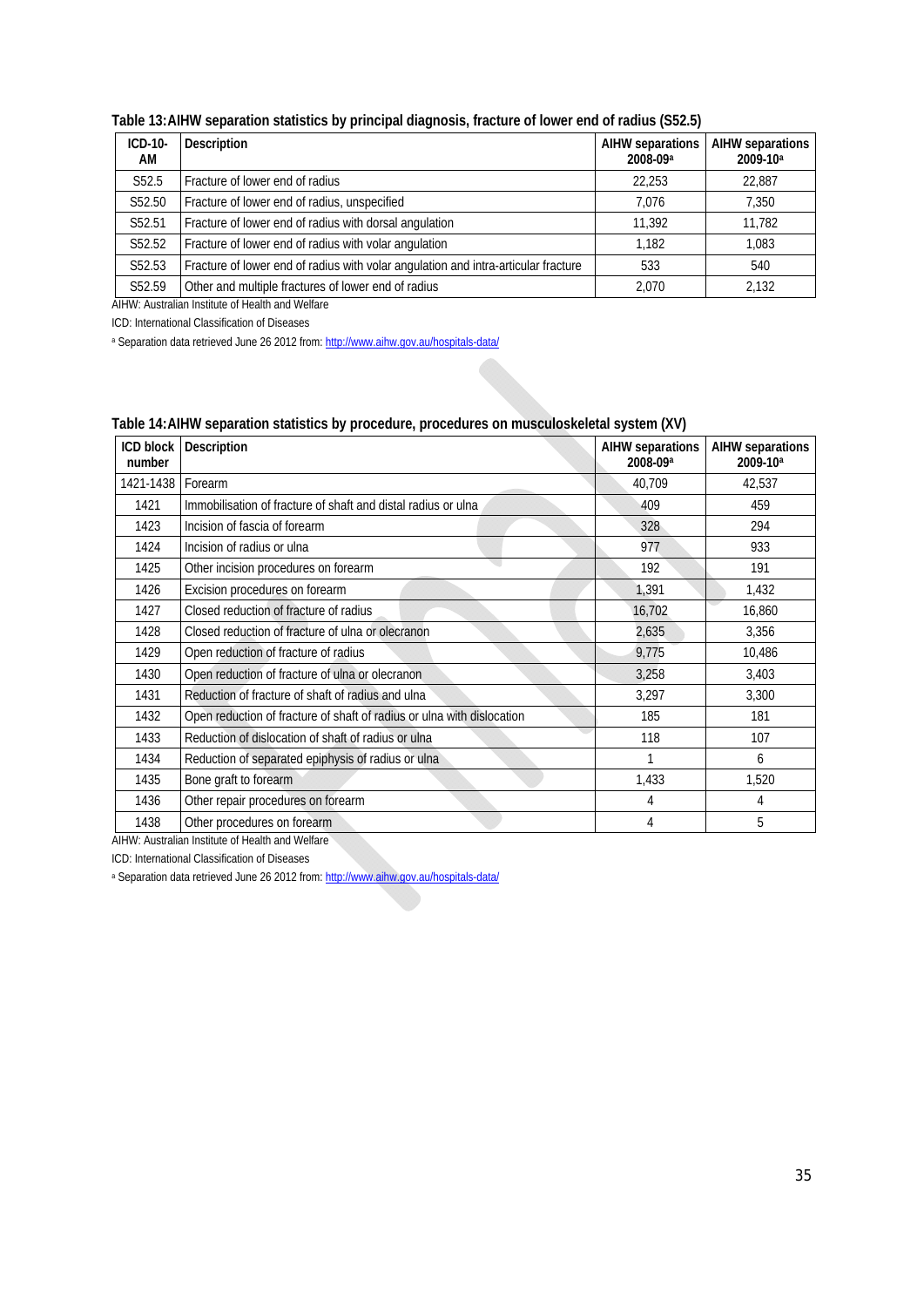| Table 15:AIHW separation statistics by procedure, 1428 closed reduction of fracture of ulna or olecranon |  |  |  |
|----------------------------------------------------------------------------------------------------------|--|--|--|
|----------------------------------------------------------------------------------------------------------|--|--|--|

| ICD<br>procedure<br>code | Description                                                                             | AIHW separations<br>2008-09 <sup>a</sup> | AIHW separations<br>2009-10 <sup>a</sup> |
|--------------------------|-----------------------------------------------------------------------------------------|------------------------------------------|------------------------------------------|
| 47363-01                 | Closed reduction of fracture of distal ulna                                             | 2.023                                    | 2.713                                    |
| 47363-03                 | Closed reduction of fracture of distal ulna with internal fixation                      | 131                                      | 181                                      |
| 47381-01                 | Closed reduction of fracture of shaft of ulna                                           | 192                                      | 170                                      |
| 47381-03                 | Closed reduction of fracture of shaft of ulna with internal fixation                    | 32                                       | 29                                       |
| 47385-01                 | Closed reduction of fracture of shaft of ulna with dislocation                          | 74                                       | 61                                       |
| 47385-03                 | Closed reduction of fracture of shaft of ulna with dislocation and internal<br>fixation | 10                                       | 11                                       |
| 47396-00                 | Closed reduction of fracture of olecranon                                               | 73                                       | 88                                       |
| 47396-01                 | Closed reduction of fracture of olecranon with internal fixation                        | 100                                      | 103                                      |

AIHW: Australian Institute of Health and Welfare ICD: International Classification of Diseases

a Separation data retrieved June 26 2012 from: http://www.aihw.gov.au/hospitals-data/

| ICD<br>procedure<br>number | <b>Description</b>                                                                                            | <b>AIHW separations</b><br>2008-09 <sup>a</sup> | <b>AIHW</b> separations<br>2009-10 <sup>a</sup> |
|----------------------------|---------------------------------------------------------------------------------------------------------------|-------------------------------------------------|-------------------------------------------------|
| 47366-01                   | Open reduction of fracture of distal ulna                                                                     | 40                                              | 65                                              |
| 47366-03                   | Open reduction of fracture of distal ulna with internal fixation                                              | 940                                             | 1.075                                           |
| 47384-01                   | Open reduction of fracture of shaft of ulna                                                                   | 25                                              | 25                                              |
| 47384-03                   | Open reduction of fracture of shaft of ulna with internal fixation                                            | 577                                             | 584                                             |
| 47399-00                   | Open reduction of fracture of olecranon                                                                       | 25                                              | 24                                              |
| 47399-01                   | Open reduction of fracture of olecranon with internal fixation                                                | 1.558                                           | 1.536                                           |
| 47402-00                   | Open reduction of fracture of olecranon with partial ostectomy of olecranon<br>fragment                       | 12                                              | 16                                              |
| 47402-01                   | Open reduction of fracture of olecranon with partial ostectomy of olecranon<br>fragment and internal fixation | 81                                              | 78                                              |

| Table 16:AIHW separation statistics by procedure, 1430 open reduction of fracture of ulna or olecranon |  |  |  |  |
|--------------------------------------------------------------------------------------------------------|--|--|--|--|
|--------------------------------------------------------------------------------------------------------|--|--|--|--|

AIHW: Australian Institute of Health and Welfare

ICD: International Classification of Diseases

a Separation data retrieved June 26 2012 from: http://www.aihw.gov.au/hospitals-data/